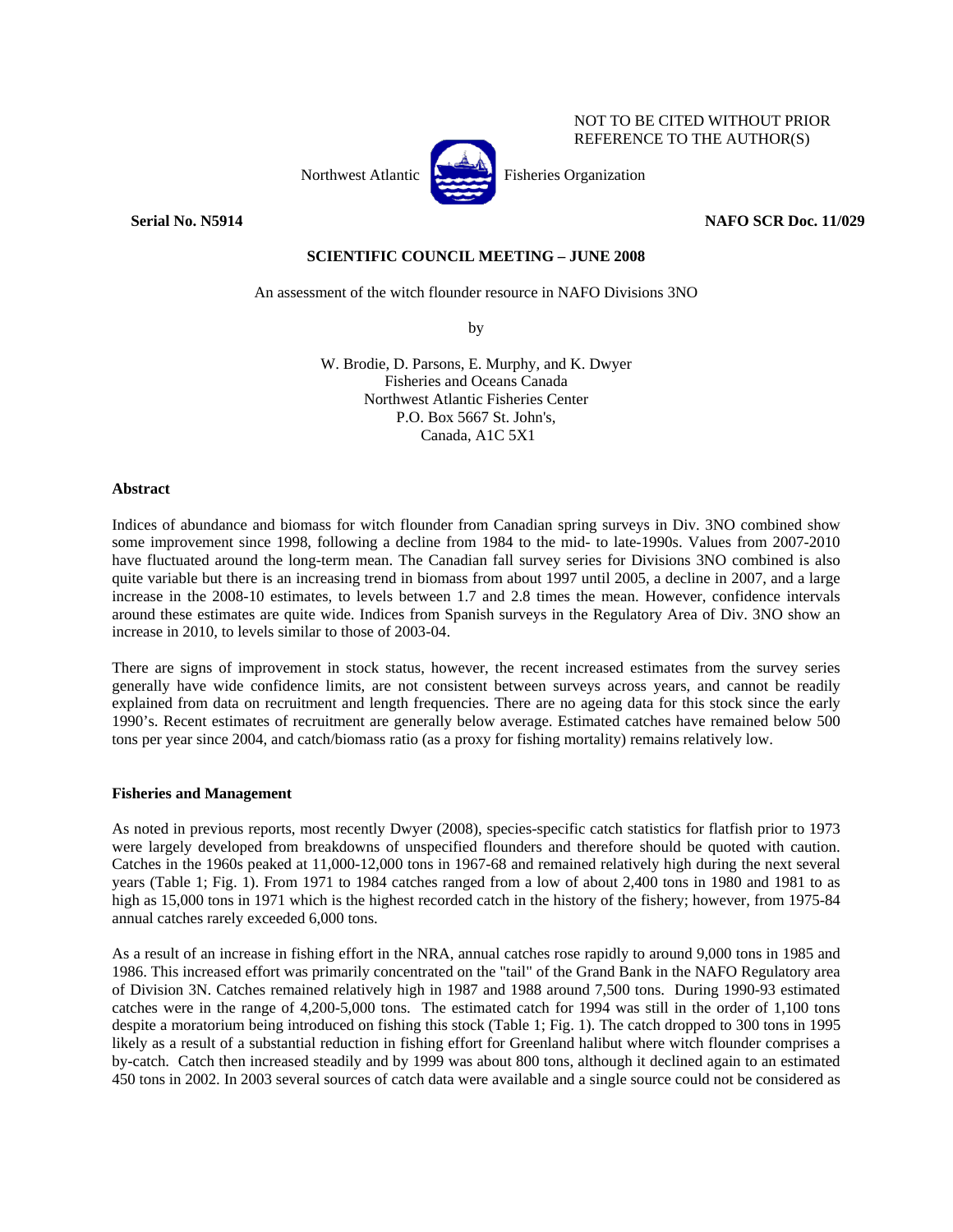the most valid. As a result, catches were estimated to range between 850 and 2239 tons. Catch declined to about 222 t in 2007, but has increased each year since, reaching an estimated 421 t in 2010.

Historically, mostly Canada and the former Soviet Union conducted the fishery. Canadian catches fluctuated from between 1,200 and 3,000 tons from 1985-91 but increased to about 4,300 tons in 1992 and 1993 (Table 1). This increase was essentially the result of a quota transfer to Canada by the Russian Federation. Canada has taken very little catch since then due to the moratorium. Catches by the USSR/Russian vessels declined from between 1,000 and 2,000 tons in the period 1982-88 and have not exceeded 112 t in any year since then. In recent years, most of the estimated catches have been taken as by-catch of directed fisheries for other species in the NRA.

The first total allowable catch (TAC) for this resource was introduced by ICNAF in 1974 at a level of 10,000 tons, largely based on average historical catches (Fig. 1). This level remained in effect until 1979 when it was reduced to 7,000 tons in consideration of declining commercial catch rates. It was further reduced to 5,000 tons in 1981 and remained at that level to 1993. The Scientific Council advised that for 1994 catches from this stock should not exceed 3,000 tons. A TAC of 3,000 tons was agreed by the NAFO Fisheries Commission, however, it was also agreed that no directed fishery would be conducted for witch flounder in 1994 due to the poor state of the stock and to allow for rebuilding. Fisheries Commission introduced a complete moratorium for directed fishing in 1995, which has continued through 2011.

#### *Length frequency data from commercial fisheries*

Length sampling was available from by-catches in directed fisheries for other species by Spain, Portugal, and Russia in 2010. The Spanish data (Gonzalez-Costas et al. 2011), from Div. 3N G. halibut and skate fisheries, showed most of the catch was between 36 and 43 cm in length, with a peak at 39. In the Portuguese data (Vargas et al. 2011) for Div. 3N (130 mm mesh size), lengths between 28cm and 46cm dominated the catch, with a modal class at 40cm (mean length of 38.9 cm). In Div. 3O (130 mm mesh size) the Portuguese catch showed more small fish, as lengths between 26cm and 34cm dominated the catch, with a modal class at 32 cm (mean length of 31.5 cm). In Div. 3O, with 280 mm mesh size, lengths between 28cm and 44cm dominated the catch, with no modal class (mean length of 37.7 cm). For Russia (Skryabin and Pochtar 2011), sampling of witch by-catch in Div. 3N showed the length of witch flounder ranged from 31 to 52 cm, with mean length 42.5 cm. Individuals from 37 to 43 cm in length made up the bulk of catches.

No data from Canadian by-catches of witch in Div. 3NO were collected in 2009 or 2010.

#### **Research Vessel Surveys**

#### *Canadian RV surveys*

Stratified-random research vessel surveys have been carried out by Canada on the Grand Bank (including Div. 3NO) during spring since 1971, although during the early period coverage was limited and, in fact, for most years up to 1990, only surveyed to 366 meters. However, since 1990, depth coverage was extended to 731 meters. In addition to spring surveys, a time series of fall surveys was begun in 1990 to investigate seasonal variation in stock distribution and abundance of various groundfish species. In 1990-92, all strata in depths from 366 to 731 m were not surveyed, but have been since then. In fall 1998 the survey depth range was further extended to 1500 meters, although only a few surveys since then have covered the deeper strata completely (2000 to 2002, 2007), or even partially (1998, 2003, 2005, 2009). In 2005 and 2009, all strata in Div. 3O were surveyed, and in Div. 3N in 1998 only 2 of the deeper strata were not covered by the fall survey. Summary details of the Canadian surveys can be found in Brodie and Stansbury 2007, and tables of survey coverage by vessel, area, depth, and time have been updated in Parsons (2011).

Beginning with the fall survey in1995, the survey gear was changed from an *Engel 145* groundfish trawl with steel bobbin footgear to a *Campelen 1800* shrimp trawl with rockhopper footgear. The data from the earlier Engel surveys have now been converted to Campelen 1800 trawl catch equivalents. Only the converted survey data are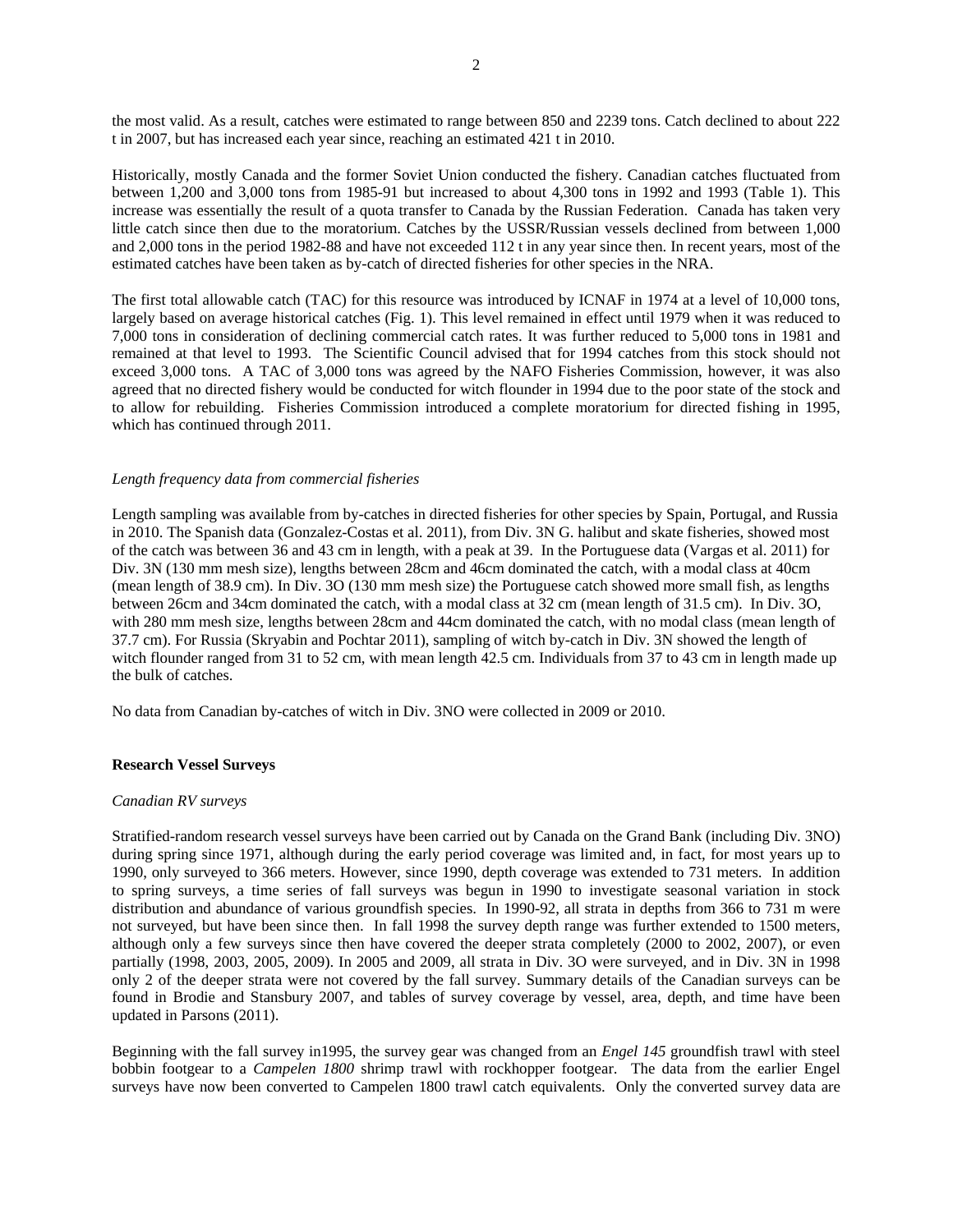presented here, but some caution should be used in comparing converted Engel data with data from the Campelen trawl series.

During the course of the 2006 Canadian spring survey, operational difficulties lead to incomplete coverage of the survey in Divisions 3LNO. This should be noted anywhere that 2006 spring estimates are discussed. The lack of coverage can be noted in Tables 2, 6, 10, and 14, and values have been removed from the relevant figures.

## *Survey Biomass and Abundance Indices*

Biomass (Tables 2-5) and abundance (Tables 6-9) estimates by stratum are presented for the spring and fall surveys in Divisions 3N and 3O, respectively. Mean numbers (Tables 10-13) and weights (Tables 14-17) per tow are also presented by stratum and division for the spring and fall surveys. Graphical plots to better illustrate the comparative trends in stock biomass and abundance by season are presented by Divisions 3N and 3O separately and combined, in Figures 2-4.

All indices derived from spring surveys (which are the longer time series) in Div. 3N have been at very low levels throughout the period since 1984. Biomass and mean weight per tow were extremely low from 1989 – 2004, but have been somewhat higher since then. Abundance and mean number per tow are variable, but higher in 2009 and 2010. In most years the stock size indices in Div. 3N were estimated to be less than 1 000 tons or 2 million fish, (Fig. 2; Tables 2, 6, 10 and 14). However, from 2005 onward, 4 of the 5 complete surveys in Div. 3N have produced higher than average index values for biomass and abundance, and the 2009 and 2010 values for both 3N indices are more than double the 1991-2010 averages. For Div. 3O, where the majority of the stock resides, the picture from spring surveys does not appear to be as clear. Indices of stock size showed considerable annual fluctuations between 2,000 and 24,000 tons, or 6 to 46 million fish, particularly in the late 1980s (Fig. 2; Tables 3 and 7). From 2003-2010, there have been decreases in the spring indices for Div. 3O, particularly for biomass. The biomass index in 2010 is about half the long term mean, and 2010 abundance is about 25% below the mean, with both indices declining from above-average levels in 2008 and 2009.

Indices derived from the fall surveys in Div. 3N were, similar to the spring series, very low and lacking trend up to 2007 (Fig. 3; Tables 4, 8, 12, and 16). However, the biomass indices in 2008-09 increased to a level several times the 1990-2010 average, with a peak in 2009. In 2010, the biomass index in Div 3N declined, but was still above the mean by about 40%. The fall abundance index in Div. 3N showed a similar trend, with the exception that the 2008- 2010 values were higher relative to the mean than the values from the same years in the biomass index. As noted by Dwyer (2008), the data trends for Div. 3O in the fall surveys are different than in the spring series (Fig. 3; Tables 5, 9, 13 and 17). Nonetheless, the estimates for each seasonal series are generally within the same numeric range. The fall abundance and biomass indices in Div. 3O both increased in 2009 to well above the mean (2X for biomass, 4X for abundance), and remained at that level in 2010.

Overall, the Div. 3NO-combined indices for the spring show a decline in biomass and abundance since 1984 to the mid- to late-1990s (Fig. 4) and although fluctuations continue to occur, some improvement in the estimates has occurred since 1998. Values from 2007-2010 have fluctuated around the long-term mean. The fall survey series for Divisions 3NO combined is also quite variable but there is an increasing trend in biomass from about 1997 until 2005, a decline in 2007, and a large increase in the 2008-10 estimates, to levels between 1.7 and 2.8 times the mean. However, confidence intervals around these estimates are quite wide.

#### *Catch /Biomass Ratio*

Catch divided by the index of spring survey biomass (C/B) gives a proxy for fishing mortality, and the time series of C/B ratios for witch flounder in Div. 3NO is shown in Fig. 5. Biomass estimates are Campelen equivalents for Div. 3NO combined and catches are agreed estimates for Div. 3NO combined. Prior to the moratorium in 1995, there were two peaks of high C/B ratios, in the mid-1980s and then in early-1990s. After the moratorium C/B ratios were much lower, with small peaks reaching 0.2 in 1998 and in 2003. These peaks likely correspond to low biomass in 1998, and slightly higher catch in 2003. Since 2004, the ratio has remained low, increasing slightly in the last few years with the increased catch.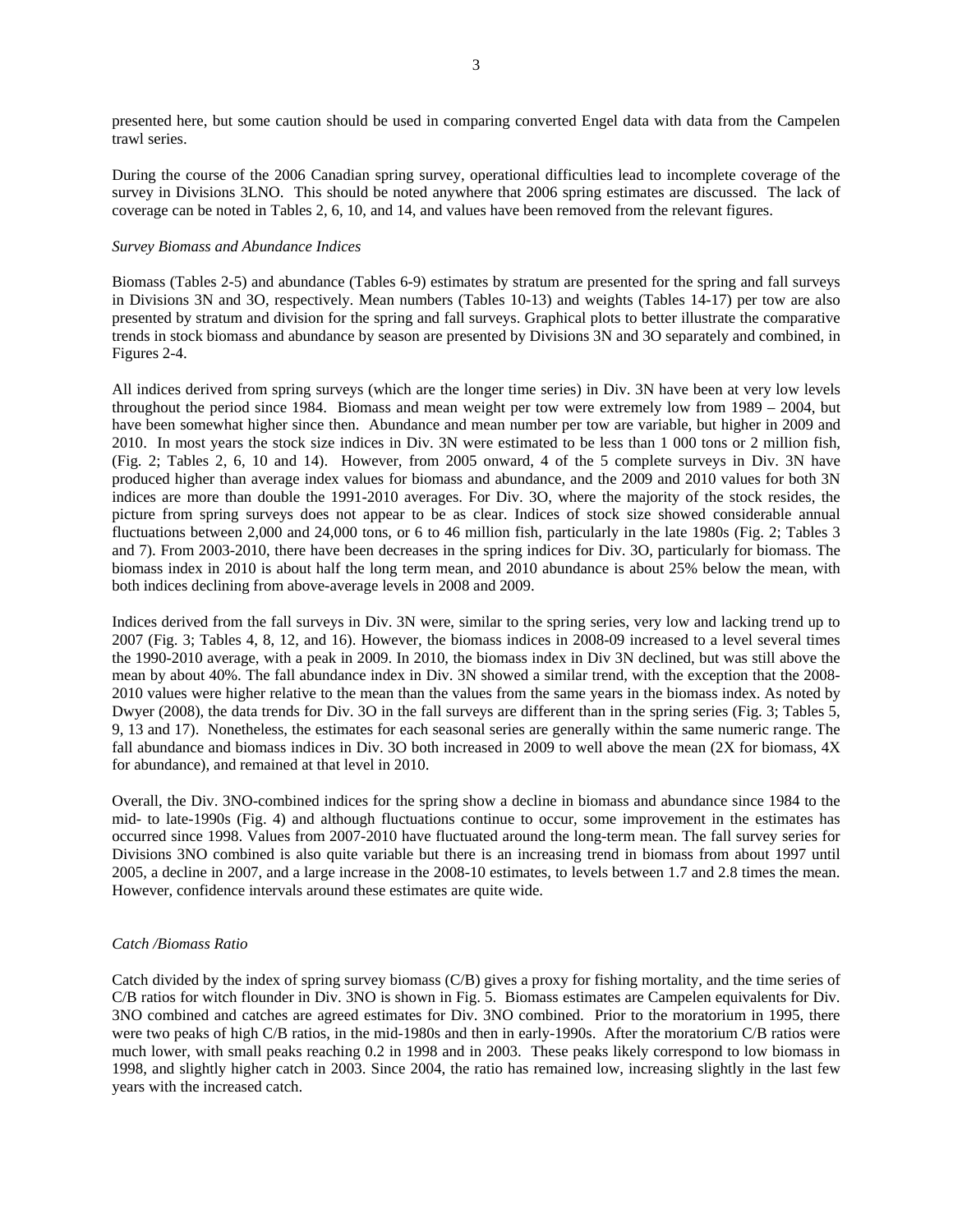#### *Depth distribution*

Witch flounder have been described as relatively deep water species, having been captured at depths of up to 1500 m. However, in the Newfoundland-Labrador area, they are thought to prefer depths of 184-366 m (Bowering and Brodie 1991). Because it was previously thought that witch flounder are not adequately covered by the survey depths, Dwyer (2008) examined the issue by analyzing the Canadian survey data. She concluded that the preferred depth of Div. 3NO witch flounder differs by division and by time of year. A higher percentage of the biomass in 3N is found in deeper strata, but there is still a large percentage found in depths of less than 100m, especially in the fall. In Div. 3O where the main component of the stock is distributed, a large proportion of the biomass is found in depths less than 183 m in either spring or fall. This is despite the fact that in a number of years, the survey covered depths of up to 1500 m in the fall. The percent abundance by depth showed similar patterns.

Depths covered by the surveys have changed over the years as stated above. In the spring series, only 1994 was surveyed to 914 m, but only 1.4% of the Div 3NO biomass index value was found in these strata (Tables 2 and 3), although it was 17% for Div. 3N alone. For the fall surveys, in years and Divisions where coverage was complete in depths 731 to 1462 m, between 15 and 25% of biomass estimates in Div. 3N were contained in these depths. However, in Div 3O, there were very few fish found in this depth range, generally less than 5%. Because Div. 3O contains the majority of the biomass estimate in the fall surveys (83% on average, from Tables 4 and 5), the percentage of the total Div. 3NO biomass in the deeper strata is similarly low.

As discussed in Dwyer (2008), distribution plots clearly show more witch flounder are distributed on the shelf area of the Grand Banks in some years, especially in Div. 3O and especially in the fall. Therefore, it seems likely that the RV survey coverage does adequately cover the depth distribution of witch flounder, particularly in the fall. The variation in the survey indices may be due to the movement of the flounder onto and off of the shelf areas depending on water temperatures and spawning aggregations. Bowering and Orr (1996) suggested that the movement of witch flounder onto the shallow parts of the bank in large strata cause the high variability in annual stock size estimates. It is also likely that some witch flounder may be distributed outside the survey area, particularly in the spring, following spawning in deeper waters, and this may also contribute to variability in survey estimates.

#### *Distribution Plots*

Geographic distributions of witch flounder from 1996-2007 spring and fall surveys (mean weight per tow) were plotted in Dwyer (2008). For recent years, the distribution plots are contained in Parsons (2011). As stated previously, the witch flounder stock for Div. 3NO is mainly distributed in Div. 3O along the southwestern slope of the Grand Bank. In most years the distribution is concentrated along this slope but in certain years, it is distributed in shallower parts of the bank in the larger strata. It is this variation in distribution from smaller to larger strata that is often responsible, in part, for the high variability in the annual biomass and abundance indices (Bowering and Orr 1996).

#### *Length frequencies*

Length frequencies from surveys appear to be fairly consistent since 1995, with few fish > than 50 cm (Figure 6), and a mode generally around 40 cm. There have been a few strong peaks (presumably year classes) that could be followed in successive years (eg. peak at 12 cm in 1995 and 20 cm in 1996; peak at 9 cm in 1997, 11 cm in 1998, and 20 cm in 1999) but then in 2002, a large peak at 12 cm did not appear after that year. There have been no strong peaks representing large year classes since 2002. Fig.7 shows the abundance index for fish less than 21 cm, Div. 3NO combined, as measured in the fall Campelen surveys. Highest levels were in the late 1990's, and values since 2002 have been below the mean. The higher abundance of smaller fish in the 1998-2000 surveys may be contributing to the apparent improvement in the stock in recent years. It should be noted that no ageing information for this stock has been available since the mid 1980's, making the tracking of cohorts from LF data all but impossible given the relatively slow growth of witch flounder.

To further investigate the large increases in the 2008-2010 fall survey indices, the length frequency data for Div. 3NO were examined in further detail. Peaks in the length frequencies occurred at 40.5 cm in 2008 and 2009, and at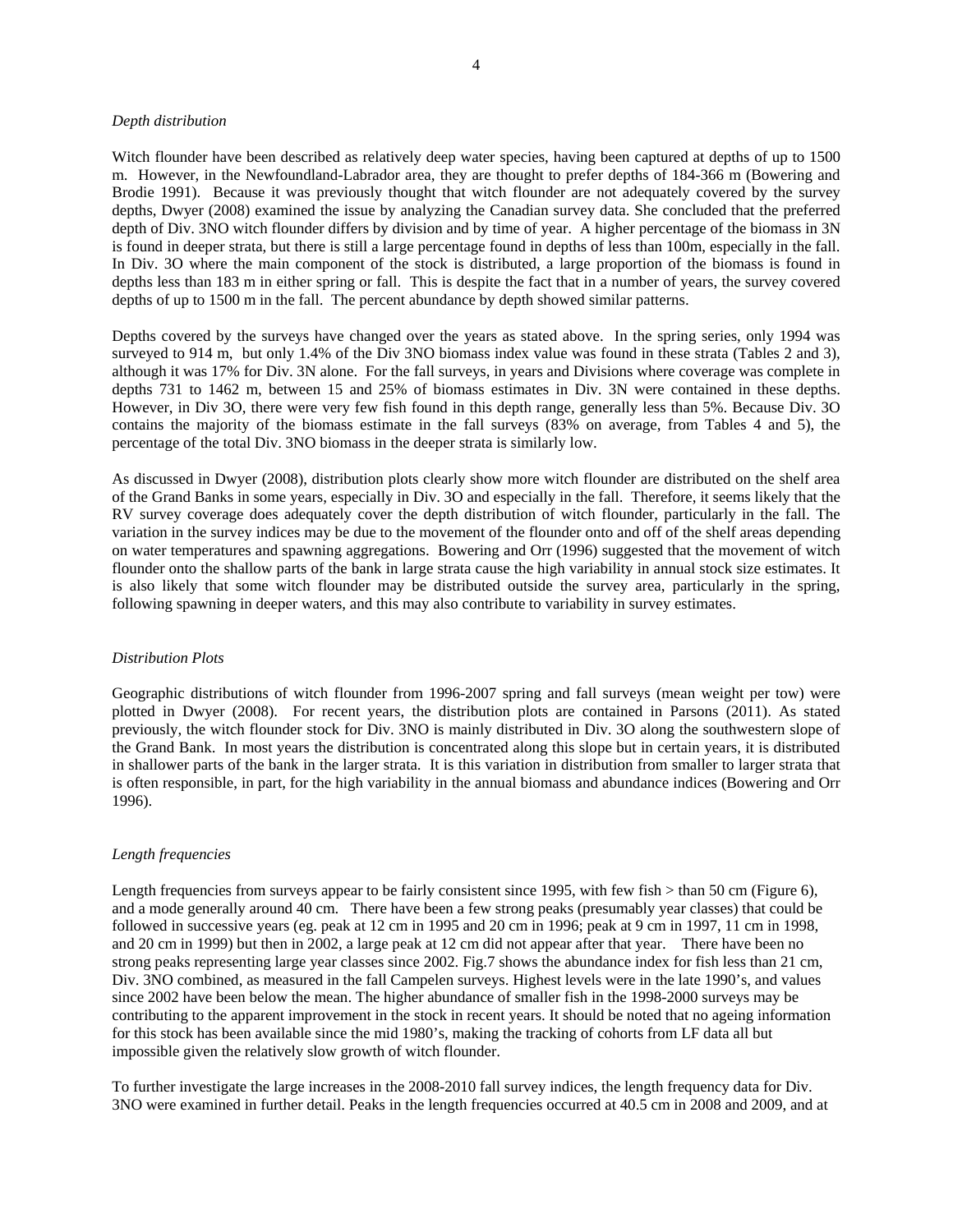38.5 in 2010. The mean lengths in the frequencies in these three years were 37.4 cm, 38.5 cm, and 37.6 cm. So the increases in abundance and biomass do not appear to be from incremental growth of a strong cohort or cohorts, particularly given the below average recruitment estimates since 2002. It is possible that stronger cohorts from the late 1990s may be contributing to increased abundance and biomass, but if so, these cohorts could not be seen consistently in surveys prior to 2008. Numbers at the largest lengths in 2008-10, as well as maximum length observed in each year, were not out of the ordinary.

## *Spanish Div. 3NO surveys*

Since 1995, Spain has carried out a random stratified spring bottom trawl survey in Div. 3NO of the NAFO Regulatory Area. In 2001, the trawl vessel (C/V *Playa de Menduiña*) and gear (*Pedreira*) were replaced by the R/V *Vizconde de Eza* using a *Campelen* trawl. Mean weight and numbers per tow series are given in Figure 8 for the latter series, as data prior to 2000 have not yet been converted. In the *Pedreira* gear time series, the biomass showed an increasing trend from 1995-2001; in the *Campelen* gear time series, the biomass index has been variable but decreased slightly up to 2007, before increasing up to 2010 to levels similar to 2003-04. Based on the length frequencies in the Spanish surveys, the best recruitment values occurred in 2002-2005, but since 2008 they have been very poor (González-Troncoso et. al, 2011).

#### **Assessment Results**

#### *Surplus production model (ASPIC)*

In 2006, a non-equilibrium surplus production model incorporating covariates (ASPIC; Prager, 1994, 1995) was applied to catch and survey biomass indices in order to investigate the usefulness of this method in quantitative assessment of this stock (as reported in Dwyer, 2008). Several model formulations were explored using the biomass index series and mean weight per tow series for both the Canadian spring surveys (1984-2004) and the Canadian autumn surveys from 1990-2004 (Campelen equivalents prior to 1995). None of the model formulations fit the data well. Indicators of poor model suitability included unreasonably high B/Bmsy ratio, poor observed to estimated CPUE relationship, and strong residual patterns. These results suggest that these data could not be modeled using ASPIC. The model was not attempted on this year's data as results would not be expected to change in a short time period, particularly given the divergence in the spring and fall survey indices observed since 2007.

#### *Precautionary limit reference points*

As reported by Dwyer (2008) some attempts have been made at producing limit reference points, in particular B<sub>lim</sub>. However, it was concluded that for this stock, this is difficult to do because the two survey series that provide biomass estimates cover different time periods, and both series are highly variable, with trends in biomass or abundance that are less clear than for other stocks (e.g. 2J3KL witch). In addition, the autumn survey estimates are often higher than the spring estimates in the same year. As well, the highest observed biomass estimates are in the early part of the time series when the survey covered less of the entire stock area. As a result, Blim may be underestimated using this method. It was concluded that using the proxy for B<sub>lim</sub> of 15% of the maximum value from survey data may not be appropriate.

#### **Resource Status**

The spring survey indices indicate that the resource was at its lowest levels in the mid to late 90s, down from higher levels in the 80s. The general trend in this longer survey series suggests that the stock showed some slight improvement since then, followed by a period of relative stability. However, the fall survey shows a different pattern in recent years. It is difficult to measure and track recruitment for the resource since there has been no ageing data available for some years. Population abundance at length from surveys in the fall indicated a higher proportion of smaller fish in the 1998-2000 surveys, which may be contributing to the apparent improvement in the stock in recent years, although this is not seen consistently in the length frequency data and is largely speculative without ageing data. There is no sign of above-average recruitment (fish <21 cm) in recent fall survey data.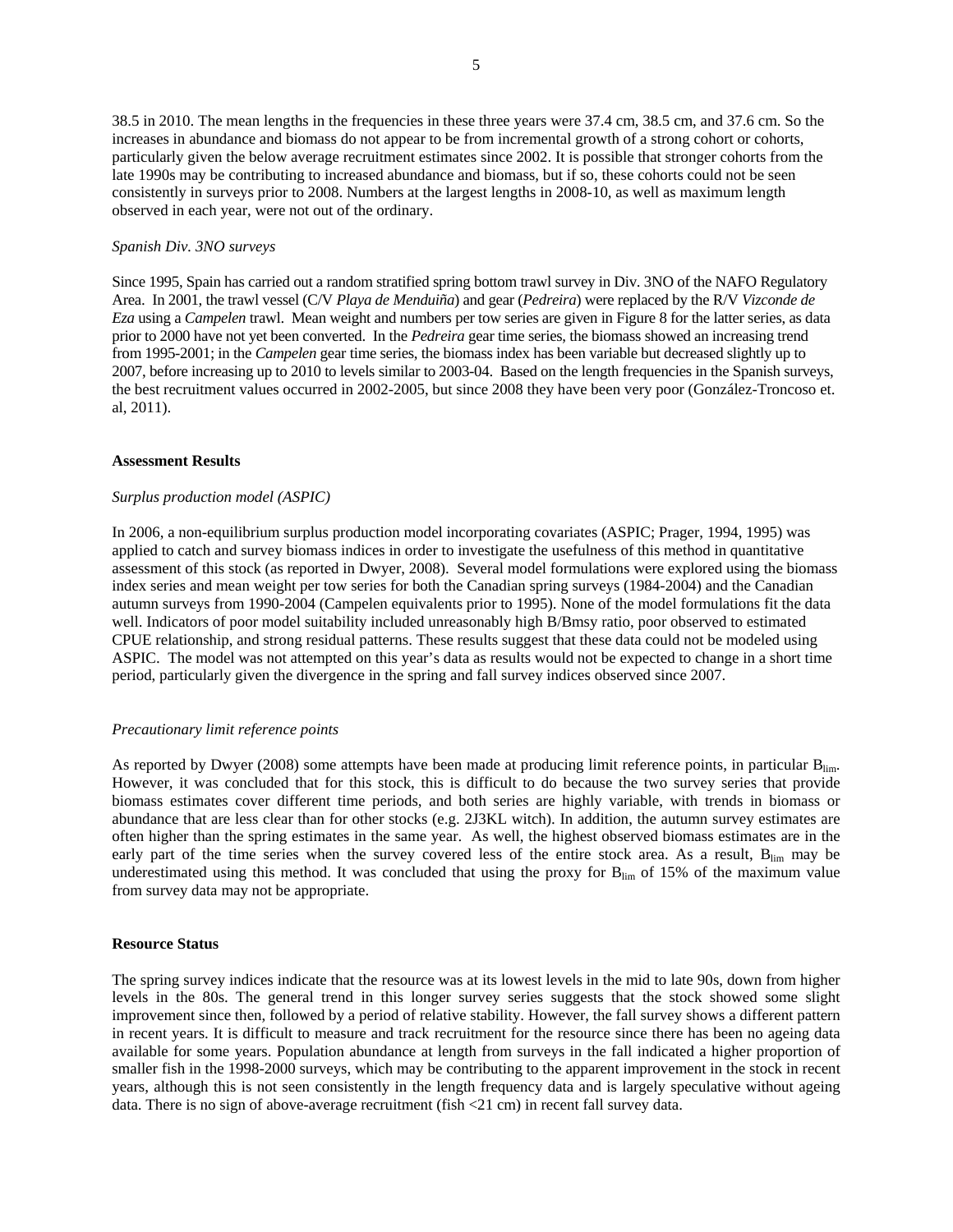There are signs of improvement in stock status, notably the increases in fall survey indices in 2008-2010, and to a lesser extent, increases in the Div. 3N spring indices in 2009 and 2010. The Spanish 3NO survey in the NRA also indicated an increase in 2010, but only to levels seen in 2003-04. However, the increased estimates from the survey series generally have wide confidence limits, and cannot be readily explained from data on recruitment and length frequencies. Catch/biomass ratio (as a proxy for fishing mortality) remains relatively low, increasing slightly in recent years with the increased catch.

#### **References**

Bowering, W.R. and W.B. Brodie. 1991. Distribution of commercial flatfishes in the Newfoundland-Labrador region of the Canadian Northwest Atlantic and changes in certain biological parameters since exploitation. Netherlands J. Sea Res. 27(3/4): 407-422.

Bowering, W. R. and D. Orr. 1996. Distribution and trends in stock size of witch flounder in NAFO Divisions 3NO. NAFO SCR Doc. 96/70.

Dwyer, K. 2008. An assessment of witch flounder in NAFO Divisions 3NO. NAFO SCR Doc. 08/39.

González-Costas, F.<sup>1</sup>, D. González-Troncoso<sup>1</sup>, G. Ramilo<sup>1</sup>, E. Román<sup>1</sup>, J. Lorenzo<sup>1</sup>, M. Casas<sup>1</sup>, C. Gonzalez<sup>1</sup>, A. Vázquez<sup>2</sup>, and M. Sacau<sup>1</sup>. 2011. Spanish Research Report for 2010. NAFO SCS Doc. 11/07, Ser. No. N5884.

González-Troncoso, Diana, Concepción González and Xabier Paz. 2011. Yellowtail flounder, redfish (*Sebastes spp*) and Witch flounder indices from the Spanish Survey conducted in Divisions 3NO of the NAFO Regulatory Area. NAFO SCR Doc.11/06, Ser. No. N5886.

Maddock Parsons, D. 2011. Witch Flounder, American Plaice and Yellowtail Flounder in Canadian Spring and Autumn Surveys: Time Series Stock Distribution Maps. NAFO SCR Doc.11/37, Ser. No. N5922.

Prager, M.H. 1994. A suite of extensions to a nonequilibrium surplus-production model. Fish. Bull. 92: 374-389.

Prager, M.H. 1995. Users manual for ASPIC: a stock-production model incorporating covariates. SEFSC Miami Lab Doc. MIA-92/93-55.

Skryabin, I.A, and M.V. Pochtar. 2011. Russian Research Report for 2010. NAFO SCS Doc.11/11, Ser. No. N5902.

Vargas, J., R. Alpoim, E. Santos and A. M. Ávila de Melo. 2011. Portuguese Research Report for 2010. NAFO SCS Doc. 11/05, Ser. No. N5881.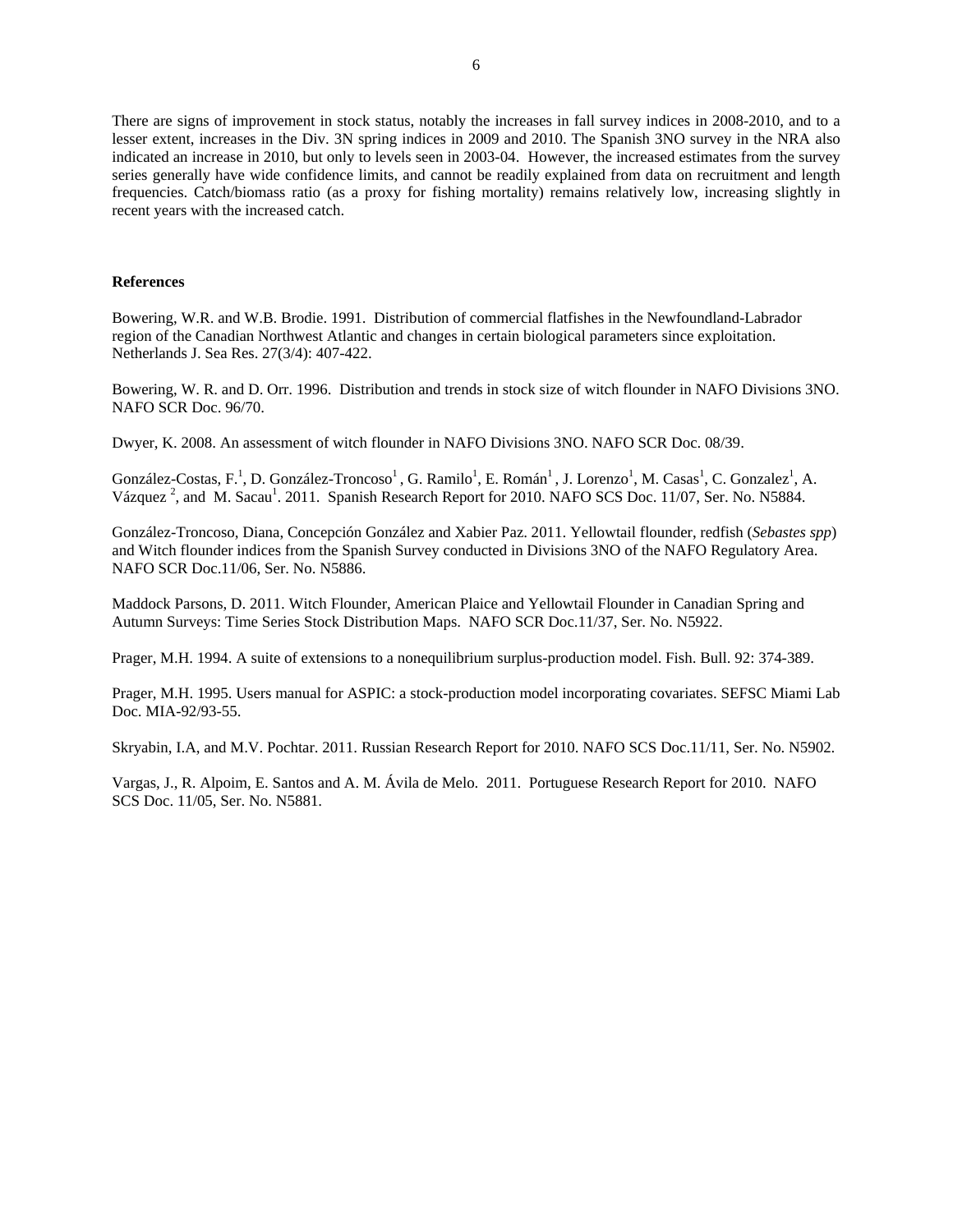|      |        | <b>USSR</b> |                          |       |            |
|------|--------|-------------|--------------------------|-------|------------|
| Year | Canada | (Russia)    | Other                    | Total | <b>TAC</b> |
| 1960 |        | -           | $\overline{a}$           | 5799  |            |
| 1961 |        |             |                          | 4627  |            |
| 1962 |        |             |                          | 1228  |            |
| 1963 | 895    | 485         | 803                      | 2183  |            |
| 1964 | 1055   |             | 11                       | 1066  |            |
| 1965 | 1324   | 849         | $\overline{4}$           | 2177  |            |
| 1966 | 3644   | 3828        | 50                       | 7522  |            |
| 1967 | 2863   | 8565        | 75                       | 11503 |            |
| 1968 | 1503   | 9078        | 18                       | 10599 |            |
| 1969 | 479    | 4215        | 6                        | 4700  |            |
| 1970 | 723    | 6039        | 1                        | 6763  |            |
| 1971 | 178    | 14774       | 13                       | 14965 |            |
| 1972 | 3419   | 5738        | 20                       | 9177  |            |
| 1973 | 4943   | 1714        | 34                       | 6691  |            |
| 1974 | 2807   | 5235        | 3                        | 8045  | 10000      |
| 1975 | 1137   | 5019        | 12                       | 6168  | 10000      |
| 1976 | 3044   | 2991        | $\overline{\phantom{0}}$ | 6035  | 10000      |
| 1977 | 3013   | 2742        | $\overline{4}$           | 5759  | 10000      |
| 1978 | 1165   | 2275        | 33                       | 3473  | 10000      |
| 1979 | 1193   | 1868        | 16                       | 3077  | 7000       |
| 1980 | 425    | 1994        | 1                        | 2420  | 7000       |
| 1981 | 381    | 2044        | $\overline{a}$           | 2425  | 5000       |
| 1982 | 1760   | 1969        | 3                        | 3732  | 5000       |
| 1983 | 1674   | 1942        |                          | 3616  | 5000       |
| 1984 | 834    | 1955        | 13                       | 2802  | 5000       |
| 1985 | 2746   | 1908        | 4117                     | 8771  | 5000       |
| 1986 | 2937   | 1724        | 4470                     | 9131  | 5000       |
| 1987 | 2829   | 1425        | 3342                     | 7596  | 5000       |
| 1988 | 1927   | 1037        | 4361                     | 7325  | 5000       |
| 1989 | 1241   | 81          | 2366                     | 3688  | 5000       |
| 1990 | 2654   | 9           | 1516                     | 4179  | 5000       |
| 1991 | 2624   |             | 2223                     | 4847  | 5000       |
| 1992 | 4328   |             | 632                      | 4960  | 5000       |
| 1993 | 4337   | 3           | 250                      | 4414  | 5000       |
| 1994 | 2      |             | 1117                     | 1119  | 3000       |
| 1995 |        |             | 300                      | 300   | 0          |
| 1996 | 64     |             | 294                      | 358   | 0          |
| 1997 | 19     |             | 493                      | 512   | 0          |
| 1998 | 2      | 5           | 605                      | 612   | 0          |
| 1999 | 6      | 86          | 671                      | 763   | 0          |
| 2000 | 12     | 50          | 483                      | 545   | 0          |
| 2001 | 13     | 34          | 647                      | 694   | 0          |
| 2002 | 26     | 112         | 312                      | 450   | 0          |
| 2003 | 62     | 59          | 1423*                    | 1544* | 0          |
| 2004 | 58     | 60          | 509                      | 627   | 0          |
| 2005 | 49     | 8           | 200                      | 257   | 0          |
| 2006 | 94     | 2           | 385                      | 481   | 0          |
| 2007 | 21     | 27          | 174                      | 222   | 0          |
| 2008 | 46     | 17          | 201                      | 264   | 0          |
| 2009 | 41     | 22          | 313                      | 376   | 0          |
| 2010 | 39     | 28          | 354                      | 421   | 0          |
| 2011 |        |             |                          |       | 0          |

Table 1. Catches and TACs ( t ) of Witch Flounder in Div. 3NO from 1960-2010.

Note: Although a TAC of 3000 tons was agreed by the FC,

it was also agreed that no directed fishing be conducted

in 1994 due to the poor state of the stock.

\*The catch for Other sources in 2003 is the mean of a range of estimates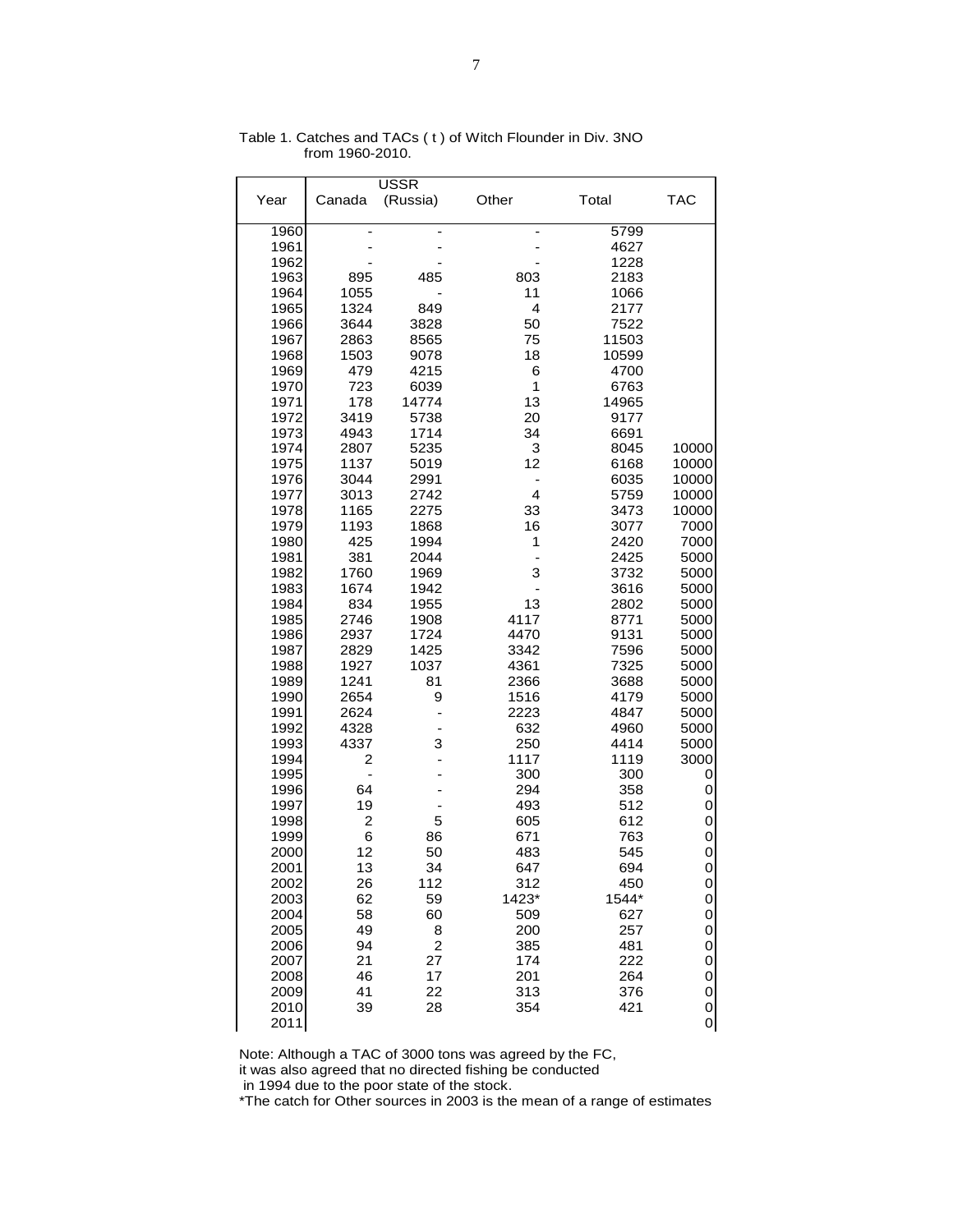|                    | Old            | <b>New</b>     |         |          |                |               |          |          |          |          |      |             |          |          |          |          |      |          |          |             |          |          |      |          |          |              |      |          |             |                |
|--------------------|----------------|----------------|---------|----------|----------------|---------------|----------|----------|----------|----------|------|-------------|----------|----------|----------|----------|------|----------|----------|-------------|----------|----------|------|----------|----------|--------------|------|----------|-------------|----------------|
| Depth Range        | <b>Stratun</b> | <b>Stratum</b> |         |          |                |               |          |          |          |          |      |             |          |          |          |          |      |          |          |             |          |          |      |          |          |              |      |          |             |                |
| (m)                | Area           | Area           | Stratum | 84       | 85             | 86            | 87       | 88       | 89       | 90       | 91   | 92          | 93       | 94       | 95       | 96       | 97   | 98       | 99       | 00          | 01       | 02       | 03   | 04       | 05       | 06           | 07   | 08       | 09          | 10             |
| $\leq$ =56         | 1593           | 1593           | 375     | 0        | $\Omega$       | $\Omega$      | $\Omega$ | $\Omega$ | $\Omega$ |          |      | $\Omega$    | $\Omega$ |          |          | 0        | O    | $\Omega$ | $\Omega$ | 0           | 0        | $\Omega$ | 0    |          | $\Omega$ | 41           | 35   | O        | 21          | $\Omega$       |
|                    | 1499           | 1499           | 376     | 0        | $\Omega$       | $\Omega$      | 19       | $\Omega$ |          |          |      | $\Omega$    | 0        |          |          | $\Omega$ |      |          | 18       | 0           |          | $\Omega$ |      |          | $\Omega$ | $\mathsf{C}$ | 89   |          | 0           |                |
| $57 - 92$          | 2992           | 2992           | 360     | 1715     | 89             | 629           | 461      | 1519     | 175      | $\Omega$ |      | 29          | 165      | $\Omega$ |          | 0        | 115  | 33       | 120      | 266         | $\Omega$ | $\Omega$ | 19   | 97       | 983      | 264          | 543  | 85       | 0           | 395            |
|                    | 1853           | 1853           | 361     | 119      | 0              | 0             | 39       | 50       |          | 20       |      | $\Omega$    | 0        |          | 39       | 0        | 0    |          |          | 242         | 45       | 0        |      |          | 35       | 139          |      | 18       | 72          |                |
|                    | 2520           | 2520           | 362     | 0        | 82             | 23            | 18       | 147      |          | 0        | 0    | $\mathbf 0$ | 0        | $\Omega$ |          | 0        |      |          | 0        | O           |          | 0        |      |          | 0        | 133          |      | 0        | $\mathbf 0$ |                |
|                    | 2520           | 2520           | 373     |          | $\Omega$       | 43            | 0        | 0        |          |          |      | $\Omega$    | 0        |          |          |          |      |          |          |             |          |          |      |          | $\Omega$ |              |      |          | 0           |                |
|                    | 931            | 931            | 374     |          | 0              |               |          | 0        |          |          |      | $\Omega$    | 18       | 34       |          | 0        |      |          |          |             |          | 30       |      |          | 0        | $\Omega$     |      |          | 0           |                |
|                    | 674            | 674            | 383     | $\Omega$ | 57             | $\Omega$      | 37       | $\Omega$ |          | $\Omega$ |      | $\Omega$    | 0        | $\Omega$ |          | $\Omega$ |      |          | $\Omega$ | $\Omega$    |          | $\Omega$ |      | $\Omega$ | $\Omega$ |              |      | U        | $\Omega$    |                |
| $93 - 183$         | 421            | 421            | 359     | 231      | 47             | 99            | 43       | 306      | 121      | $\Omega$ |      | 0           | 19       | n        |          | 0        |      | $\Omega$ | 67       | 149         | 58       | 13       | 0    | $\Omega$ | 334      |              | 52   | 0        | 593         | 719            |
|                    | 100            | 100            | 377     | 8        | 0              |               | 72       | 3        | 32       | 0        |      | $\Omega$    | 0        |          |          | 0        | 0    |          |          | 0           |          | 0        |      |          | 0        |              |      |          | 0           |                |
|                    | 647            | 647            | 382     | $\Omega$ | $\Omega$       | $\Omega$      | 12       | $\Omega$ | $\Omega$ | $\Omega$ |      | $\Omega$    | $\Omega$ | $\Omega$ | O        | $\Omega$ | U    |          | $\Omega$ | $\mathbf 0$ | $\Omega$ | $\Omega$ |      | ∩        | 40       |              | ∩    | $\Omega$ | $\Omega$    |                |
| 184 - 274          | 225            | 225            | 358     | 40       | 308            | 42            | 137      | 20       | 29       | 57       |      | 44          | 132      | 106      |          | 51       | 49   | 134      | 6        | 9           | 154      | 14       | 168  | ∩        | 42       |              | 316  | 68       | 237         | 156            |
|                    | 139            | 139            | 378     | 22       | 19             | 32            | 155      | 31       | 42       | $\Omega$ | 0    | 29          | 0        |          |          | 0        | 3    |          |          | O           | ь        | 8        |      |          | $\Omega$ |              |      | $\Omega$ | 0           |                |
|                    | 182            | 182            | 381     | 21       | $\overline{ }$ | 32            | 101      | 69       | $\Omega$ | 28       |      | $\Omega$    | 0        |          |          | 0        |      |          | $\Omega$ | $\Omega$    |          | $\Omega$ |      |          | $\Omega$ |              | 53   | 13       | 18          |                |
| 275 - 366          | 164            | 164            | 357     | 8        | 87             | 154           |          |          | 60       | 21       |      | 31          | 49       | 81       | 20       | 36       | 12   | 159      | 21       | 75          | 17       | 26       | 65   | 42       | $\Omega$ |              | 19   | $\Omega$ |             | 31             |
|                    | 106            | 106            | 379     | 36       | 12             | 23            | 173      | 44       | 20       | 35       | 3    | 18          | 0        |          | 0        | 0        | 9    | 2        | 26       | 4           |          | $\Omega$ |      |          | 6        |              |      | $\Omega$ |             | 12             |
|                    | 116            | 116            | 380     | 6        | 53             | $\Omega$      | 134      | 24       |          |          |      | $\Omega$    | $\Omega$ | $\Omega$ | 0        | 0        |      |          | 6        | $\mathbf 0$ |          | $\Omega$ | 3    | $\Omega$ | $\Omega$ |              |      | 5        | $\Omega$    |                |
| 367 - 549          | 155            | 155            | 723     |          |                |               |          |          |          |          | 90   | 102         | 79       | 36       | 51       | 16       | 25   | 53       | 33       | 36          | 23       | 130      | 60   | 34       | 108      |              | 50   | 82       | 13          | 137            |
|                    | 105            | 105            | 725     |          |                |               |          |          |          |          | 62   |             | 40       | 44       | 0        | 5        | 28   |          | 20       | 32          | 8        | 3        |      |          | 103      |              | 15   | 3        | 36          | $\overline{4}$ |
|                    | 160            | 160            | 727     |          |                |               |          |          |          |          |      | 5           | 38       | 17       | $\Omega$ | $\Omega$ | 3    | 9        | 13       | 12          | 3        | $\Omega$ | ŋ    | 23       | 41       |              | 11   | 27       | $\mathbf 0$ | 14             |
| 550 - 731          | 124            | 124            | 724     |          |                |               |          |          |          |          | 327  | 181         | 218      | 51       | 36       | 29       | 157  | 53       | 105      | 106         | 127      | 96       | 101  | 54       | 65       |              | 207  |          | 146         | 82             |
|                    | 72             | 72             | 726     |          |                |               |          |          |          |          | 81   | 25          | 22       | 28       | 3        | 12       | 42   | 96       | 59       | 65          | 84       | 18       | 50   | 21       | 8        |              | 19   | 25       | 41          | 105            |
|                    | 156            | 156            | 728     |          |                |               |          |          |          |          | 92   | 19          | 82       | 22       | 152      | 21       |      | 15       | 32       | 45          | 98       | 43       | 53   | 75       | 42       |              | 34   | 175      | 748         | 164            |
| 732 - 914          | $\sim$         | 134            | 752     |          |                |               |          |          |          |          |      |             |          | 27       |          |          |      |          |          |             |          |          |      |          |          |              |      |          |             |                |
|                    |                | 106            | 756     |          |                |               |          |          |          |          |      |             |          | 33       |          |          |      |          |          |             |          |          |      |          |          |              |      |          |             |                |
|                    | $\sim$         |                |         |          |                |               |          |          |          |          |      |             |          |          |          |          |      |          |          |             |          |          |      |          |          |              |      |          |             |                |
|                    |                | 154            | 760     |          |                |               |          |          |          |          |      |             |          | 26       |          |          |      |          |          |             |          |          |      |          |          |              |      |          |             |                |
| <b>Grand Total</b> |                |                |         | 2205     |                | 761 1078 1401 |          | 2218     | 485      | 164      | 655  | 484         | 862      | 510      | 308      | 170      | 443  | 566      | 525      | 1042        | 632      | 380      | 532  | 346      | 1807     | 577          | 1442 | 502      | 1936        | 1818           |
| Biomass > 366 m    |                |                |         |          |                |               |          |          |          |          | 652  | 333         | 480      | 284      | 242      | 84       | 255  | 230      | 262      | 296         | 343      | 289      | 272  | 207      | 366      |              | 335  | 313      | 984         | 505            |
| Percent >366 m     |                |                |         |          |                |               |          |          |          |          | 99.5 | 68.8        | 55.7     | 55.7     | 78.6     | 49.2     | 57.6 | 40.6     | 49.9     | 28.4        | 54.2     | 76.0     | 51.0 | 59.9     | 20.3     |              | 23.2 | 62.4     | 50.8        | 27.8           |

Table 2. Estimated Biomass (tons) of Witch flounder (M+F) in each stratum from surveys in Div. 3N during spring of 1984-2010. (Engel 145 data converted to Campelen Units for 1984-95).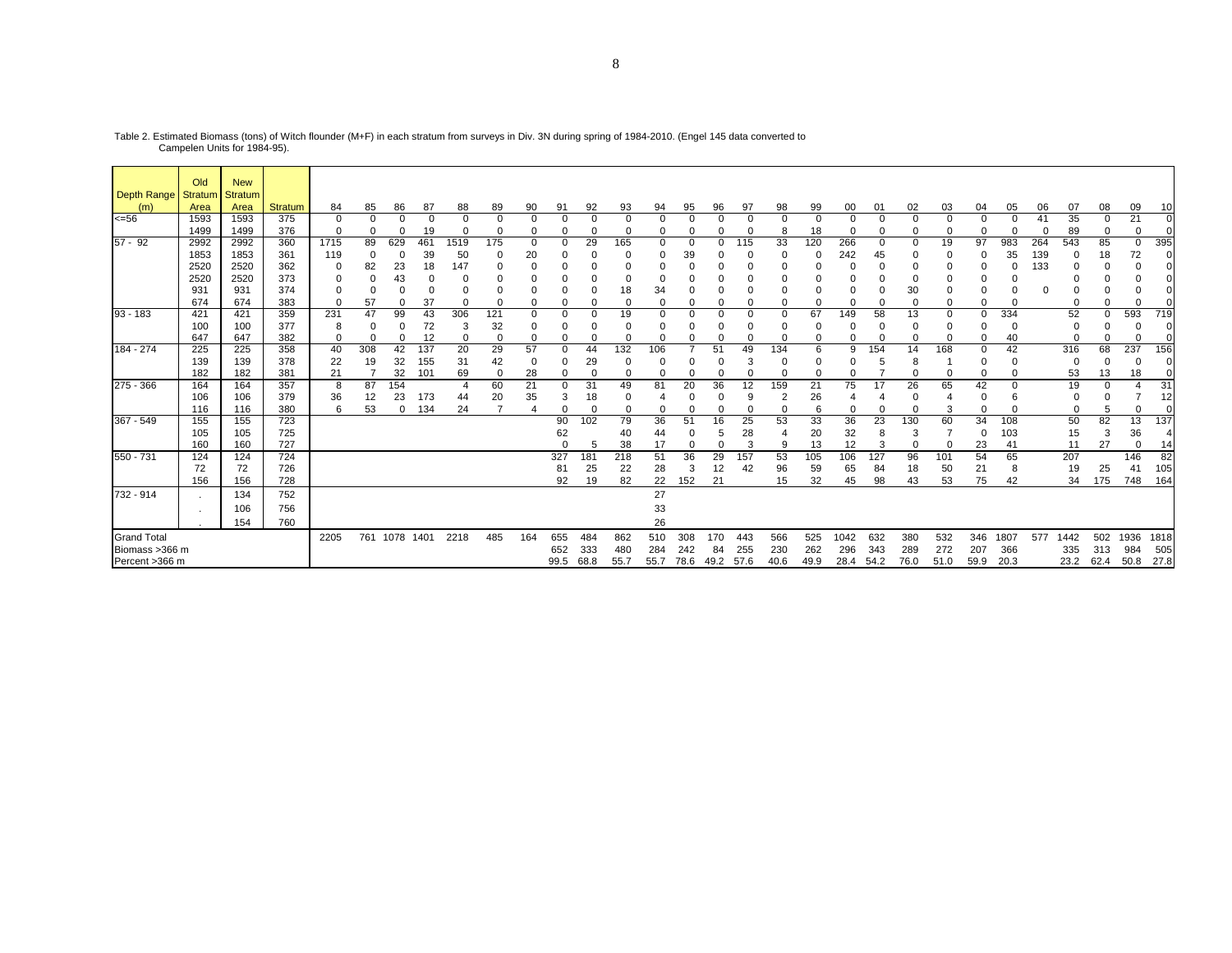|                    | Old  | <b>New</b>      |         |          |          |      |                 |      |      |       |          |      |          |            |      |              |                  |      |      |          |          |                |          |          |          |      |                  |                   |          |                 |
|--------------------|------|-----------------|---------|----------|----------|------|-----------------|------|------|-------|----------|------|----------|------------|------|--------------|------------------|------|------|----------|----------|----------------|----------|----------|----------|------|------------------|-------------------|----------|-----------------|
| Depth Range        |      | Stratum Stratum |         |          |          |      |                 |      |      |       |          |      |          |            |      |              |                  |      |      |          |          |                |          |          |          |      |                  |                   |          |                 |
| (m)                | Area | Area            | Stratum | 84       | 85       | 86   | 87              | 88   | 89   | 90    | 91       | 92   | 93       | 94         | 95   | 96           | 97               | 98   | 99   | 00       | 01       | 02             | 03       | 04       | 05       | 06   | 07               | 08                | 09       | 10 <sup>1</sup> |
| $57 - 92$          | 2089 | 2089            | 330     | $\Omega$ | $\Omega$ |      | $\Omega$        | 22   |      |       | $\Omega$ |      | $\Omega$ |            |      |              |                  | 21   | 121  | 111      | $\Omega$ | $\Omega$       | $\Omega$ | 117      | 129      | 569  |                  | 278               | $\Omega$ |                 |
|                    | 456  | 456             | 331     | 1912     | 302      | 36   | 18              | 444  |      |       |          |      |          |            |      | 74           |                  | 36   | 537  | 28       | 375      | 102            |          |          | 292      |      | 130 <sup>4</sup> | 425               | 1124     | 17              |
|                    | 1898 | 1898            | 338     | 134      | 7806     | 108  | 184             | 3075 | 1827 | 434   |          | 09   | 295      |            | 228  | 870          |                  | 357  | 780  | 183      | 1354     | 121            | 320      |          | 646      | 1675 | 1016             | 450               | 990      | 769             |
|                    | 1716 | 1716            | 340     | 40       | 146      |      | $2^.$           |      |      | 15    |          | 147  |          |            |      |              |                  |      |      | 83       |          |                |          |          | 26       | 90   |                  | 0                 | 182      |                 |
|                    | 2520 | 2520            | 351     | 688      | 211      | 385  | 222             | 978  | 217  | 109   | 0        |      |          |            |      |              |                  |      | 21   | 22       | 0        |                |          |          | $\Omega$ |      |                  | 65                | $\Omega$ |                 |
|                    | 2580 | 2580            | 352     | 82       | 951      | 225  | 1275            | 1330 | 664  | 426   | 40       | 105  | 60       | 40         | 63   | 59           | 100              | 53   | 196  | 130      | 53       | 693            | 27       | 628      | 551      | 1199 | 733              | 555               | 102      | 562             |
|                    | 1282 | 1282            | 353     | 4519     | 122      | 1067 | 1609            | 7208 | 2486 | 637   | 0        | 243  | 209      |            | 42   | 23           |                  |      | 2209 | 1300     | 469      | 688            | 470      | 572      | 430      | 3390 | 576              | 529               | 172      | 299             |
| $93 - 183$         | 1721 | 1721            | 329     | 0        |          |      | 0               | 789  | 48   | 27    | 494      |      |          | 5071       | 193  |              | 11               | 51   | 240  | 26       | $\Omega$ | $\Omega$       | 2209     | $\Omega$ | 147      |      | 559              | 215               | 983      | 559             |
|                    | 1047 | 1047            | 332     | 3779     | 8589     | 2485 | 3367            | 6829 | 1485 | 4599  | 2426     | 2182 | 359      | 58         | 179  | 1180         | 235              | 460  | 981  | 407      | 3025     | 2458           | 10236    | 7945     | 1075     |      | 641              | 3188              | 2005     | 1669            |
|                    | 948  | 948             | 337     | 50       | 4129     | 1415 | 1506            | 106' | 1543 | 627   | 1581     | 580  | 675      | 50         | 654  | 330          | 163              | 321  | 879  | 936      | 1823     | 752            | 715      | 233      | 655      |      | 333              | 121'              | 563      | 630             |
|                    | 585  | 585             | 339     | 335      | 0        | 16   | 223             | 136  |      |       |          |      |          |            |      |              |                  |      |      | $\Omega$ | 5        | $\overline{2}$ | 0        |          | 189      | 825  |                  | 37                | 284      |                 |
|                    | 474  | 474             | 354     | 495      | 105      | 1231 | 233             | 345  | 47   | 240   | 144      | 149  | 841      |            |      | 36           | 0                | 226  | 062  | 826      | 914      | 553            | 163      | 496      | 640      |      | 393              | 1148              | 430      | 147             |
| 184 - 274          | 151  | 147             | 333     | 10       | 48       | 10   | $\Omega$        | 67   | 16   | 129   | 498      | 79   | 80       | 5196       | 162  |              | 109              | 25   | 27   | 30       | 122      | 375            | 63       | 36       | 39       |      | 27               | 9                 | 32       | 20              |
|                    | 121  | 121             | 336     | 12       |          | 43   | 25              | 63   |      | 53    | 492      | 1374 | 100      | 1057       | 62   | 180          | 293              | 23   | 47   | 27       | 163      | 598            | 211      | 61       | 51       |      | 44               | 61                | 16       | 16              |
|                    | 103  | 103             | 355     | 45       | 181      | 38   | 71              |      | 97   | 126   | 136      | 16   | 34       | 129        | 43   | 86           | 48               | 50   | 18   | 14       | 87       | 193            | 340      | 117      | 12       |      | 27               | 34                | 67       | 44              |
| 275 - 366          | 92   | 96              | 334     | O        | 42       | 42   | 18              | 22   | 23   | 26    | 20       | 108  | 20       | <b>860</b> | 15   | 150          | 362              |      |      |          |          | 143            | 133      | 29       | 3        |      | 11               | 5                 | 14       |                 |
|                    | 58   | 58              | 335     |          | 98       | 18   | 2               | 51   | 22   | 92    | 42       | 1107 | 65       | 103        | 43   | 78           | 109              |      | 62   | 128      | 8        | 8              | 53       | 10       | 11       |      |                  |                   |          |                 |
|                    | 61   | 61              | 356     |          | 83       | 17   | 23              | 18   | 29   | 55    | 39       | 129  | 77       | 75         | 62   | 40           | 11               | 29   | 23   | 14       | 34       | 38             | 49       | 13       | 18       |      | 3                | 6                 | 6        |                 |
| $367 - 549$        | 93   | 166             | 717     |          |          |      |                 |      |      |       | 11       | 120  | 35       | 2375       | 53   | 465          | 4353             | 44   | 19   | 17       | 41       | 201            | 142      | 5        | 17       |      | 10               | $12 \overline{ }$ | 55       | 12              |
|                    | 76   | 76              | 719     |          |          |      |                 |      |      |       | 148      | 1024 | 49       | 14         | 18   | 137          | 601              | 15   | 16   | 25       | 12       | 95             | 39       |          | 14       |      | 15               | 11                | 6        |                 |
|                    | 76   | 76              | 721     |          |          |      |                 |      |      |       | 76       | 48   | 31       | 72         | 18   | 16           | 19               | 38   | 37   | 28       | 85       | 38             | 26       |          |          |      | 10               |                   | 25       | 11              |
| 550 - 731          | 111  | 134             | 718     |          |          |      |                 |      |      |       | 35       | 29   | 104      | 221        | 80   |              | 37               | 33   | 38   | 15       | 57       | 55             | 43       | 13       | 13       |      | 20               | 43                | 157      | 22              |
|                    | 105  | 105             | 720     |          |          |      |                 |      |      |       | 217      | 134  | 182      | 95         | 15   | $2^{\prime}$ | 150              | 32   | 21   | 40       | 38       |                | 23       |          | 69       |      |                  | 9                 | g        |                 |
|                    | 93   | 93              | 722     |          |          |      |                 |      |      |       | 18       | 49   | 150      | 217        | 206  | 89           | 87               | 31   | 71   | 47       | 121      | 62             | 64       | 12       | 27       |      |                  | 21                | 17       | 15              |
| 732 - 914          |      | 105             | 764     |          |          |      |                 |      |      |       |          |      |          | 60         |      |              |                  |      |      |          |          |                |          |          |          |      |                  |                   |          |                 |
|                    |      | 135             | 772     |          |          |      |                 |      |      |       |          |      |          | 75         |      |              |                  |      |      |          |          |                |          |          |          |      |                  |                   |          |                 |
| <b>Grand Total</b> |      |                 |         | 12108    | 23820    |      | 8136 9799 22438 |      | 8503 | 10594 | 6415     | 7734 | 3364     | 15769      | 3748 | 3915         | 669 <sup>-</sup> | 2121 | 8411 | 4448     | 8786     | 7182           | 15323    | 11479    | 5057     | 7747 | 5746             | 8323              | 7243     | 4821            |
| Biomass > 366 m    |      |                 |         |          |          |      |                 |      |      |       | 504      | 1405 | 550      | 3128       | 390  | 800          | 5247             | 192  | 201  | 172      | 354      | 459            | 336      | 51       | 144      |      | 75               | 107               | 268      | 75              |
| Percent >366 m     |      |                 |         |          |          |      |                 |      |      |       | 7.9      | 18.2 | 16.4     | 19.8       | 10.4 | 20.4         | 78.4             | 9.1  | 2.4  | 3.9      | 4.0      | 6.4            | 2.2      | 0.4      | 2.9      |      | 1.3              | 1.3               | 3.7      | 1.6             |

Table 3. Estimated Biomass (tons) of Witch flounder (M+F) in each stratum from surveys in Div. 3O during spring of 1984-2010. (Engel 145 data converted to Campelen Units for 1984-95).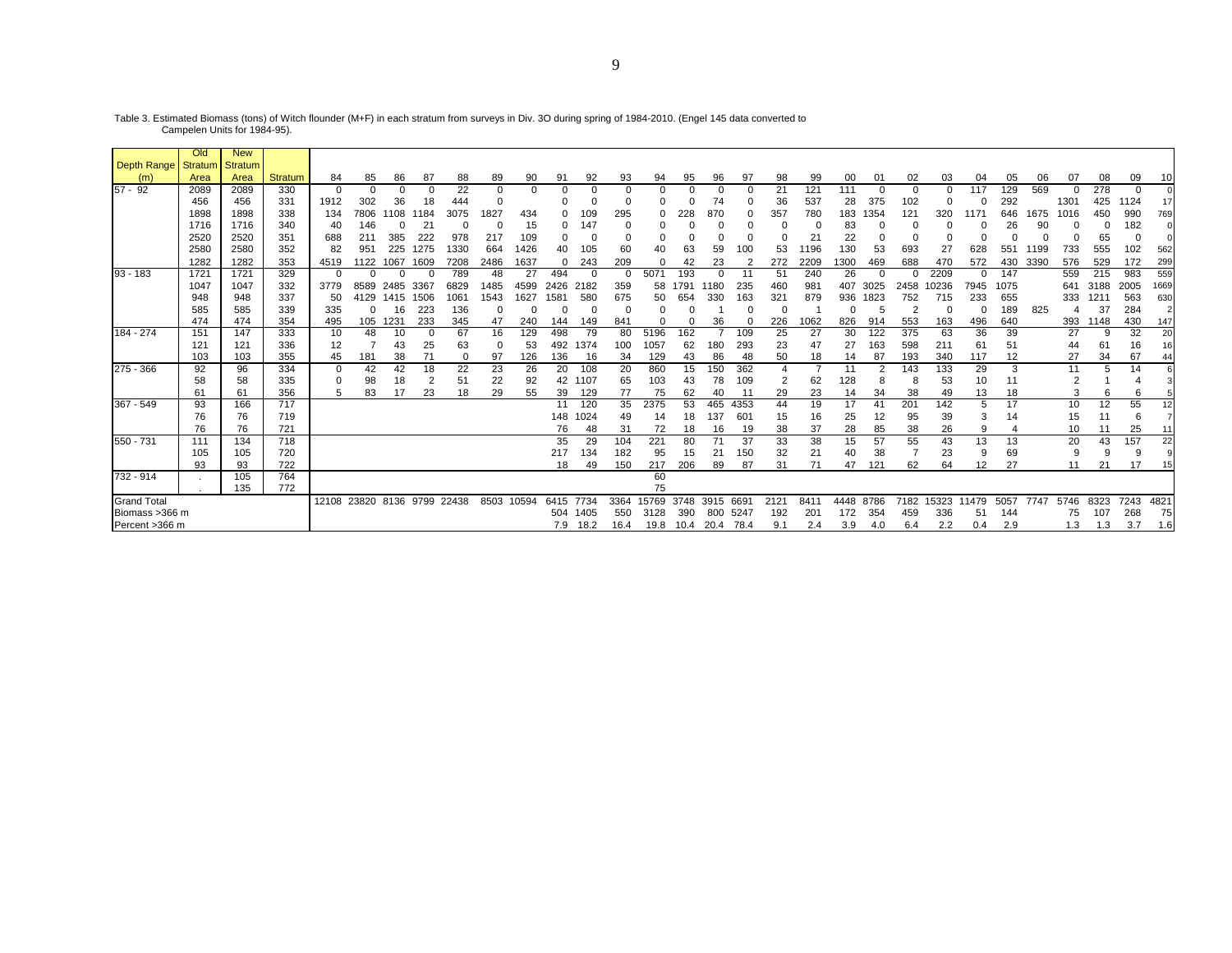|                    | O <sub>Id</sub> | <b>New</b> |                |             |             |          |                 |                            |               |          |                  |                 |                     |                     |                 |                |               |                 |                 |               |               |             |                |                      |
|--------------------|-----------------|------------|----------------|-------------|-------------|----------|-----------------|----------------------------|---------------|----------|------------------|-----------------|---------------------|---------------------|-----------------|----------------|---------------|-----------------|-----------------|---------------|---------------|-------------|----------------|----------------------|
| <b>Depth Range</b> | Stratum         | Stratum    |                |             |             |          |                 |                            |               |          |                  |                 |                     |                     |                 |                |               |                 |                 |               |               |             |                |                      |
| (m)                | Area            | Area       | <b>Stratum</b> | 90          | 91          | 92       | 93              | 94                         | 95            | 96       | 97               | 98              | 99                  | 00                  | 01              | 02             | 03            | 04              | 05              | 06            | 07            | 08          | 09             | 10                   |
| $\leq 56$          | 1593            | 1593       | 375            | $\Omega$    | 73          |          | $\Omega$        | $\Omega$                   | $\Omega$      | $\Omega$ | $\Omega$         | $\Omega$        | $\Omega$            | $\Omega$            | $\Omega$        | 35             | $\Omega$      | $\Omega$        | $\Omega$        | $\Omega$      | $\Omega$      | $\Omega$    | $\Omega$       | $\Omega$             |
|                    | 1499            | 1499       | 376            | $\Omega$    | $\mathbf 0$ | 0        | 0               | 0                          | 14            | 0        | 22               | 0               | $\Omega$            | $\Omega$            | $\Omega$        | 38             | 28            | 0               | $\mathbf 0$     | $\mathbf 0$   | 0             | 0           | 67             | $\overline{0}$       |
| $57 - 92$          | 2992            | 2992       | 360            | 265         | 171         | 1297     | 173             | 75                         | 888           | 23       | 427              | 431             | 177                 | 535                 | 326             | 520            | 586           | 836             | 2364            | 100           | $\mathbf 0$   | 4788        | 10335          | 1627                 |
|                    | 1853            | 1853       | 361            | 28          | 467         | 463      | 0               | 32                         | $\Omega$      | 0        | 14               | 0               | 268                 | 28                  | 170             | 148            | 99            | $\Omega$        | 168             | 38            | 584           | 25          | 0              | 410                  |
|                    | 2520            | 2520       | 362            | 400         | 221         | 87       |                 | 0                          | $\Omega$      | 0        | 0                | $\Omega$        | 32                  | 0                   | $\Omega$        | 0              | 136           |                 | 0               | 40            | $\Omega$      | 0           | 46             | 192                  |
|                    | 2520            | 2520       | 373            | $\mathbf 0$ | $\Omega$    | $\Omega$ |                 | $\Omega$                   | $\Omega$      | 0        | $\Omega$         | $\Omega$        | $\Omega$            | 0                   | 0               | 0              | $\Omega$      |                 | 0               | $\Omega$      | $\Omega$      | 0           | 0              | $\overline{0}$       |
|                    | 931             | 931        | 374            | 0           | 0           |          |                 | 0                          | $\Omega$      | $\Omega$ | 0                | $\Omega$        | 0                   | 0                   | 0               | 0              | 0             |                 | $\Omega$        | O             | ∩             | 0           |                | $\overline{0}$       |
|                    | 674             | 674        | 383            | 0           | $\mathbf 0$ |          | U               | 0                          | $\Omega$      | $\Omega$ | 0                | $\Omega$        | 0                   | 0                   | 0               | 0              | $\Omega$      | $\Omega$        | 0               | $\Omega$      | 0             | 25          |                | 0                    |
| $93 - 183$         | 421             | 421        | 359            | $\mathbf 0$ | $\mathbf 0$ | 278      | $\mathbf 0$     | $\mathbf 0$                | 22            | 0        | $\mathbf 0$      | 1213            | 1                   | $\mathbf 0$         | 121             | 42             | 110           | 139             | 43              | 151           | 192           | 442         | 1080           | 288                  |
|                    | 100             | 100        | 377            | 0           |             | $\Omega$ | 0               | 8                          | $\Omega$      | 0        | $\Omega$         | 0               | 0                   | $\Omega$            | $\mathbf 0$     | 0              | 0             | $\Omega$        | 0               | 0             | $\mathbf 0$   | 0           | 39             | 31                   |
|                    | 647             | 647        | 382            | $\Omega$    | $\mathbf 0$ | 0        | 0               | $\mathbf 0$                | $\Omega$      | 0        | 0                | 0               | 0                   | 0                   | $\Omega$        | 0              | $\Omega$      | 0               | 0               | $\mathbf 0$   | 0             | 0           | 0              | $\overline{0}$       |
| 184 - 274          | 225             | 225        | 358            | $\mathbf 0$ | 20          | 66       | $\overline{24}$ | $\mathbf 0$                | 74            | 0        | 11               | 30              | 19                  | 40                  | 45              | 0              | 145           | 22              | 107             | 144           | 28            | 141         | 86             | 83                   |
|                    | 139             | 139        | 378            | $\Omega$    | 41          | 15       | 0               | 0                          | $\Omega$      | 0        |                  | 0               | 0                   | $\Omega$            | 3               | 5              | 0             | $\Omega$        | 0               | 93            | 4             | 7           | 4              |                      |
|                    | 182             | 182        | 381            |             | $\Omega$    |          | $\Omega$        | $\mathbf 0$                | $\Omega$      | $\Omega$ |                  | $\Omega$        | $\Omega$            | 0                   |                 | $\Omega$       | $\Omega$      | $\Omega$        | 0               | $\Omega$      | $\Omega$      | $\mathbf 0$ | 3<br>17        | $\overline{0}$<br>39 |
| 275 - 366          | 164<br>106      | 164<br>106 | 357<br>379     | $\mathbf 0$ | 234         | 9        | 187             | 43                         | 85            | 0<br>1   | 27               | $\mathbf 0$     |                     | 52                  | 18              | 21             | 41            | 27<br>867       | 37              | 103           | 59            | 90          |                |                      |
|                    | 116             | 116        | 380            | 4           | $\mathbf 0$ |          | 0<br>$\Omega$   | $\mathbf 0$<br>$\mathbf 0$ | 0<br>$\Omega$ | $\Omega$ | 7<br>$\mathbf 0$ | 0               | 0<br>$\overline{2}$ | $\overline{c}$<br>5 | 111<br>$\Omega$ | 33<br>$\Omega$ | 8<br>$\Omega$ | 9               | 0<br>11         | 3<br>$\Omega$ | 0<br>$\Omega$ | 156<br>0    | 13<br>$\Omega$ | 29<br>$\overline{0}$ |
| $367 - 549$        | 155             | 155        | 723            |             | 41          |          | 163             | 180                        | 57            | 15       | 28               | 74              | 27                  | 28                  | 66              | 16             | 123           | 20              | 98              | 38            | 17            | 98          | 93             | 27                   |
|                    | 105             | 105        | 725            |             |             | 15       | 376             | 46                         | 19            | 0        | 135              | 10              | 33                  | 19                  | 7               | 5              | 10            |                 | $\overline{7}$  | 7             | 11            | 21          | 40             |                      |
|                    | 160             | 160        | 727            |             |             |          | 0               | 38                         | $\Omega$      | 0        | 29               | 7               | 4                   | 0                   | 10              | $\mathbf 0$    | $\mathbf 0$   |                 | 21              | $\Omega$      | $\mathbf 0$   | 143         | 82             | 21                   |
| 550 - 731          | 124             | 124        | 724            |             | 172         |          | 414             | 180                        | 104           | 60       | 197              | $\overline{72}$ | 181                 | $\overline{87}$     | 70              | 90             |               | $\overline{70}$ | $\overline{95}$ | 206           | 127           | 455         | 204            | 117                  |
|                    | 72              | 72         | 726            |             |             |          | 310             | 54                         | 48            | 40       | 21               | 38              | 34                  | 16                  | 22              | 59             | 52            | 32              | 19              | 49            | 45            | 42          | 105            | $6 \mid$             |
|                    | 156             | 156        | 728            |             |             |          |                 | 153                        | 35            | 21       | 76               | 78              | 106                 | 153                 | 103             | 286            | 178           | 93              | 19              | 122           | 191           | 269         | 404            | 434                  |
| 732 - 914          |                 | 134        | 752            |             |             |          |                 |                            |               |          |                  | 120             |                     | 23                  | 0               |                |               |                 |                 |               | 6             |             |                |                      |
|                    |                 | 106        | 756            |             |             |          |                 |                            |               |          |                  | 124             |                     | 51                  | 83              | 9              |               |                 | 82              |               | 67            |             |                |                      |
|                    |                 | 154        | 760            |             |             |          |                 |                            |               |          |                  | 88              |                     | 41                  | 78              | 173            |               |                 | 18              |               | 110           |             | 221            |                      |
| 915 - 1097         |                 | 138        | 753            |             |             |          |                 |                            |               |          |                  | 0               |                     | 0                   | $\mathbf 0$     | 3              |               |                 |                 |               | 0             |             |                |                      |
|                    |                 | 102        | 757            |             |             |          |                 |                            |               |          |                  | $\Omega$        |                     | 0                   | 37              | $\overline{7}$ |               |                 | $\Omega$        |               | $\Omega$      |             |                |                      |
|                    |                 | 171        | 761            |             |             |          |                 |                            |               |          |                  | 46              |                     | 147                 | 42              | 10             |               |                 | 118             |               |               |             | 102            |                      |
| 1098 -1280         |                 | 180        | 754            |             |             |          |                 |                            |               |          |                  | $\mathbf 0$     |                     | 0                   | 0               | 0              |               |                 |                 |               | $\mathbf 0$   |             |                |                      |
|                    |                 | 99         | 758            |             |             |          |                 |                            |               |          |                  | $\Omega$        |                     | $\Omega$            | $\mathbf 0$     | $\Omega$       |               |                 | 0               |               | $\Omega$      |             |                |                      |
|                    |                 | 212        | 762            |             |             |          |                 |                            |               |          |                  |                 |                     | 0                   | 109             | $\Omega$       |               |                 | 15              |               | 28            |             | 40             |                      |
| 1281 - 1463        |                 | 385        | 755            |             |             |          |                 |                            |               |          |                  | 0               |                     | $\Omega$            | 0               | $\mathbf 0$    |               |                 |                 |               | $\mathbf 0$   |             |                |                      |
|                    |                 | 127        | 759            |             |             |          |                 |                            |               |          |                  | $\Omega$        |                     | $\mathbf 0$         | $\overline{2}$  | $\mathbf 0$    |               |                 | $\mathbf 0$     |               | $\Omega$      |             |                |                      |
|                    |                 | 261        | 763            |             |             |          |                 |                            |               |          |                  |                 |                     | 19                  | 5               | 10             |               |                 | $\Omega$        |               | $\Omega$      |             | 3              |                      |
| <b>Grand Total</b> |                 |            |                | 696         | 1441        | 2235     | 1647            | 808                        | 1346          | 160      | 993              | 2333            | 884                 | 1244                | 1435            | 1511           | 1516          | 2122            | 3221            | 1093          | 1475          | 6703        | 12986          | 3306                 |
| Biomass > 366 m    |                 |            |                |             | 213         | 15       | 1263            | 651                        | 263           | 137      | 485              | 657             | 385                 | 582                 | 634             | 669            | 363           | 222             | 491             | 423           | 609           | 1029        | 1294           | 606                  |
| Percent > 366 m    |                 |            |                |             | 14.8        | 0.7      | 76.7            | 80.5                       | 19.5          | 85.6     | 48.8             | 28.2            | 43.5                | 46.8                | 44.2            | 44.3           | 23.9          | 10.5            | 15.2            | 38.7          | 41.3          | 15.4        | 10.0           | 18.3                 |
| Percent >731 m     |                 |            |                |             |             |          |                 |                            |               |          |                  | 16.2            |                     | 22.5                | 24.8            | 14.1           |               |                 | 7.2             |               | 14.8          |             | 2.8            |                      |

Table 4. Estimated Biomass (tons) of Witch flounder (M+F) in each stratum from surveys in Div. 3N during fall of 1990-2010. (Engel 145 data converted to Campelen Units for 1990-94).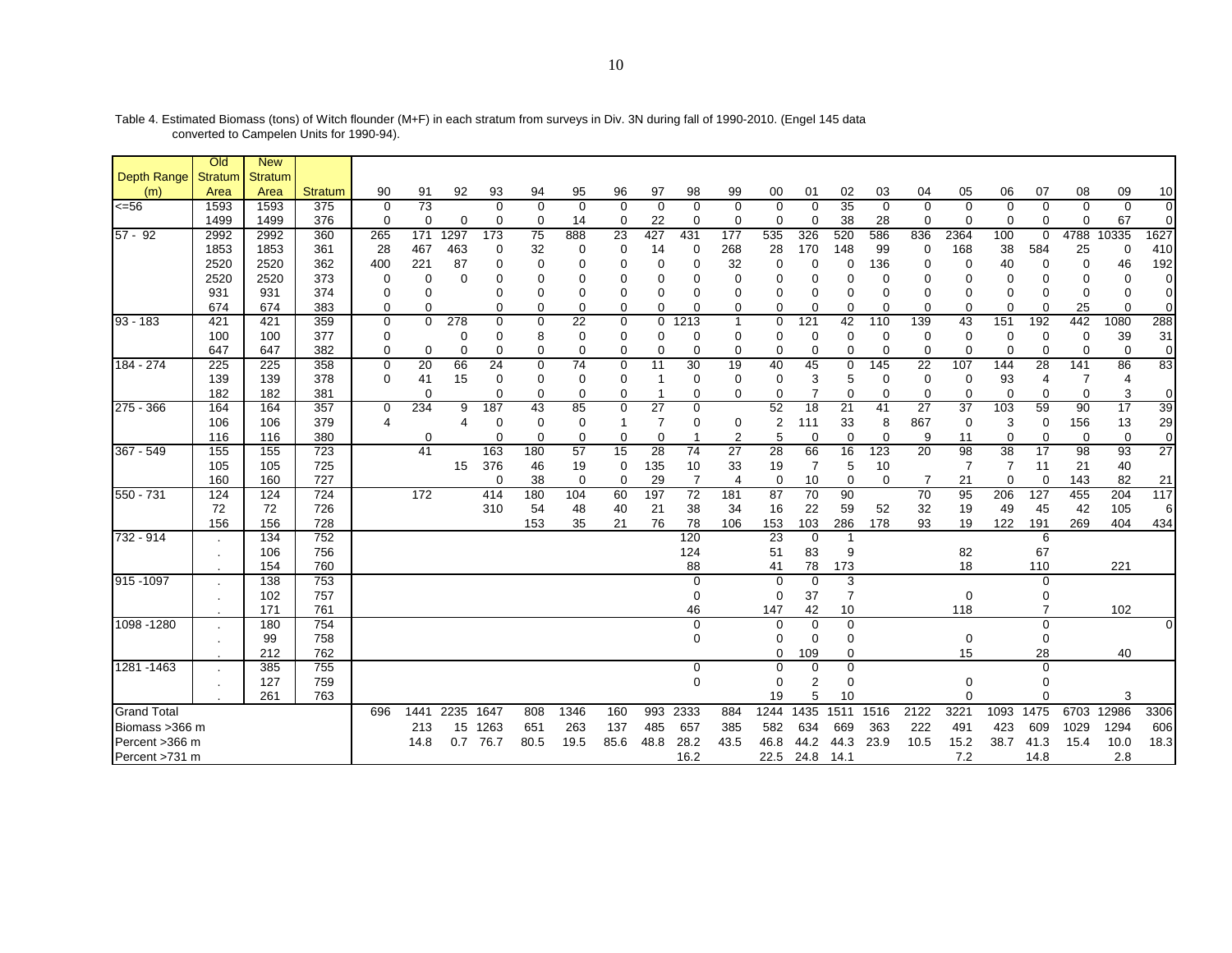|                    | Old      | <b>New</b> |            |                 |                |                 |                 |                       |                     |          |                  |                 |                       |                 |                 |                  |                |             |                     |                  |                 |                |                |                                  |
|--------------------|----------|------------|------------|-----------------|----------------|-----------------|-----------------|-----------------------|---------------------|----------|------------------|-----------------|-----------------------|-----------------|-----------------|------------------|----------------|-------------|---------------------|------------------|-----------------|----------------|----------------|----------------------------------|
| <b>Depth Range</b> | Stratum  | Stratum    |            |                 |                |                 |                 |                       |                     |          |                  |                 |                       |                 |                 |                  |                |             |                     |                  |                 |                |                |                                  |
| (m)                | Area     | Area       | Stratum    | 90              | 91             | 92              | 93              | 94                    | 95                  | 96       | 97               | 98              | 99                    | 00              | 01              | 02               | 03             | 04          | 05                  | 06               | 07              | 08             | 09             | 10                               |
| $57 - 92$          | 2089     | 2089       | 330        | 122             | 67             | 79              | $\Omega$        | $\mathbf 0$           | 247                 | 0        | $\overline{72}$  | 168             | 208                   | $\overline{48}$ | 284             | $\overline{342}$ | 438            | 74          | $\overline{312}$    | 383              | 362             | 508            | 1087           | 344                              |
|                    | 456      | 456        | 331        | 22              | 315            | 134             | 0               | $\Omega$              | 108                 | 0        | $\Omega$         | 256             | 946                   | 243             | 468             | 775              | 306            | 14          | 394                 | 108              | 144             | 114            | 564            | 1219                             |
|                    | 1898     | 1898       | 338        | 2226            | 438            | 837             | 3966            | 2193                  | 4684                | 503      | 1329             | 483             | 2736                  | 375             | 943             | 976              | 2666           | 3899        | 1931                | 604              | 543             | 1407           | 2044           | 5483                             |
|                    | 1716     | 1716       | 340        | 173             | 280            | 63              | $\Omega$        | $\Omega$              | 204                 | 0        | 22               | $\Omega$        | 415                   | 104             | 172             | 123              | 57             | 28          | 116                 | 654              | -1              | 494            | 116            | 81                               |
|                    | 2520     | 2520       | 351        | 1690            | 284            | 72              | 0               | $\Omega$              | $\Omega$            | $\Omega$ | $\Omega$         | 37              | 205                   | $\Omega$        | 172             | 0                | 25             | 35          | 54                  | 369              | 158             | 165            | 28             | 75                               |
|                    | 2580     | 2580       | 352        | 1415            | 896            | 1352            | 946             | 228                   | 379                 | 273      | 573              | 374             | 1491                  | 920             | 430             | 789              | 964            | 3377        | 1663                | 1109             | 558             | 1409           | 5915           | 2305                             |
|                    | 1282     | 1282       | 353        | 2405            | 343            | 477             | $\mathbf 0$     | 732                   | 538                 | 789      | 168              | 1066            | 2996                  | 2379            | 1360            | 1490             | 1204           | 2657        | 3710                | 1587             | 1121            | 1431           | 8037           | 8234                             |
| $93 - 183$         | 1721     | 1721       | 329        | 99              | 85             | 0               | 18              | $\mathbf 0$           | 417                 | $\Omega$ | $\overline{173}$ | 305             | 0                     | 0               | 282             | 732              | 97             | 484         | 250                 | 2974             | $\Omega$        | 4484           | 1977           | 171                              |
|                    | 1047     | 1047       | 332        | 2102            | 155            | 1724            | 813             | 321                   | 1114                | 4569     | 190              | 245             | 1664                  | 544             | 343             | 1155             | 807            | 1512        | 2061                | 3887             | 708             | 2453           | 500            | 1393                             |
|                    | 948      | 948        | 337        | 1333            | 188            | 954             | 563             | 2132                  | 421                 | 492      | 322              | 479             | 978                   | 344             | 67              | 211              | 352            | 114         | 1721                | 190              | 576             | 1592           | 352            | 989                              |
|                    | 585      | 585        | 339        | 1132            | 224            | 651             | 119             | 742                   | 1911                | $\Omega$ | 481              | 261             |                       | 344             | 338             | 1927             | 457            | 3755        | 1854                | 1070             | 1060            | 1147           | 2405           | 2693                             |
|                    | 474      | 474        | 354        | 1291            | 23             | 316             | 75              | 210                   | 191                 | 4647     | 215              | 201             | 103                   | 766             | 258             | 470              | 967            | 438         | 316                 | 505              | 694             | 306            | 1320           | 544                              |
| 184 - 274          | 151      | 147        | 333        | 221             | 11             | $\overline{22}$ | 30              | 92                    | 26                  |          | $\overline{4}$   | 6               | 33                    | $\overline{4}$  | 20              | 17               | 48             | $\mathbf 0$ | 3                   | 24               | 3               | $\overline{2}$ | 5              | 6                                |
|                    | 121      | 121        | 336        | 82              | 151            | 76              | 298             | 13                    | 35                  | 32       | 19               | 19              | 67                    | 31              | 37              | 23               | 10             | 5           | 35                  | 3                | 53              | 142            |                | 22                               |
|                    | 103      | 103        | 355        |                 | 497            | 93              | 120             | 25                    | 16                  | 343      | 6                | 14              | 110<br>$\overline{7}$ | 35              | 5               | 6                | 6              | 21          | $\overline{c}$      | 5                | 17              | 72             | 23             | 20                               |
| 275 - 366          | 92<br>58 | 96<br>58   | 334<br>335 | 24<br>194       | 16             | $\Omega$<br>25  | 9<br>30         | $\overline{17}$<br>18 | $\overline{4}$      | 23       | 5                |                 | 23                    | 5<br>8          | 14              | 9<br>9           | 8              | $\mathbf 0$ | 16                  | $\mathbf 0$      | $\mathbf 0$     | $\mathbf 0$    | 10             | $\overline{2}$<br>$\overline{0}$ |
|                    | 61       | 61         | 356        |                 | 25<br>11       | $\overline{7}$  | 430             | 98                    | 1<br>$\overline{7}$ | 60       | 0<br>3           | 4               | 32                    | 22              | 3               | 3                | 6              | 5           | 3<br>$\overline{7}$ | 3<br>$\mathbf 0$ | 0               | 6<br>0         | 0              | $\overline{1}$                   |
| 367 - 549          | 93       | 166        | 717        | $\overline{30}$ |                |                 | 0               | 32                    | 37                  |          | $\overline{12}$  | 42              | 260                   | 0               | 13              | 11               | 54             | 9           | 2                   | 14               | 9               | 102            | 10<br>40       | 14                               |
|                    | 76       | 76         | 719        | 110             | $\overline{c}$ |                 | 65              | 6                     | -1                  | 226      | 19               | 9               | 10                    | 14              | 29              | 6                | 15             | 3           | 6                   | 10               | 4               | 8              | 16             | $\overline{4}$                   |
|                    | 76       | 76         | 721        |                 | 18             |                 | 169             | 67                    | 21                  | 54       | 6                | 14              | 67                    | 17              | $\overline{2}$  | 14               | 17             | 2           | 15                  | 3                | 30              | 11             | $\mathbf 1$    | $\overline{7}$                   |
| 550 - 731          | 111      | 134        | 718        |                 |                |                 | $\overline{22}$ | 68                    | 8                   |          | 68               | $\overline{47}$ | 53                    | 34              | 50              | 54               | 161            | 48          | 130                 |                  | 68              | 162            | 80             | 110                              |
|                    | 105      | 105        | 720        |                 |                |                 | 73              | $\mathbf 0$           | 13                  | 68       |                  | $\overline{2}$  | 17                    | 4               | 83              | 26               | 31             | 10          | 39                  | -1               | -1              | 12             | $\mathbf 1$    | 4                                |
|                    | 93       | 93         | 722        |                 | 9              |                 | 81              | 21                    | 14                  | 39       | 12               | 12              | 26                    | 8               | 15              | 5                | $\overline{7}$ | 14          | 29                  | 8                | 9               | 11             | 15             | 11                               |
| $732 - 914$        |          | 105        | 764        |                 |                |                 |                 |                       |                     |          |                  | 75              |                       | 12              | 21              | 36               |                |             | 4                   |                  | 11              |                | 41             |                                  |
|                    |          | 99         | 768        |                 |                |                 |                 |                       |                     |          |                  | 18              |                       | $\overline{7}$  | 18              | 38               |                |             | 4                   |                  | $\overline{1}$  |                | 5              |                                  |
|                    |          | 135        | 772        |                 |                |                 |                 |                       |                     |          |                  | 173             |                       | 62              |                 | 49               | 29             |             | 50                  |                  | 22              |                | 26             |                                  |
| $915 - 1097$       |          | 124        | 765        |                 |                |                 |                 |                       |                     |          |                  | 24              |                       | 3               | $\overline{20}$ | 55               |                |             | 10                  |                  | $\overline{11}$ |                | 25             |                                  |
|                    |          | 138        | 769        |                 |                |                 |                 |                       |                     |          |                  | 17              |                       | 5               | 28              | 59               |                |             | 20                  |                  | 16              |                | 26             |                                  |
|                    |          | 128        | 773        |                 |                |                 |                 |                       |                     |          |                  | 4               |                       | 13              | 32              | 89               | 12             |             | 8                   |                  | 10              |                | 5              |                                  |
| 1098 - 1280        |          | 144        | 766        |                 |                |                 |                 |                       |                     |          |                  |                 |                       | 24              | 2               | 37               |                |             | $\overline{57}$     |                  | 24              |                | 29             |                                  |
|                    |          | 128        | 770        |                 |                |                 |                 |                       |                     |          |                  |                 |                       | 4               | 23              | 67               |                |             | 13                  |                  | 16              |                | $\overline{2}$ |                                  |
|                    |          | 135        | 774        |                 |                |                 |                 |                       |                     |          |                  |                 |                       |                 | 31              | 15               | 27             |             | 43                  |                  | $\overline{4}$  |                | $\mathbf 0$    |                                  |
| 1281-1463          |          | 158        | 767        |                 |                |                 |                 |                       |                     |          |                  |                 |                       | 15              | $\mathbf 0$     | $\mathbf 0$      |                |             | $\mathbf 0$         |                  | 3               |                | $\overline{2}$ |                                  |
|                    |          | 175        | 771        |                 |                |                 |                 |                       |                     |          |                  |                 |                       | 0               | 17              | 0                |                |             | 10                  |                  | $\Omega$        |                | 0              |                                  |
|                    |          | 155        | 775        |                 |                |                 |                 |                       |                     |          |                  |                 |                       | 0               | $\Omega$        | U                | 28             |             | 21                  |                  | 3               |                | 13             |                                  |
| <b>Grand Total</b> |          |            |            | 14671           | 4036           | 6884            | 7827            | 7013                  | 10397               | 12117    | 3698             | 4356            | 12446                 | 6396            | 5586            | 9619             | 8798           | 16510       | 4911                | 13512            | 6240            | 6042           | 24721          | 23733                            |
| Biomass > 366 m    |          |            |            | 140             | 29             | 0               | 410             | 193                   | 95                  | 386      | 116              | 436             | 433                   | 224             | 384             | 562              | 381            | 87          | 460                 | 35               | 241             | 306            | 328            | 150                              |
| Percent >366 m     |          |            |            | 1.0             | 0.7            | 0.0             | 5.2             | 2.8                   | 0.9                 | 3.2      | 3.1              | 10.0            | 3.5                   | 3.5             | 6.9             | 5.8              | 4.3            | 0.5         | 3.1                 | 0.3              | 3.9             | 1.9            | 1.3            | 0.6                              |
| Percent >731 m     |          |            |            |                 |                |                 |                 |                       |                     |          | 7.2              |                 | 2.3                   | 3.4             | 4.6             | 1.1              |                | 1.6         |                     | 1.9              |                 | 0.7            |                |                                  |

Table 5. Estimated Biomass (tons) of Witch flounder (M+F) in each stratum from surveys in Div. 3O during fall of 1990-2010. (Engel 145 data converted to Campelen Units for 1990-94).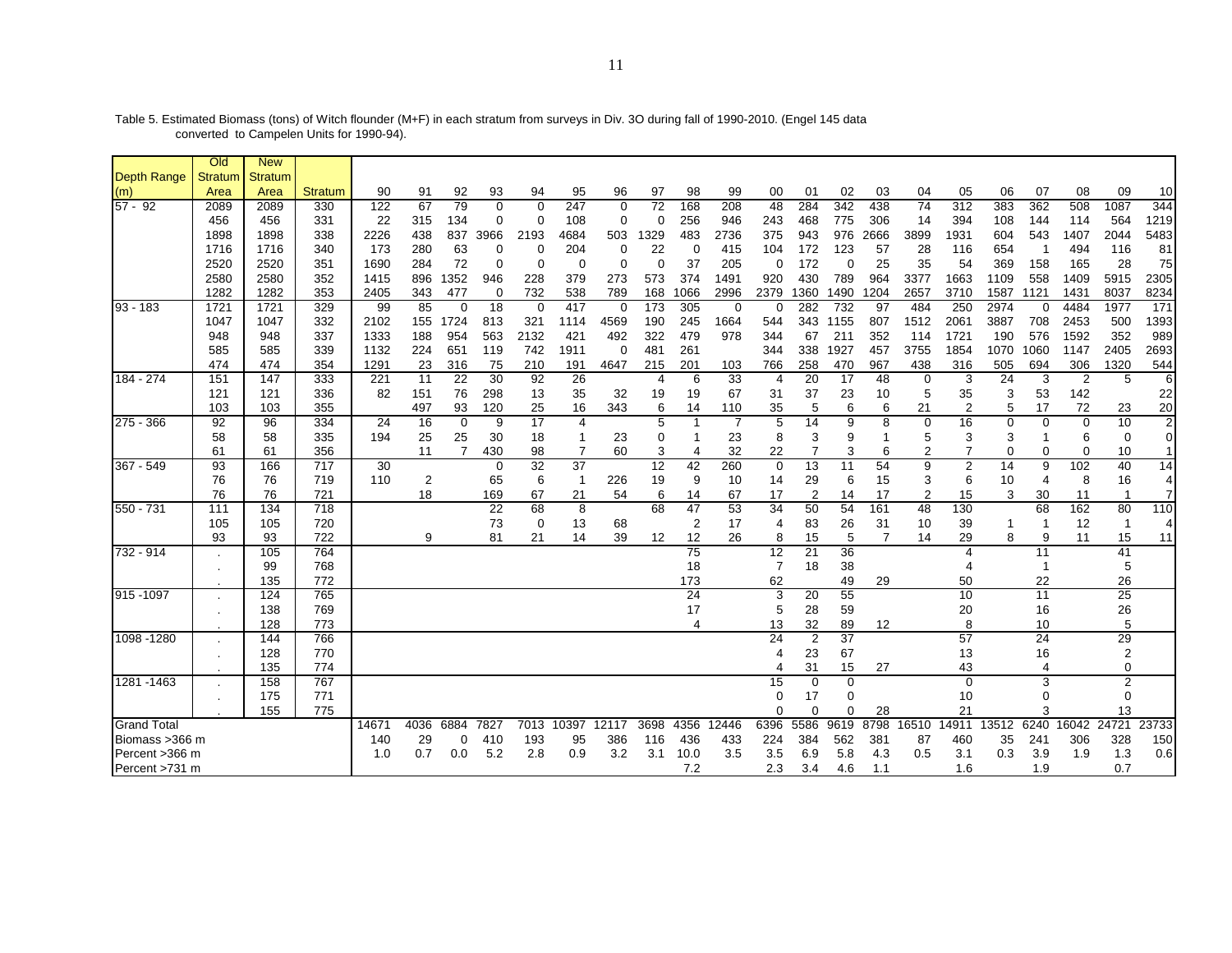| <b>Depth</b>       | Old I | <b>New</b>      |         |      |      |      |      |      |     |     |      |      |      |      |      |      |      |          |      |             |      |      |      |      |      |     |      |      |          |      |
|--------------------|-------|-----------------|---------|------|------|------|------|------|-----|-----|------|------|------|------|------|------|------|----------|------|-------------|------|------|------|------|------|-----|------|------|----------|------|
| Range              |       | Stratum Stratum |         |      |      |      |      |      |     |     |      |      |      |      |      |      |      |          |      |             |      |      |      |      |      |     |      |      |          |      |
|                    | Area  | Area            | Stratum | 84   | 85   | 86   | 87   | 88   | 89  | 90  | 91   | 92   | 93   | 94   | 95   | 96   | 97   | 98       | 99   | $00\degree$ | 01   | 02   | 03   | 04   | 05   | 06  | 07   | 08   | 09       |      |
| $=<=56$            | 1593  | 1593            | 375     |      |      |      |      |      |     |     |      |      |      |      |      |      |      | $\Omega$ |      |             |      |      |      |      |      | 73  | 44   |      | $\Delta$ |      |
|                    | 1499  | 1499            | 376     |      |      |      | 26   |      |     |     |      |      |      |      |      |      |      | 34       | 34   |             |      |      |      |      |      |     |      |      |          |      |
| $57 - 92$          | 2992  | 2992            | 360     | 2234 | 129  | 728  | 741  | 2641 | 220 |     |      | 59   | 224  |      |      |      | 132  | 65       | 224  | 613         |      |      | 82   | 123  | 1555 | 480 | 741  | 103  |          | 823  |
|                    | 1853  | 1853            | 361     | 153  |      |      | 32   | 36   |     | 28  |      |      |      |      | 36   |      |      |          |      | 212         | 85   |      |      |      | 36   | 255 |      |      |          |      |
|                    | 2520  | 2520            | 362     |      |      | 25   | 27   | 173  |     |     |      |      |      |      |      |      |      |          |      |             |      |      |      |      |      | 173 |      |      |          |      |
|                    | 2520  | 2520            | 373     |      |      |      |      |      |     |     |      |      |      |      |      |      |      |          |      |             |      |      |      |      |      |     |      |      |          |      |
|                    | 931   | 931             | 374     |      |      |      |      |      |     |     |      |      |      |      |      |      |      |          |      |             |      | 85   |      |      |      |     |      |      |          |      |
|                    | 674   | 674             | 383     |      | 62   |      | 31   |      |     |     |      |      |      |      |      |      |      |          |      |             |      |      |      |      |      |     |      |      |          |      |
| $93 - 183$         | 421   | 421             | 359     | 405  | 58   | 232  | 58   | 985  | 203 |     |      |      | 29   |      |      |      |      |          | 203  | 405         | 58   | 29   |      |      | 695  |     | 87   |      | 1448     | 1953 |
|                    | 100   | 100             | 377     |      |      |      | 186  |      | 83  |     |      |      |      |      |      |      |      |          |      |             |      |      |      |      |      |     |      |      |          |      |
|                    |       | 647             | 382     |      |      |      | 30   |      |     |     |      |      |      |      |      |      |      |          |      |             |      |      |      |      | 89   |     |      |      |          |      |
| $184 - 274$        | 225   | 225             | 358     |      | 557  | 93   | 279  |      |     |     |      | 93   | 294  | 232  |      |      |      | 261      | 15.  |             | 325  | 28   | 296  |      | 110  |     | 68   |      | 542      |      |
|                    | 139   | 139             | 378     |      | 29   |      | 354  | 86   | 115 |     |      | 96   |      |      |      |      |      |          |      |             |      | 33   |      |      |      |     |      |      |          |      |
|                    | 182   | 182             | 381     | 25   | 13   | 42   | 163  | 75   |     | 25  |      |      |      |      |      |      |      | 13       |      |             | 11   |      |      |      |      |     |      | 25   | 33       |      |
| 275 - 366          | 164   | 164             | 357     | 23   | 180  | 553  |      | 11   | 237 | 56  |      | 90   | 124  | 102  | 23   | 40   | 30   | 373      | 259  | 293         | 63   | 55   | 150  | 45   |      |     | 23   |      | 23       | 98   |
|                    | 106   | 106             | 379     | 66   | 36   | 68   | 423  | 102  | 44  | 109 |      |      |      | 22   |      |      | 18   |          | 102  | 28          | 13   |      | 16   |      |      |     |      |      |          | 29   |
|                    | 116   | 16              | 380     |      | 88   |      | 247  | 32   |     |     |      |      |      |      |      |      |      |          |      |             |      |      |      |      |      |     |      |      |          |      |
| $367 - 549$        | 155   | 155             | 723     |      |      |      |      |      |     |     | 288  | 341  | 256  | 53   | 181  | 45   | 51   | 149      | 96   | 171         | 88   | 322  | 152  | 96   | 313  |     | 107  | 245  | 33       | 364  |
|                    |       | 105             | 725     |      |      |      |      |      |     |     | 166  |      | 101  | 87   |      | 13   | 235  | 26       | 51   | 72          | 19   |      |      |      | 264  |     |      |      |          |      |
|                    | 160   | 160             | 727     |      |      |      |      |      |     |     |      | 11   | 55   | 22   |      |      | 11   | 33       | 33   | 21          | 10   |      |      | 31   | 68   |     | 31   | 73   |          | 20   |
| 550 - 731          | 124   | 124             | 724     |      |      |      |      |      |     |     | 1134 | 580  | 597  | 188  | 119  | 128  | 432  | 144      | 550  | 500         | 516  | 267  | 283  | 145  | 171  |     | 645  |      | 407      | 262  |
|                    |       | 72              | 726     |      |      |      |      |      |     |     | 213  | 59   | 30   | 114  |      | 33   | 183  | 322      | 213  | 198         | 346  | 65   | 134  | 63   | 18   |     | 59   |      | 112      | 238  |
|                    | 156   | 156             | 728     |      |      |      |      |      |     |     | 182  | 21   | 139  | 29   | 172  | 134  |      | 64       | 158  | 145         | 258  | 136  | 143  | 161  |      |     | 70   | 319  | 1409     | 383  |
| 732 - 91           |       | 134             | 752     |      |      |      |      |      |     |     |      |      |      | 37   |      |      |      |          |      |             |      |      |      |      |      |     |      |      |          |      |
|                    |       | 106             | 756     |      |      |      |      |      |     |     |      |      |      | 87   |      |      |      |          |      |             |      |      |      |      |      |     |      |      |          |      |
|                    |       | 154             | 760     |      |      |      |      |      |     |     |      |      |      | 95   |      |      |      |          |      |             |      |      |      |      |      |     |      |      |          |      |
| <b>Grand Total</b> |       |                 |         | 3053 | 1246 | 1837 | 2595 | 4180 | 954 | 320 | 1991 | 1394 | 1892 | 1110 | 567  | 470  | 184  | 1491     | 1947 | 2701        | 1799 | 1027 | 1289 | 664  | 3440 | 981 | 2696 |      | 4299     | 4484 |
| Total >366 m       |       |                 |         |      |      |      |      |      |     |     | 1984 | 1013 | 1178 | 712  | 477  | 353  | 913  | 738      | 1100 | 1107        | 1236 | 797  | 728  | 496  | 898  |     | 952  |      | 2071     | 1279 |
| Percent >366 m     |       |                 |         |      |      |      |      |      |     |     | 99.6 | 72.7 | 62.3 | 64.1 | 84.7 | 75.0 | 77.1 | 49.5     | 56.5 | 41.0        | 68.7 | 77.6 | 56.5 | 74.6 | 26.  |     | 35.3 | 68.1 | 48.2     | 28.5 |

Table 6. Abundance (000s) of Witch flounder (M+F) in each stratum from surveys in Div. 3N during spring of 1984-2010. (Engel 145 data converted to Campelen Units for 1984-95).

Table 7. Abundance (000s) of Witch flounder (M+F) in each stratum from surveys in Div. 3O during spring of 1984-2010. (Engel 145 data converted to Campelen Units for 1984-95).

| Depth              | Old             | <b>New</b> |         |          |          |       |       |       |       |       |       |          |      |       |      |          |       |      |       |       |          |          |       |                |                       |       |       |      |       |      |
|--------------------|-----------------|------------|---------|----------|----------|-------|-------|-------|-------|-------|-------|----------|------|-------|------|----------|-------|------|-------|-------|----------|----------|-------|----------------|-----------------------|-------|-------|------|-------|------|
| Range              | Stratum Stratun |            |         |          |          |       |       |       |       |       |       |          |      |       |      |          |       |      |       |       |          |          |       |                |                       |       |       |      |       |      |
| (m)                | Area            | Area       | Stratum | 84       | 85       | 86    | 87    | 88    | 89    | 90    | 91    | 92       | 93   | 94    | 95   | 96       | 97    | 98   | 99    | 00    | 01       | 02       | 03    | 04             | 05                    | 06    | 07    | 08   | 09    |      |
| $57 - 92$          | 2089            | 2089       | 330     |          |          |       |       | 32    |       |       |       |          |      |       |      |          |       |      | 210   | 242   |          | $\Omega$ |       | 146            | 205                   | 1490  |       | 411  |       |      |
|                    |                 |            | 331     | 3555     | 376      | 94    | 31    | 1004  |       |       |       |          |      |       |      | 63       |       |      | 1104  | 63    | 721      | 94       |       |                | 784                   |       | 2885  | 129  | 2478  |      |
|                    |                 | 1898       | 338     | 209      | 11894    | 1509  | 1944  | 5418  | 2480  | 587   |       | 131      |      |       | 305  | 1417     |       | 67   | 1973  | 348   | 2263     | 305      | 609   | 2990           | 2089                  | 5106  | 1697  | 870  | 1915  | 480  |
|                    | 1716            | 1716       | 340     | 59       | 210      | - 0   | 26    |       |       | 52    |       |          |      |       |      |          |       |      |       | 142   |          |          |       |                | $\Delta$ <sup>7</sup> | 118   | 236   |      | 330   |      |
|                    | 2520            | 2520       | 35'     | 924      | 231      | 495   | 267   | 1317  | 240   | 116   |       |          |      |       |      |          |       |      | 39    |       |          |          |       |                |                       |       |       | 87   |       |      |
|                    | 2580            | 2580       | 352     | 101      | 1807     | 431   | 2048  | 1839  | 928   | 1775  |       | 89       | 51   |       |      | 79       | 197   | 35   | 1814  | 197   | 44       | 1952     | 44    | 1183           | 1065                  | 2484  | 1198  | 843  | 152   |      |
|                    | 1282            | 1282       | 353     | 9347     | 1234     | 1713  | 2146  | 13050 | 3880  | 2910  |       | 265      | 353  |       | 35   | 35       | 265   | 459  | 5055  | 2539  | 901      | 831      | 1102  | 957            | 872                   | 7616  | 794   | 058  | 309   | 57   |
| $93 - 183$         | 1721            | 172        | 329     | $\Omega$ | $\Omega$ |       |       | 1454  | 53    | 34    | 763   | $\Omega$ |      | 12263 | 521  | $\Omega$ | 35    | 68   | 623   | 47    | $\Omega$ | $\Omega$ | 5303  | $\Omega$       | 742                   |       | 1292  | 710  | 2320  | 1357 |
|                    | 1047            | 1047       | 332     | 11018    | 16592    | 6529  | 7230  | 16023 | 2852  | 10572 | 4513  | 5761     | 504  | 432   | 3925 | 2927     | 5665  | 1085 | 5045  | 2232  | 8354     | 6769     | 32886 | 24519          | 5041                  |       | 2496  | 2866 | 8652  | 6273 |
|                    |                 | 948        | 337     | 130      | 9181     | 2634  | 3543  | 2641  | 2556  | 2608  | 3182  | 815      | 2087 |       | 1239 | 826      | 469   | 848  | 3709  | 3260  | 6738     | 1826     | 1565  | 764            | 2454                  |       | 1565  | 3912 | 2434  | 2536 |
|                    |                 | 585        |         | 443      |          | 80    | 268   | 134   |       |       |       |          |      |       |      | 161      |       | 8ſ   | 36    | 80    | 282      | 241      |       |                | 443                   | 1753  | 851   | 322  |       |      |
|                    | 474             | 474        | 354     | 1174     | 239      | 3282  | 456   | 619   | 196   | 359   | 261   | 261      | 1663 |       |      | 98       | 33    | 563  | 3208  | 2739  | 2100     | 1467     | 359   | 913            | 1960                  |       | 1239  | 2282 | 1043  | 406  |
| 184 - 274          | 151             | 147        | 333     |          | 156      | 35    |       | 145   | 52    | 332   | 1361  | 187      | 301  | 13447 | 425  | 30       | 277   | 140  | 267   | 261   | 576      | 940      | 215   | 225            | 273                   |       | 174   | 72   | 253   | 117  |
|                    |                 |            | 336     | 25       | 17       | 175   | 67    | 208   |       | 158   | 1365  | 3287     | 266  | 3029  | 125  | 432      | 682   | 150  | 173   | 219   | 583      | 1273     | 524   | 258            | 368                   |       | 233   | 275  |       | 158  |
|                    | 03              | 103        | 355     | 92       | 418      | 128   | 135   |       | 383   | 510   | 340   | 28       | 99   | 340   | 99   | 168      | 195   | 157  | 38    | 41    | 220      | 569      | 945   | 246            | 57                    |       | 106   | 85   | 173   | 120  |
| $275 - 366$        | 92              | 96         | 334     |          | 95       | 165   | 63    | 95    | 44    | 51    | 38    | 272      | 63   | 2238  | 40   | 462      | 880   |      | 161   | 167   | 30       | 376      | 533   | 238            | 20                    |       | 69    | 33   | 132   |      |
|                    | 58              |            | 335     |          | 203      | 40    |       | 148   | 68    | 331   | 109   | 2340     | 223  | 215   | 108  | 192      | 243   | 12   | 169   | 368   | 60       | 47       | 131   | 35             | 78                    |       |       |      | 18    |      |
|                    |                 |            | 356     |          | 214      | 38    | 55    | 109   |       | 126   | 92    | 348      | 319  | 189   | 126  | 88       | 40    | 90   | 54    | 50    | 67       | 78       | 131   | 25             | 82                    |       | 16    | 15   | 24    |      |
| $367 - 549$        | 93              |            |         |          |          |       |       |       |       |       | 32    | 371      | 166  | 5960  | 228  | 1362     | 1566  | 710  | 237   | 162   | 273      | 651      | 468   | 46             | 181                   |       |       | 117  | 682   | 167  |
|                    | 76              |            | 719     |          |          |       |       |       |       |       | 288   | 2535     | 267  | 37    | 42   | 364      | 1161  | 150  | 112   | 228   | 97       | 268      | 89    | 19             | 131                   |       |       | 80   | 28    | 28   |
|                    | 76              | 76         | 721     |          |          |       |       |       |       |       | 235   | 209      | 94   | 193   | 42   | 42       | 63    | 214  | 152   | 112   | 204      | 139      | 84    | 31             | 19                    |       | 60    | 56   | 25'   | 26   |
| 550 - 731          |                 | 134        | 718     |          |          |       |       |       |       |       | 282   | 122      | 512  | 1161  | 535  | 518      | 507   | 517  | 324   | 138   | 525      | 1189     | 578   | 66             | 177                   |       | 240   | 357  | 2050  | 345  |
|                    | 105             |            | 720     |          |          |       |       |       |       |       | 361   | 376      | 1026 | 498   | 43   | 101      | 518   | 186  | 104   | 351   | 309      | 50       | 104   | 4 <sup>1</sup> | 765                   |       | 62    | 75   | 72    |      |
|                    | 93              | 93         | 722     |          |          |       |       |       |       |       | 45    | 166      | 512  | 518   | 601  | 274      | 819   | 177  | 364   | 207   | 361      | 198      | 210   | 53             | 154                   |       | 176   | 133  | 96    | 106  |
| 732 - 914          |                 | 105        | 764     |          |          |       |       |       |       |       |       |          |      | 217   |      |          |       |      |       |       |          |          |       |                |                       |       |       |      |       |      |
|                    |                 | 135        | 772     |          |          |       |       |       |       |       |       |          |      | 501   |      |          |       |      |       |       |          |          |       |                |                       |       |       |      |       |      |
| <b>Grand Total</b> |                 |            |         | 27114    | 42867    | 17347 | 18286 | 44236 | 1381' | 20520 | 13317 | 17705    | 8983 | 41372 | 8508 | 9639     | 23724 | 6449 | 24969 | 14238 | 24707    | 19265    | 45880 | 32754          | 18004                 | 18567 | 15584 |      | 25236 | 1505 |
| Total >366 m       |                 |            |         |          |          |       |       |       |       |       | 1243  | 3779     | 2576 | 9086  | 1491 | 2661     | 14634 | 1954 | 1293  | 1198  | 1769     | 2495     | 1533  | 255            | 1425                  |       | 711   | 819  | 3179  | 747  |
| Percent >366 m     |                 |            |         |          |          |       |       |       |       |       | 9.3   | 21.3     | 28.7 | 22.0  | 17.5 | 27.6     | 61.7  | 30.3 | 5.2   |       | 7.2      | 13.0     | 3.3   |                | 7 <sub>q</sub>        |       |       | 3.2  | 12.6  | 5.0  |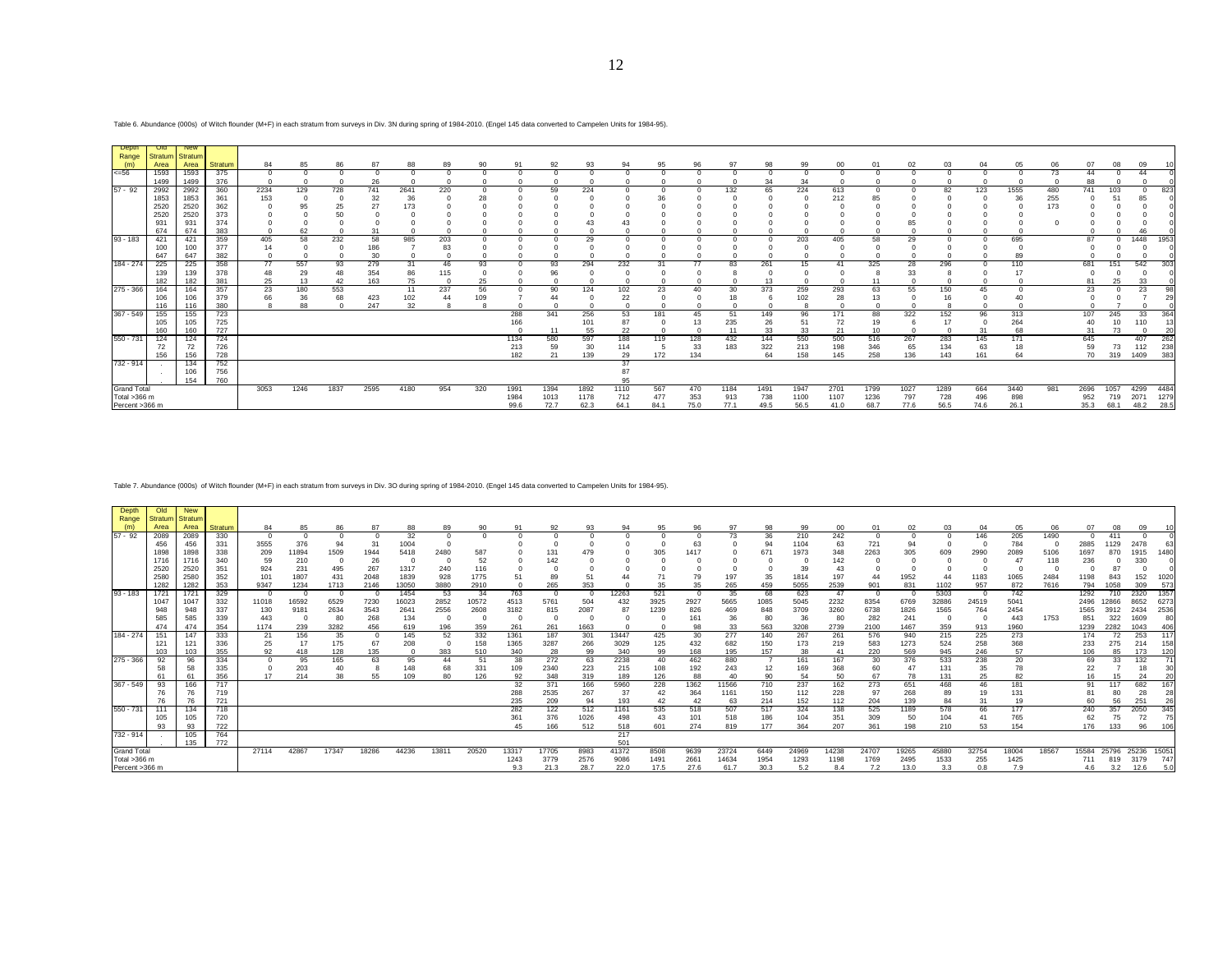| Depth              | Old        | <b>New</b> |            |                               |                |            |                 |                 |                 |                   |           |             |             |           |              |             |                 |            |             |             |            |            |             |          |
|--------------------|------------|------------|------------|-------------------------------|----------------|------------|-----------------|-----------------|-----------------|-------------------|-----------|-------------|-------------|-----------|--------------|-------------|-----------------|------------|-------------|-------------|------------|------------|-------------|----------|
| Range              | Stratum    | Stratum    |            |                               |                |            |                 |                 |                 |                   |           |             |             |           |              |             |                 |            |             |             |            |            |             |          |
| (m)                | Area       | Area       | Stratum    | 90                            | 91             | 92         | 93              | 94              | 95              | 96                | 97        | 98          | 99          | 00        | 01           | 02          | 03              | 04         | 05          | 06          | 07         | 08         | 09          | 10       |
| $= 56$             | 1593       | 1593       | 375        | $\mathbf 0$                   | 55             |            | $\mathbf{0}$    | $\Omega$        | $\mathbf 0$     | $\Omega$          | $\Omega$  | $\Omega$    | $\mathbf 0$ | $\Omega$  | $^{\circ}$   | 55          | $^{\circ}$      | $^{\circ}$ | $\mathbf 0$ | $\mathbf 0$ | $^{\circ}$ | $^{\circ}$ | $\mathbf 0$ | $\Omega$ |
|                    | 1499       | 1499       | 376        |                               | $\Omega$       | $\Omega$   | 0               | $\Omega$        | 23              |                   | 19        | $\Omega$    | $\Omega$    |           | $\Omega$     | 59          | 59              | $\Omega$   | $\Omega$    | $^{\circ}$  | $\Omega$   | $\Omega$   | 69          |          |
| $57 - 92$          | 2992       | 2992       | 360        | 382                           | 206            | 1646       | 320             | 103             | 1232            | 41                | 672       | 755         | 360         | 926       | 514          | 1080        | 1022            | 1132       | 4888        | 154         | $^{\circ}$ | 9290       | 17639       | 3224     |
|                    | 1853       | 1853       | 361        | 32                            | 425            | 701        | 0               | 42              | 0               |                   | 23        | 0           | 306         | 51        | 204          | 255         | 102             | 0          | 211         | 51          | 1020       | 85         | $^{\circ}$  | 561      |
|                    | 2520       | 2520       | 362        | 441                           | 277            | 116        | $^{\circ}$      |                 | $\Omega$        |                   |           |             | 50          |           |              | $\Omega$    | 198             |            | $\Omega$    | 50          |            |            | 58          | 297      |
|                    | 2520       | 2520       | 373        | $\Omega$                      | $\Omega$       | $\Omega$   |                 |                 | $\Omega$        |                   |           |             |             |           |              | $\Omega$    |                 |            |             |             |            |            |             |          |
|                    | 931        | 931        | 374        |                               | $\Omega$       |            |                 |                 |                 |                   |           |             |             |           |              | $\Omega$    |                 |            |             |             |            |            |             |          |
|                    | 674        | 674        | 383        |                               | $\Omega$       |            |                 |                 | $\Omega$        |                   |           | O           | $\Omega$    |           | $\Omega$     | $\Omega$    |                 | $\Omega$   | $\Omega$    |             | $\Omega$   | 46         |             |          |
| $93 - 183$         | 421        | 421        | 359        | $\Omega$                      | $\mathbf 0$    | 608        | $\Omega$        | $\Omega$        | 87              | $\Omega$          | $\Omega$  | 2722        | 29          |           | 405          | 116         | 232             | 203        | 87          | 145         | 524        | 1216       | 2635        | 869      |
|                    | 100        | 100        | 377        | $\Omega$                      |                | $\Omega$   | 0               |                 | $\Omega$        | $\Omega$          | $\Omega$  | 0           | $\Omega$    |           | $\Omega$     | 0           | $\Omega$        | $\Omega$   | $^{\circ}$  | 0           | 0          | 0          | 34          | 44       |
|                    | 647        | 647        | 382        | $\Omega$                      | $\mathbf 0$    | $^{\circ}$ | $\mathbf 0$     | $\Omega$        | $\Omega$        | $\Omega$          | $\Omega$  | $\Omega$    | $\Omega$    | $\Omega$  | $\Omega$     | $\mathbf 0$ | $\Omega$        | $^{\circ}$ | $\mathbf 0$ | $\mathbf 0$ | $\Omega$   | $^{\circ}$ | $\mathbf 0$ | $\Omega$ |
| 184 - 274          | 225        | 225        | 358        | 0                             | 46             | 108        | 31              | $\Omega$        | 234             | $\Omega$          | 31        | 93          | 46          | 69        | 136          | $\mathbf 0$ | 307             | 31         | 251         | 252         | 31         | 230        | 190         | 174      |
|                    | 139        | 139        | 378        | $\Omega$                      | 105            | 19         | $\overline{0}$  | $\Omega$        | $\Omega$        | $\Omega$          |           | 10          | $\Omega$    |           | 8            | 10          | $\Omega$        | $\Omega$   | $\mathbf 0$ | 200         | 9          | 19         | 8           |          |
|                    | 182        | 182        | 381        |                               | $\Omega$       |            | $\Omega$        | $\Omega$        | $\Omega$        | $\Omega$          |           | 13          | $\Omega$    |           | 11           | $\Omega$    |                 | $\Omega$   | $\Omega$    | $\Omega$    | $\Omega$   | $^{\circ}$ | 11          |          |
| $275 - 366$        | 164        | 164        | 357        | $\mathbf 0$<br>$\overline{7}$ | 384            | 23         | 338             | 135             | 180             | $\mathbf{0}$      | 60        | 0           |             | 124       | 33           | 20          | 102             | 34         | 98          | 242         | 116        | 259        | 29          | 72       |
|                    | 106        | 106        | 379        |                               |                | 15         | $\mathbf{0}$    | $^{\circ}$      | $\mathbf 0$     | 19                | 22        | $\mathbf 0$ | $\mathbf 0$ | 6         | 296          | 91          | 26              | 1915       | 13          | 6           | 15         | 350        | 24          | 81       |
|                    | 116        | 116        | 380        |                               | $\Omega$<br>53 |            | $\Omega$<br>330 | $\Omega$<br>394 | $\Omega$<br>117 | $\Omega$          | $\Omega$  | 8<br>313    | 8           | 24        | $\Omega$     | $\Omega$    | $\Omega$<br>347 | 16         | 24<br>299   | $\mathbf 0$ | $\Omega$   | $^{\circ}$ | $\Omega$    | $\Omega$ |
| 367 - 549          | 155<br>105 | 155<br>105 | 723<br>725 |                               |                | 36         | 701             | 173             | 49              | 21<br>$\mathbf 0$ | 88<br>237 | 29          | 85<br>101   | 104<br>71 | 190<br>22    | 57<br>14    | 29              | 43         | 21          | 72<br>15    | 38<br>32   | 227<br>58  | 239<br>91   | 94       |
|                    | 160        | 160        | 727        |                               |                |            | $\Omega$        | 44              | 11              | $\Omega$          | 55        | 11          | 11          | $\Omega$  | 13           | $\mathbf 0$ | 11              | 11         | 59          | $\mathbf 0$ | $^{\circ}$ | 307        | 163         | 66       |
| 550 - 731          | 124        | 124        | 724        |                               | 443            |            | 1126            | 512             | 223             | 178               | 571       | 326         | 640         | 337       | 264          | 270         |                 | 177        | 247         | 629         | 384        | 1651       | 771         | 381      |
|                    | 72         | 72         | 726        |                               |                |            | 669             | 114             | 119             | 99                | 40        | 92          | 125         | 40        | 37           | 176         | 129             | 84         | 42          | 106         | 125        | 102        | 91          | 20       |
|                    | 156        | 156        | 728        |                               |                |            |                 | 268             | 195             | 129               | 212       | 215         | 311         | 417       | 223          | 633         | 351             | 161        | 73          | 204         | 343        | 428        | 303         | 860      |
| 732 - 914          |            | 134        | 752        |                               |                |            |                 |                 |                 |                   |           | 165         |             | 28        | $\mathbf{0}$ | 74          |                 |            |             |             | 9          |            |             |          |
|                    |            | 106        | 756        |                               |                |            |                 |                 |                 |                   |           | 255         |             | 149       | 182          | 22          |                 |            | 175         |             | 185        |            |             |          |
|                    |            | 154        | 760        |                               |                |            |                 |                 |                 |                   |           | 244         |             | 229       | 409          | 530         |                 |            | 53          |             | 339        |            | 618         |          |
| 915-1097           |            | 138        | 753        |                               |                |            |                 |                 |                 |                   |           | 0           |             | 9         | $^{\circ}$   | 33          |                 |            |             |             | $^{\circ}$ |            |             |          |
|                    |            | 102        | 757        |                               |                |            |                 |                 |                 |                   |           | 0           |             |           | 96           | 92          |                 |            |             |             | 0          |            |             |          |
|                    |            | 171        | 761        |                               |                |            |                 |                 |                 |                   |           | 106         |             | 578       | 202          | 24          |                 |            | 412         |             | 24         |            | 277         |          |
| 1098 - 128         |            | 180        | 754        |                               |                |            |                 |                 |                 |                   |           | $\Omega$    |             | $\Omega$  | 0            | 12          |                 |            |             |             | $\Omega$   |            |             |          |
|                    |            | 99         | 758        |                               |                |            |                 |                 |                 |                   |           | $\Omega$    |             |           | $^{\circ}$   | 8           |                 |            | $\mathbf 0$ |             | $\Omega$   |            |             |          |
|                    |            | 212        | 762        |                               |                |            |                 |                 |                 |                   |           |             |             |           | 483          | $\Omega$    |                 |            | 58          |             | 97         |            | 204         |          |
| 1281-146           |            | 385        | 755        |                               |                |            |                 |                 |                 |                   |           | 0           |             |           | $^{\circ}$   | $\mathbf 0$ |                 |            |             |             | $\Omega$   |            |             |          |
|                    |            | 127        | 759        |                               |                |            |                 |                 |                 |                   |           | $\Omega$    |             |           | 9            | $\Omega$    |                 |            | $\Omega$    |             |            |            |             |          |
|                    |            | 261        | 763        |                               |                |            |                 |                 |                 |                   |           |             |             | 72        | 18           | 88          |                 |            | $\Omega$    |             | $\Omega$   |            | 18          |          |
| <b>Grand Total</b> |            |            |            | 863                           | 1995           | 3272       | 3515            | 1793            | 2470            | 488               | 2046      | 5355        | 2073        | 3233      | 3756         | 3717        | 2912            | 3806       | 7017        | 2126        | 3289       | 14269      | 23473       | 6742     |
| Total >366 m       |            |            |            |                               | 497            | 36         | 2825            | 1506            | 714             | 427               | 1203      | 1755        | 1274        | 2033      | 2148         | 2032        | 866             | 475        | 1446        | 1026        | 1575       | 2773       | 2775        | 1421     |
| Percent >366 m     |            |            |            |                               | 24.9           | 1.1        | 80.4            | 84.0            | 28.9            | 87.6              | 58.8      | 32.8        | 61.5        | 62.9      | 57.2         | 54.7        | 29.7            | 12.5       | 20.6        | 48.3        | 47.9       | 19.4       | 11.8        | 21.1     |
| Percent >731 m     |            |            |            |                               |                |            |                 |                 |                 |                   |           | 14.4        |             | 32.9      | 37.2         | 23.7        |                 |            | 10.0        |             | 19.9       |            | 4.8         |          |

## Table 8. Abundance (000s) of Witch flounder (M+F) in each stratum from surveys in Div. 3N during fall of 1990-2010. (Engel 145 data converted to Campelen Units for 1990-94).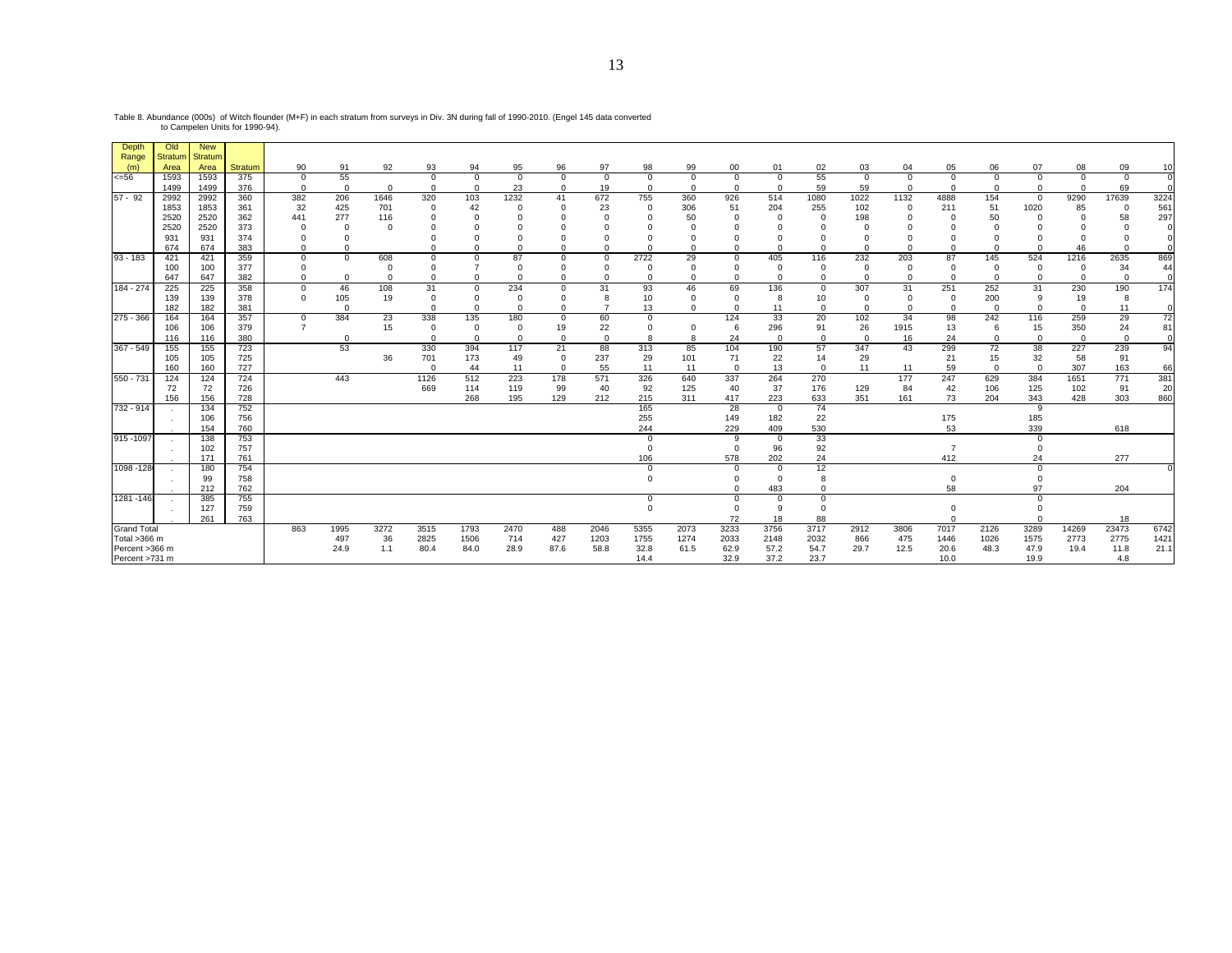| Table 9. Abundance (000s) of Witch flounder (M+F) in each stratum from surveys in Div. 3O during fall of 1990-2010. (Engel 145 data converted |                                |  |  |  |
|-----------------------------------------------------------------------------------------------------------------------------------------------|--------------------------------|--|--|--|
|                                                                                                                                               | to Compolen Unite for 1000 04) |  |  |  |

to Campelen Units for 1990-94).

| <b>Depth</b>       | Old     | <b>New</b> |                |       |      |                |                |              |          |                |                  |          |       |          |          |             |       |       |                |             |                |             |             |       |
|--------------------|---------|------------|----------------|-------|------|----------------|----------------|--------------|----------|----------------|------------------|----------|-------|----------|----------|-------------|-------|-------|----------------|-------------|----------------|-------------|-------------|-------|
| Range              | Stratum | Stratum    |                |       |      |                |                |              |          |                |                  |          |       |          |          |             |       |       |                |             |                |             |             |       |
| (m)                | Area    | Area       | <b>Stratum</b> | 90    | 91   | 92             | 93             | 94           | 95       | 96             | 97               | 98       | 99    | 00       | 01       | 02          | 03    | 04    | 05             | 06          | 07             | 08          | 09          | 10    |
| $57 - 92$          | 2089    | 2089       | 330            | 131   | 144  | 72             | $\mathbf 0$    | 0            | 517      | $\mathbf{0}$   | 96               | 335      | 383   | 192      | 575      | 588         | 766   | 123   | 479            | 718         | 671            | 1149        | 2062        | 899   |
|                    | 456     | 456        | 331            | 42    | 502  | 125            | $\overline{0}$ | $\Omega$     | 408      | $\Omega$       | $\mathbf 0$      | 596      | 4799  | 533      | 1066     | 1850        | 1004  | 31    | 1098           | 345         | 439            | 345         | 1296        | 3907  |
|                    | 1898    | 1898       | 338            | 3264  | 627  | 1436           | 6893           | 4700         | 8459     | 522            | 2872             | 1723     | 7572  | 609      | 1984     | 2245        | 6893  | 11652 | 4774           | 1567        | 1044           | 3220        | 5817        | 13606 |
|                    | 1716    | 1716       | 340            | 262   | 330  | 118            | $\overline{0}$ | $\Omega$     | 295      | $\mathbf 0$    | 47               | $\Omega$ | 1652  | 189      | 378      | 189         | 94    | 47    | 243            | 1416        | 47             | 1014        | 320         | 140   |
|                    | 2520    | 2520       | 351            | 1837  | 347  | 58             | $\Omega$       | $\Omega$     | $\Omega$ | $\Omega$       | $\Omega$         | 50       | 347   | 0        | 198      | $\mathbf 0$ | 50    | 50    | 99             | 495         | 297            | 231         | 99          | 154   |
|                    | 2580    | 2580       | 352            | 1597  | 1242 | 2011           | 1115           | 355          | 371      | 355            | 1141             | 754      | 1825  | 1668     | 1065     | 1448        | 2296  | 6584  | 2484           | 1787        | 811            | 2419        | 11915       | 3712  |
|                    | 1282    | 1282       | 353            | 2822  | 485  | 941            | $^{\circ}$     | 1176         | 999      | 882            | 573              | 5467     | 5996  | 6172     | 2954     | 9523        | 3395  | 5291  | 6525           | 3357        | 1950           | 2469        | 16690       | 17768 |
| $93 - 183$         | 1721    | 1721       | 329            | 132   | 101  | $\overline{0}$ | 47             | $\mathbf{0}$ | 663      | $\overline{0}$ | 616              | 852      | 0     | 0        | 805      | 1989        | 379   | 703   | 710            | 8181        | 0              | 10750       | 6155        | 300   |
|                    | 1047    | 1047       | 332            | 3625  | 396  | 5281           | 2064           | 960          | 5233     | 11954          | 1248             | 2544     | 7393  | 3249     | 1392     | 4342        | 3738  | 6145  | 8381           | 13093       | 2939           | 8910        | 2603        | 5770  |
|                    | 948     | 948        | 337            | 2347  | 424  | 2347           | 1043           | 5216         | 1434     | 717            | 1130             | 1613     | 3738  | 1623     | 348      | 714         | 1434  | 397   | 5067           | 696         | 1956           | 3775        | 1546        | 4482  |
|                    | 585     | 585        | 339            | 1556  | 241  | 724            | 121            | 966          | 2776     | $\mathbf{0}$   | 1086             | 356      |       | 3943     | 563      | 3822        | 684   | 7559  | 4507           | 2374        | 4064           | 2070        | 4529        | 5754  |
|                    | 474     | 474        | 354            | 1891  | 33   | 685            | 359            | 424          | 489      | 8955           | 489              | 782      | 391   | 2478     | 630      | 1415        | 1989  | 1150  | 978            | 1206        | 2195           | 663         | 4492        | 1992  |
| $184 - 274$        | 151     | 147        | 333            | 582   | 52   | 83             | 62             | 312          | 187      |                | 192              | 147      | 152   | 27       | 118      | 90          | 243   | 30    | 51             | 153         | 81             | 108         | 27          | 54    |
|                    | 121     | 121        | 336            | 222   | 466  | 216            | 633            | 42           | 549      | 208            | 100              | 215      | 300   | 141      | 150      | 58          | 75    | 50    | 300            | 150         | 422            | 518         |             | 72    |
|                    | 103     | 103        | 355            |       | 1459 | 298            | 425            | 85           | 63       | 768            | 28               | 170      | 411   | 85       | 21       | 28          | 21    | 92    | 35             | 27          | 50             | 246         | 94          | 64    |
| 275 - 366          | 92      | 96         | 334            | 76    | 70   | $\overline{0}$ | 21             | 57           | 56       |                | 33               | 20       | 58    | 18       | 36       | 35          | 53    | 65    | 122            | $\mathbf 0$ | $\overline{7}$ | $\mathbf 0$ | 24          | 18    |
|                    | 58      | 58         | 335            | 371   | 100  | 112            | 68             | 52           | 64       | 64             | $\boldsymbol{A}$ | 40       | 48    | 37       | 8        | 39          | 12    | 18    | $\overline{7}$ | 24          | 18             | 18          | $\mathbf 0$ | 11    |
|                    | 61      | 61         | 356            |       | 25   | 8              | 1254           | 252          | 40       | 113            | 13               | 34       | 75    | 55       | 19       | 17          | 34    | 31    | 45             | $\Omega$    | $\overline{7}$ | $\Omega$    | 37          | 4     |
| $367 - 549$        | 93      | 166        | 717            | 122   |      |                | $\overline{0}$ | 96           | 703      |                | 46               | 833      | 2166  | 0        | 91       | 203         | 351   | 117   | 10             | 93          | 41             | 1214        | 360         | 100   |
|                    | 76      | 76         | 719            | 209   | 42   |                | 277            | 10           | 52       | 612            | 183              | 178      | 99    | 75       | 183      | 37          | 96    | 96    | 78             | 95          | 14             | 41          | 167         | 50    |
|                    | 76      | 76         | 721            |       | 47   |                | 444            | 183          | 102      | 131            | 17               | 125      | 311   | 98       | 10       | 84          | 81    | 11    | 135            | 9           | 273            | 68          | 19          | 62    |
| 550 - 731          | 111     | 134        | 718            |       |      |                | 107            | 428          | 164      |                | 535              | 618      | 581   | 396      | 488      | 1432        | 1483  | 575   | 1040           |             | 479            | 2013        | 959         | 1039  |
|                    | 105     | 105        | 720            |       |      |                | 339            | $\mathbf 0$  | 105      | 316            |                  | 29       | 202   | 39       | 762      | 298         | 302   | 206   | 336            | 6           | 6              | 141         | -7          | 14    |
|                    | 93      | 93         | 722            |       | 26   |                | 243            | 58           | 64       | 134            | 51               | 103      | 122   | 70       | 94       | 34          | 50    | 90    | 199            | 51          | 61             | 117         | 89          | 65    |
| 732 - 914          |         | 105        | 764            |       |      |                |                |              |          |                |                  | 357      |       | 72       | 144      | 217         |       |       | 29             |             | 72             |             | 355         |       |
|                    | $\sim$  | 99         | 768            |       |      |                |                |              |          |                |                  | 217      |       | 24       | 163      | 374         |       |       | 34             |             | 6              |             | 34          |       |
|                    |         | 135        | 772            |       |      |                |                |              |          |                |                  | 1514     |       | 669      |          | 383         | 190   |       | 390            |             | 111            |             | 162         |       |
| 915-1097           |         | 124        | 765            |       |      |                |                |              |          |                |                  | 165      |       | 31       | 119      | 289         |       |       | 77             |             | 64             |             | 157         |       |
|                    |         | 138        | 769            |       |      |                |                |              |          |                |                  | 180      |       | 38       | 237      | 380         |       |       | 142            |             | 133            |             | 218         |       |
|                    |         | 128        | 773            |       |      |                |                |              |          |                |                  | 35       |       | 136      | 346      | 708         | 94    |       | 62             |             | 79             |             | 37          |       |
| 1098-128           |         | 144        | 766            |       |      |                |                |              |          |                |                  |          |       | 113      | 11       | 146         |       |       | 307            |             | 158            |             | 188         |       |
|                    |         | 128        | 770            |       |      |                |                |              |          |                |                  |          |       | 36       | 185      | 460         |       |       | 88             |             | 132            |             | 18          |       |
|                    |         | 135        | 774            |       |      |                |                |              |          |                |                  |          |       | 28       | 241      | 119         | 244   |       | 297            |             | 35             |             | $\Omega$    |       |
| 1281 - 146         |         | 158        | 767            |       |      |                |                |              |          |                |                  |          |       | 65       | $\Omega$ | 0           |       |       | $\Omega$       |             | 10             |             | 12          |       |
|                    | $\sim$  | 175        | 771            |       |      |                |                |              |          |                |                  |          |       | 0        | 132      | $\Omega$    |       |       | 60             |             | $^{\circ}$     |             | $\Omega$    |       |
|                    |         | 155        | 775            |       |      |                |                |              |          |                |                  |          |       | $\Omega$ | $\Omega$ | $\Omega$    | 213   |       | 107            |             | 28             |             | 96          |       |
| <b>Grand Total</b> |         |            |                | 21086 | 7158 | 14515          | 15517          | 15369        | 23795    | 25731          | 10499            | 20054    | 38620 | 22908    | 15520    | 33557       | 26262 | 41114 | 39294          | 35843       | 18702          | 41498       | 60585       | 60036 |
| Biomass >366 m     |         |            |                | 331   | 114  | $\overline{0}$ | 1411           | 774          | 1191     | 1193           | 831              | 4354     | 3480  | 1890     | 3210     | 5163        | 3103  | 1095  | 3390           | 254         | 1704           | 3593        | 2879        | 1331  |
| Percent >366 m     |         |            |                | 1.6   | 1.6  | 0.0            | 9.1            | 5.0          | 5.0      | 4.6            | 7.9              | 21.7     | 9.0   | 8.3      | 20.7     | 15.4        | 11.8  | 2.7   | 8.6            | 0.7         | 9.1            | 8.7         | 4.8         | 2.2   |
| Percent >731 m     |         |            |                |       |      |                |                |              |          |                |                  | 12.3     |       | 5.3      | 10.2     | 9.2         | 2.8   |       | 4.1            |             | 4.4            |             | 2.1         |       |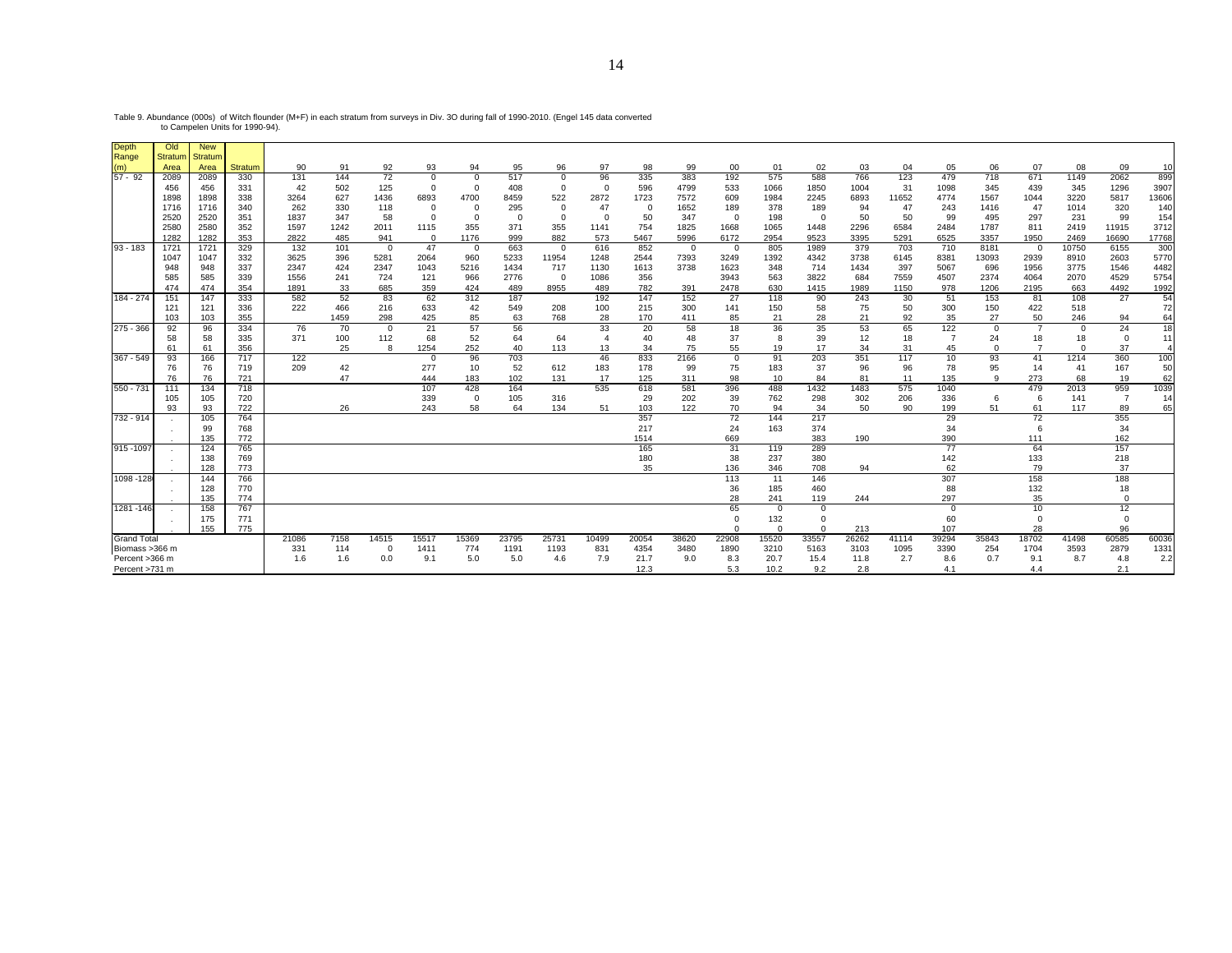| 0.00<br>1.50<br>0.00<br>0.00<br>$0.00\,$<br>1.33<br>182<br>182<br>381<br>1.00<br>0.50<br>1.67<br>6.50<br>3.00<br>0.00<br>1.00<br>0.00<br>0.00<br>0.00<br>0.00<br>0.00<br>0.00<br>0.00<br>0.50<br>0.00<br>0.00<br>0.44<br>0.00<br>0.00<br>0.00<br>0.00<br>3.22<br>1.00<br>275 - 366<br>8.00 24.50<br>2.50<br>1.00<br>164<br>357<br>0.50<br>10.50<br>0.00<br>4.00<br>5.50<br>4.50<br>1.00<br>1.33<br>2.78<br>2.44<br>6.67<br>2.00<br>0.00<br>0.00<br>4.33<br>164<br>1.00<br>1.78<br>16.56 11.50 13.00<br>1.00<br>0.00<br>0.50<br>106<br>106<br>379<br>4.50<br>2.50<br>4.67<br>29.00<br>7.00<br>3.00<br>7.50 0.50<br>$3.00$ $0.00$<br>1.50<br>0.00<br>0.00<br>1.24<br>0.44<br>7.00 1.94 0.89<br>0.00<br>1.07<br>2.73<br>0.00<br>0.00<br>29.16<br>380<br>0.00<br>15.50<br>2.00<br>0.50 0.00<br>0.00<br>0.00<br>0.50<br>0.00<br>0.00<br>0.00<br>0.00<br>116<br>116<br>0.50<br>5.50<br>0.50<br>$0.00 \quad 0.00$<br>0.00<br>0.00<br>0.00<br>0.00<br>0.50<br>0.00<br>0.00<br>0.44<br>0.00<br>367 - 549<br>723<br>155<br>155<br>16.00 12.00<br>2.40<br>1.56<br>17.06<br>13.50<br>2.50<br>8.50<br>2.13<br>7.00<br>4.50<br>8.00<br>4.11<br>15.11<br>7.11<br>4.50 14.67<br>5.00<br>11.49<br>0.00<br>0.89<br>7.60<br>105<br>105<br>725<br>11.50<br>7.00<br>6.00<br>16.30<br>1.78 3.50 5.00 1.33<br>0.44<br>0.00 18.28<br>2.78<br>0.67<br>0.90<br>1.14<br>160<br>160<br>727<br>$0.50$ 2.50<br>0.00<br>0.00<br>0.00<br>1.40<br>3.33<br>0.00<br>0.00<br>1.00<br>0.50<br>1.50<br>1.50<br>$0.94$ 0.44<br>0.00<br>3.11<br>1.39<br>550 - 731<br>25.35<br>124<br>124<br>724<br>66.50<br>34.00 35.00<br>11.00<br>7.00<br>7.50<br>8.44 32.22 29.33 30.22<br>15.67<br>16.61<br>8.50 10.00<br>37.83<br>23.87<br>72<br>72<br>726<br>6.00 3.00<br>11.50<br>0.50<br>3.33<br>18.49<br>32.50 21.50 20.00 34.94<br>6.58<br>13.50<br>6.35 1.78<br>6.00<br>7.33 11.36<br>24.00<br>21.50<br>8.00 6.22<br>156<br>156<br>728<br>1.33<br>6.33<br>6.67<br>7.50 3.00<br>3.28<br>14.86 65.65<br>8.50<br>1.00 6.50<br>3.00 7.37 6.76 12.00<br>17.83<br>732 - 914<br>134<br>752<br>2.00<br>6.00<br>106<br>756<br>760<br>4.50<br>154<br><b>Grand Total</b><br>0.54<br>0.80<br>1.82<br>0.58<br>$0.45$ 0.24 0.20<br>0.50<br>0.62<br>1.12 0.75<br>0.43<br>0.54<br>0.28<br>1.33<br>1.14<br>0.42<br>0.14<br>0.83<br>0.79<br>0.81<br>1.43<br>0.63<br>1.12<br>0.44<br>1.79<br>Table 11. Mean numbers per tow for Witch flounder (M+F) in each stratum from surveys in Div. 3O during spring of 1984-2010. (Engel 145 data converted to Campelen Units for 1984-95).<br>Depth<br>Old<br><b>New</b><br><b>Stratum</b><br>Range<br>Stratum<br><b>Stratum</b><br>87<br>99 00<br>01<br>09<br>Area<br>Area<br>84<br>85<br>86<br>88<br>89<br>90<br>91<br>92<br>93<br>95<br>96<br>97<br>98<br>02<br>03<br>04<br>05<br>06<br>07<br>08<br>(m)<br>94<br>0.00<br>0.00<br>2089<br>330<br>0.00<br>0.00<br>0.00<br>0.11<br>0.00<br>0.00<br>0.00<br>0.00<br>0.00<br>0.00<br>0.00<br>0.00<br>0.25<br>0.13<br>0.73<br>0.00<br>0.00<br>0.51<br>0.71<br>5.19<br>0.00<br>1.42<br>0.00<br>2089<br>0.84<br>18.00<br>39.50<br>456<br>456<br>331<br>56.67<br>6.00<br>1.50<br>0.50<br>16.00<br>0.00<br>0.00<br>$0.00 \quad 0.00$<br>0.00<br>0.00<br>1.00<br>0.00<br>1.50 17.60 1.00 11.50<br>1.50<br>0.00<br>0.00 12.50<br>46.00<br>1898<br>1898<br>338<br>45.56<br>20.75<br>9.50<br>2.25<br>0.00<br>$0.50$ 1.83<br>0.00<br>5.43<br>7.56<br>1.33 8.67<br>1.17<br>2.33<br>8.00 19.56 6.50<br>3.33<br>7.33<br>0.80<br>5.78<br>7.44<br>1.17<br>0.00<br>2.57<br>11.45<br>0.00<br>1716<br>340<br>0.89<br>0.00<br>0.11<br>0.00<br>0.00<br>0.22<br>0.00<br>$0.60$ 0.00<br>0.00<br>0.00<br>0.00<br>0.00<br>0.00<br>0.00<br>$0.60$ 0.00<br>0.00<br>0.00<br>0.20<br>$0.50$ 1.00<br>0.00<br>1.40<br>1716<br>0.25<br>0.00<br>2520<br>351<br>2.67<br>1.43<br>0.77<br>3.80<br>0.69<br>$0.00 \quad 0.00$<br>0.00<br>0.00<br>0.00<br>0.11 0.13 0.00<br>0.00<br>0.00<br>0.00<br>0.00<br>0.00<br>0.25<br>0.00<br>2520<br>0.67<br>0.33<br>0.00<br>0.00<br>$0.00\,$<br>2580<br>352<br>0.20<br>5.50<br>3.33<br>2.38<br>2580<br>0.29<br>5.09<br>1.21<br>5.77<br>5.18<br>2.62<br>5.00 0.14<br>$0.25$ 0.14<br>0.13<br>0.22<br>0.56<br>0.10 5.11 0.56 0.13<br>0.13<br>3.00 7.00<br>3.38<br>0.43<br>1282<br>1.75<br>1282<br>353<br>53.00<br>7.00<br>9.71<br>12.17<br>74.00 22.00<br>16.50<br>0.00<br>1.50<br>2.00<br>0.00<br>0.20<br>0.20<br>1.50<br>2.60 28.66 14.40 5.11<br>4.71<br>6.25<br>5.43<br>4.94 43.19<br>4.50<br>6.00<br>329<br>$93 - 183$<br>1721<br>0.00<br>0.00<br>3.22<br>0.00<br>22.40<br>5.46<br>3.00<br>9.80<br>1721<br>0.00<br>0.00<br>6.14<br>0.22<br>0.14<br>0.00<br>0.00<br>51.80<br>2.20<br>0.00<br>0.15<br>0.29<br>2.63<br>0.20<br>0.00<br>0.00<br>3.13<br>76.50 115.20 45.33<br>50.20 111.25 19.80<br>73.40 31.33<br>3.00 27.25 20.32<br>7.54 35.03 15.50 58.00<br>47.00 228.33 170.24 35.00<br>89.33<br>60.07<br>1047<br>332<br>40.00 3.50<br>39.33<br>17.33<br>1047<br>948<br>948<br>337<br>70.40 20.20<br>27.17<br>20.25 19.60<br>20.00 24.40<br>6.25 16.00<br>0.67<br>9.50<br>6.33<br>3.59<br>6.50 28.44 25.00 51.67<br>14.00<br>12.00<br>5.86 18.82<br>12.00<br>30.00<br>18.67<br>1.00<br>585<br>585<br>339<br>5.50<br>$0.00$ 1.00<br>3.33<br>1.67 0.00<br>$0.00 \quad 0.00$<br>$0.00 \quad 0.00$<br>0.00<br>$0.00$ 2.00<br>0.44<br>1.00  0.44  1.00  3.50<br>3.00<br>0.00<br>0.00 5.50 21.78 10.57<br>4.00<br>20.00<br>474<br>474<br>354<br>3.67 50.33<br>4.00 25.50<br>0.00<br>8.64 49.20 42.00 32.21<br>5.50<br>14.00 30.06<br>30.56<br>18.00<br>7.00<br>9.50<br>3.00<br>5.50 4.00<br>0.00<br>1.50<br>0.50<br>22.50<br>19.00<br>35.00<br>16.00<br>147<br>7.50<br>1.67<br>0.00<br>7.00<br>2.50<br>16.00 65.50<br>9.00 14.50 665.00 21.00<br>1.50<br>13.72<br>6.93 13.20 12.93 28.50<br>46.50<br>10.61<br>3.56<br>12.50<br>184 - 274<br>151<br>333<br>1.00<br>11.14 13.50<br>8.61<br>1.00 10.50<br>4.00<br>12.50<br>9.50 82.00 197.50 16.00 182.00 7.50 25.93<br>9.00 10.40 13.14 35.00<br>76.50<br>15.50 22.11<br>16.50<br>12.83<br>4.33<br>121<br>121<br>336<br>1.50<br>0.00<br>41.00<br>31.50<br>14.00<br>103<br>29.50<br>9.00<br>0.00 27.00<br>36.00 24.00<br>2.00 7.00<br>24.00<br>7.00 11.83<br>11.11 2.67 2.89 15.50<br>40.13<br>17.36<br>6.00<br>12.22<br>4.50<br>103<br>355<br>6.50<br>9.50<br>13.78<br>66.67<br>4.00<br>7.50<br>$275 - 366$<br>5.22<br>96<br>334<br>7.50 13.00<br>5.00<br>7.50<br>3.50<br>4.00 3.00<br>21.50 5.00 169.50<br>3.00 35.00<br>66.67<br>0.50 12.18 12.67 2.28<br>28.50<br>40.39<br>18.00<br>1.50<br>2.50<br>10.00<br>92<br>0.00<br>58<br>335<br>25.50<br>5.00<br>1.00<br>18.50<br>8.50<br>41.50 13.67 293.33 28.00 27.00 13.50 24.06<br>30.40<br>1.50 21.22 46.14 7.50<br>5.94<br>16.44<br>4.36<br>9.78<br>2.78<br>0.89<br>2.28<br>58<br>0.00<br>61<br>356<br>2.00<br>25.50 4.50<br>6.50 13.00<br>9.50 15.00 11.00<br>41.50 38.00 22.50 15.00 10.50<br>10.67 6.44 6.00<br>7.94<br>9.33<br>3.00<br>9.78<br>1.78<br>2.89<br>61<br>4.80<br>15.56<br>1.94<br>$367 - 549$<br>93<br>166<br>717<br>5.14<br>29.00 13.00 261.00 10.00 59.67 506.49<br>31.11 10.40<br>7.11 11.94<br>28.50<br>20.50<br>2.00<br>7.93<br>4.00<br>29.87<br>2.50<br>76<br>1.80 12.50<br>2.67<br>76<br>719<br>27.50 242.50 25.50<br>3.50 4.00 34.84 111.07<br>14.33 10.67 21.80 9.27<br>25.67<br>8.50<br>7.78<br>7.67<br>76<br>76<br>721<br>3.00<br>5.39<br>24.00<br>20.00 9.00<br>18.50<br>4.00 4.00<br>20.50 14.55 10.67 19.56<br>13.33<br>8.00<br>1.78<br>5.71<br>22.50<br>6.04<br>$550 - 731$<br>134<br>718<br>8.00 33.50<br>63.00 29.00 28.09<br>27.52<br>28.02 17.56<br>7.50 28.50<br>31.33<br>3.56<br>9.59<br>19.36 111.24<br>111<br>18.50<br>64.50<br>13.00<br>12.84 7.20 24.28 21.39<br>720<br>26.00 71.00<br>34.50 3.00 6.98<br>35.83<br>3.43<br>7.22<br>2.83 52.94<br>4.31<br>5.21<br>5.00<br>105<br>105<br>25.00<br>722<br>93<br>93<br>10.39<br>13.00 40.00<br>40.50 47.00 21.44<br>64.06<br>13.83 28.44 16.21 28.22<br>16.44<br>4.14 12.00<br>13.78<br>7.50<br>3.50<br>15.49<br>732 - 914<br>105<br>764<br>15.00<br>772<br>135<br>27.00<br><b>Grand Total</b><br>3.33<br>7.04<br>7.43<br>17.96<br>5.61<br>8.55<br>6.97<br>3.54<br>16.00<br>3.78<br>9.30<br>2.53<br>9.78 5.58<br>9.68<br>7.55<br>17.98<br>12.83<br>7.05 10.65<br>6.11<br>11.01<br>17.41<br>5.25<br>10.11<br>9.89 | 184 - 274 | 225 | 225 | 358 | 2.50 | 18.00 | 3.00 | 9.00  | 1.00 | 1.50 | 3.00 | 0.00 | 3.00 | 9.50 | 7.50 | 1.00 | 2.50 | 2.67 | 8.44 | 0.50 | 1.33 10.50 | 0.89 | 9.57 | 0.00 | 3.56 | 22.00 | 4.89 | 17.50 | 9.78   |
|-----------------------------------------------------------------------------------------------------------------------------------------------------------------------------------------------------------------------------------------------------------------------------------------------------------------------------------------------------------------------------------------------------------------------------------------------------------------------------------------------------------------------------------------------------------------------------------------------------------------------------------------------------------------------------------------------------------------------------------------------------------------------------------------------------------------------------------------------------------------------------------------------------------------------------------------------------------------------------------------------------------------------------------------------------------------------------------------------------------------------------------------------------------------------------------------------------------------------------------------------------------------------------------------------------------------------------------------------------------------------------------------------------------------------------------------------------------------------------------------------------------------------------------------------------------------------------------------------------------------------------------------------------------------------------------------------------------------------------------------------------------------------------------------------------------------------------------------------------------------------------------------------------------------------------------------------------------------------------------------------------------------------------------------------------------------------------------------------------------------------------------------------------------------------------------------------------------------------------------------------------------------------------------------------------------------------------------------------------------------------------------------------------------------------------------------------------------------------------------------------------------------------------------------------------------------------------------------------------------------------------------------------------------------------------------------------------------------------------------------------------------------------------------------------------------------------------------------------------------------------------------------------------------------------------------------------------------------------------------------------------------------------------------------------------------------------------------------------------------------------------------------------------------------------------------------------------------------------------------------------------------------------------------------------------------------------------------------------------------------------------------------------------------------------------------------------------------------------------------------------------------------------------------------------------------------------------------------------------------------------------------------------------------------------------------------------------------------------------------------------------------------------------------------------------------------------------------------------------------------------------------------------------------------------------------------------------------------------------------------------------------------------------------------------------------------------------------------------------------------------------------------------------------------------------------------------------------------------------------------------------------------------------------------------------------------------------------------------------------------------------------------------------------------------------------------------------------------------------------------------------------------------------------------------------------------------------------------------------------------------------------------------------------------------------------------------------------------------------------------------------------------------------------------------------------------------------------------------------------------------------------------------------------------------------------------------------------------------------------------------------------------------------------------------------------------------------------------------------------------------------------------------------------------------------------------------------------------------------------------------------------------------------------------------------------------------------------------------------------------------------------------------------------------------------------------------------------------------------------------------------------------------------------------------------------------------------------------------------------------------------------------------------------------------------------------------------------------------------------------------------------------------------------------------------------------------------------------------------------------------------------------------------------------------------------------------------------------------------------------------------------------------------------------------------------------------------------------------------------------------------------------------------------------------------------------------------------------------------------------------------------------------------------------------------------------------------------------------------------------------------------------------------------------------------------------------------------------------------------------------------------------------------------------------------------------------------------------------------------------------------------------------------------------------------------------------------------------------------------------------------------------------------------------------------------------------------------------------------------------------------------------------------------------------------------------------------------------------------------------------------------------------------------------------------------------------------------------------------------------------------------------------------------------------------------------------------------------------------------------------------------------------------------------------------------------------------------------------------------------------------------------------------------------------------------------------------------------------------------------------------------------------------------------------------------------------------------------------------------------------------------------------------------------------------------------------------------------------------------------------------------------------------------------------------------------------------------------------------------------------------------------------------------------------------------------------------------------------------------------------------------------------------------------------------------------------------------------------------------------------------------------------------------------------------------------------------------------------------|-----------|-----|-----|-----|------|-------|------|-------|------|------|------|------|------|------|------|------|------|------|------|------|------------|------|------|------|------|-------|------|-------|--------|
|                                                                                                                                                                                                                                                                                                                                                                                                                                                                                                                                                                                                                                                                                                                                                                                                                                                                                                                                                                                                                                                                                                                                                                                                                                                                                                                                                                                                                                                                                                                                                                                                                                                                                                                                                                                                                                                                                                                                                                                                                                                                                                                                                                                                                                                                                                                                                                                                                                                                                                                                                                                                                                                                                                                                                                                                                                                                                                                                                                                                                                                                                                                                                                                                                                                                                                                                                                                                                                                                                                                                                                                                                                                                                                                                                                                                                                                                                                                                                                                                                                                                                                                                                                                                                                                                                                                                                                                                                                                                                                                                                                                                                                                                                                                                                                                                                                                                                                                                                                                                                                                                                                                                                                                                                                                                                                                                                                                                                                                                                                                                                                                                                                                                                                                                                                                                                                                                                                                                                                                                                                                                                                                                                                                                                                                                                                                                                                                                                                                                                                                                                                                                                                                                                                                                                                                                                                                                                                                                                                                                                                                                                                                                                                                                                                                                                                                                                                                                                                                                                                                                                                                                                                                                                                                                                                                                                                                                                                                                                                                                                                                                                                                                                                                                                             |           | 139 | 139 | 378 | 2.50 |       | 2.50 | 18.50 | 4.50 | 6.00 | 0.00 |      | 5.00 | 0.00 | 0.00 | 0.00 | 0.00 | 0.44 |      |      | 0.44       | 1.71 | 0.44 | 0.00 | 0.89 | 0.00  | 0.00 | 0.00  | 0.00   |
|                                                                                                                                                                                                                                                                                                                                                                                                                                                                                                                                                                                                                                                                                                                                                                                                                                                                                                                                                                                                                                                                                                                                                                                                                                                                                                                                                                                                                                                                                                                                                                                                                                                                                                                                                                                                                                                                                                                                                                                                                                                                                                                                                                                                                                                                                                                                                                                                                                                                                                                                                                                                                                                                                                                                                                                                                                                                                                                                                                                                                                                                                                                                                                                                                                                                                                                                                                                                                                                                                                                                                                                                                                                                                                                                                                                                                                                                                                                                                                                                                                                                                                                                                                                                                                                                                                                                                                                                                                                                                                                                                                                                                                                                                                                                                                                                                                                                                                                                                                                                                                                                                                                                                                                                                                                                                                                                                                                                                                                                                                                                                                                                                                                                                                                                                                                                                                                                                                                                                                                                                                                                                                                                                                                                                                                                                                                                                                                                                                                                                                                                                                                                                                                                                                                                                                                                                                                                                                                                                                                                                                                                                                                                                                                                                                                                                                                                                                                                                                                                                                                                                                                                                                                                                                                                                                                                                                                                                                                                                                                                                                                                                                                                                                                                                             |           |     |     |     |      |       |      |       |      |      |      |      |      |      |      |      |      |      |      |      |            |      |      |      |      |       |      |       | 0.00   |
|                                                                                                                                                                                                                                                                                                                                                                                                                                                                                                                                                                                                                                                                                                                                                                                                                                                                                                                                                                                                                                                                                                                                                                                                                                                                                                                                                                                                                                                                                                                                                                                                                                                                                                                                                                                                                                                                                                                                                                                                                                                                                                                                                                                                                                                                                                                                                                                                                                                                                                                                                                                                                                                                                                                                                                                                                                                                                                                                                                                                                                                                                                                                                                                                                                                                                                                                                                                                                                                                                                                                                                                                                                                                                                                                                                                                                                                                                                                                                                                                                                                                                                                                                                                                                                                                                                                                                                                                                                                                                                                                                                                                                                                                                                                                                                                                                                                                                                                                                                                                                                                                                                                                                                                                                                                                                                                                                                                                                                                                                                                                                                                                                                                                                                                                                                                                                                                                                                                                                                                                                                                                                                                                                                                                                                                                                                                                                                                                                                                                                                                                                                                                                                                                                                                                                                                                                                                                                                                                                                                                                                                                                                                                                                                                                                                                                                                                                                                                                                                                                                                                                                                                                                                                                                                                                                                                                                                                                                                                                                                                                                                                                                                                                                                                                             |           |     |     |     |      |       |      |       |      |      |      |      |      |      |      |      |      |      |      |      |            |      |      |      |      |       |      |       |        |
|                                                                                                                                                                                                                                                                                                                                                                                                                                                                                                                                                                                                                                                                                                                                                                                                                                                                                                                                                                                                                                                                                                                                                                                                                                                                                                                                                                                                                                                                                                                                                                                                                                                                                                                                                                                                                                                                                                                                                                                                                                                                                                                                                                                                                                                                                                                                                                                                                                                                                                                                                                                                                                                                                                                                                                                                                                                                                                                                                                                                                                                                                                                                                                                                                                                                                                                                                                                                                                                                                                                                                                                                                                                                                                                                                                                                                                                                                                                                                                                                                                                                                                                                                                                                                                                                                                                                                                                                                                                                                                                                                                                                                                                                                                                                                                                                                                                                                                                                                                                                                                                                                                                                                                                                                                                                                                                                                                                                                                                                                                                                                                                                                                                                                                                                                                                                                                                                                                                                                                                                                                                                                                                                                                                                                                                                                                                                                                                                                                                                                                                                                                                                                                                                                                                                                                                                                                                                                                                                                                                                                                                                                                                                                                                                                                                                                                                                                                                                                                                                                                                                                                                                                                                                                                                                                                                                                                                                                                                                                                                                                                                                                                                                                                                                                             |           |     |     |     |      |       |      |       |      |      |      |      |      |      |      |      |      |      |      |      |            |      |      |      |      |       |      |       |        |
|                                                                                                                                                                                                                                                                                                                                                                                                                                                                                                                                                                                                                                                                                                                                                                                                                                                                                                                                                                                                                                                                                                                                                                                                                                                                                                                                                                                                                                                                                                                                                                                                                                                                                                                                                                                                                                                                                                                                                                                                                                                                                                                                                                                                                                                                                                                                                                                                                                                                                                                                                                                                                                                                                                                                                                                                                                                                                                                                                                                                                                                                                                                                                                                                                                                                                                                                                                                                                                                                                                                                                                                                                                                                                                                                                                                                                                                                                                                                                                                                                                                                                                                                                                                                                                                                                                                                                                                                                                                                                                                                                                                                                                                                                                                                                                                                                                                                                                                                                                                                                                                                                                                                                                                                                                                                                                                                                                                                                                                                                                                                                                                                                                                                                                                                                                                                                                                                                                                                                                                                                                                                                                                                                                                                                                                                                                                                                                                                                                                                                                                                                                                                                                                                                                                                                                                                                                                                                                                                                                                                                                                                                                                                                                                                                                                                                                                                                                                                                                                                                                                                                                                                                                                                                                                                                                                                                                                                                                                                                                                                                                                                                                                                                                                                                             |           |     |     |     |      |       |      |       |      |      |      |      |      |      |      |      |      |      |      |      |            |      |      |      |      |       |      |       |        |
|                                                                                                                                                                                                                                                                                                                                                                                                                                                                                                                                                                                                                                                                                                                                                                                                                                                                                                                                                                                                                                                                                                                                                                                                                                                                                                                                                                                                                                                                                                                                                                                                                                                                                                                                                                                                                                                                                                                                                                                                                                                                                                                                                                                                                                                                                                                                                                                                                                                                                                                                                                                                                                                                                                                                                                                                                                                                                                                                                                                                                                                                                                                                                                                                                                                                                                                                                                                                                                                                                                                                                                                                                                                                                                                                                                                                                                                                                                                                                                                                                                                                                                                                                                                                                                                                                                                                                                                                                                                                                                                                                                                                                                                                                                                                                                                                                                                                                                                                                                                                                                                                                                                                                                                                                                                                                                                                                                                                                                                                                                                                                                                                                                                                                                                                                                                                                                                                                                                                                                                                                                                                                                                                                                                                                                                                                                                                                                                                                                                                                                                                                                                                                                                                                                                                                                                                                                                                                                                                                                                                                                                                                                                                                                                                                                                                                                                                                                                                                                                                                                                                                                                                                                                                                                                                                                                                                                                                                                                                                                                                                                                                                                                                                                                                                             |           |     |     |     |      |       |      |       |      |      |      |      |      |      |      |      |      |      |      |      |            |      |      |      |      |       |      |       |        |
|                                                                                                                                                                                                                                                                                                                                                                                                                                                                                                                                                                                                                                                                                                                                                                                                                                                                                                                                                                                                                                                                                                                                                                                                                                                                                                                                                                                                                                                                                                                                                                                                                                                                                                                                                                                                                                                                                                                                                                                                                                                                                                                                                                                                                                                                                                                                                                                                                                                                                                                                                                                                                                                                                                                                                                                                                                                                                                                                                                                                                                                                                                                                                                                                                                                                                                                                                                                                                                                                                                                                                                                                                                                                                                                                                                                                                                                                                                                                                                                                                                                                                                                                                                                                                                                                                                                                                                                                                                                                                                                                                                                                                                                                                                                                                                                                                                                                                                                                                                                                                                                                                                                                                                                                                                                                                                                                                                                                                                                                                                                                                                                                                                                                                                                                                                                                                                                                                                                                                                                                                                                                                                                                                                                                                                                                                                                                                                                                                                                                                                                                                                                                                                                                                                                                                                                                                                                                                                                                                                                                                                                                                                                                                                                                                                                                                                                                                                                                                                                                                                                                                                                                                                                                                                                                                                                                                                                                                                                                                                                                                                                                                                                                                                                                                             |           |     |     |     |      |       |      |       |      |      |      |      |      |      |      |      |      |      |      |      |            |      |      |      |      |       |      |       | 0.89   |
|                                                                                                                                                                                                                                                                                                                                                                                                                                                                                                                                                                                                                                                                                                                                                                                                                                                                                                                                                                                                                                                                                                                                                                                                                                                                                                                                                                                                                                                                                                                                                                                                                                                                                                                                                                                                                                                                                                                                                                                                                                                                                                                                                                                                                                                                                                                                                                                                                                                                                                                                                                                                                                                                                                                                                                                                                                                                                                                                                                                                                                                                                                                                                                                                                                                                                                                                                                                                                                                                                                                                                                                                                                                                                                                                                                                                                                                                                                                                                                                                                                                                                                                                                                                                                                                                                                                                                                                                                                                                                                                                                                                                                                                                                                                                                                                                                                                                                                                                                                                                                                                                                                                                                                                                                                                                                                                                                                                                                                                                                                                                                                                                                                                                                                                                                                                                                                                                                                                                                                                                                                                                                                                                                                                                                                                                                                                                                                                                                                                                                                                                                                                                                                                                                                                                                                                                                                                                                                                                                                                                                                                                                                                                                                                                                                                                                                                                                                                                                                                                                                                                                                                                                                                                                                                                                                                                                                                                                                                                                                                                                                                                                                                                                                                                                             |           |     |     |     |      |       |      |       |      |      |      |      |      |      |      |      |      |      |      |      |            |      |      |      |      |       |      |       | 15.36  |
|                                                                                                                                                                                                                                                                                                                                                                                                                                                                                                                                                                                                                                                                                                                                                                                                                                                                                                                                                                                                                                                                                                                                                                                                                                                                                                                                                                                                                                                                                                                                                                                                                                                                                                                                                                                                                                                                                                                                                                                                                                                                                                                                                                                                                                                                                                                                                                                                                                                                                                                                                                                                                                                                                                                                                                                                                                                                                                                                                                                                                                                                                                                                                                                                                                                                                                                                                                                                                                                                                                                                                                                                                                                                                                                                                                                                                                                                                                                                                                                                                                                                                                                                                                                                                                                                                                                                                                                                                                                                                                                                                                                                                                                                                                                                                                                                                                                                                                                                                                                                                                                                                                                                                                                                                                                                                                                                                                                                                                                                                                                                                                                                                                                                                                                                                                                                                                                                                                                                                                                                                                                                                                                                                                                                                                                                                                                                                                                                                                                                                                                                                                                                                                                                                                                                                                                                                                                                                                                                                                                                                                                                                                                                                                                                                                                                                                                                                                                                                                                                                                                                                                                                                                                                                                                                                                                                                                                                                                                                                                                                                                                                                                                                                                                                                             |           |     |     |     |      |       |      |       |      |      |      |      |      |      |      |      |      |      |      |      |            |      |      |      |      |       |      |       |        |
|                                                                                                                                                                                                                                                                                                                                                                                                                                                                                                                                                                                                                                                                                                                                                                                                                                                                                                                                                                                                                                                                                                                                                                                                                                                                                                                                                                                                                                                                                                                                                                                                                                                                                                                                                                                                                                                                                                                                                                                                                                                                                                                                                                                                                                                                                                                                                                                                                                                                                                                                                                                                                                                                                                                                                                                                                                                                                                                                                                                                                                                                                                                                                                                                                                                                                                                                                                                                                                                                                                                                                                                                                                                                                                                                                                                                                                                                                                                                                                                                                                                                                                                                                                                                                                                                                                                                                                                                                                                                                                                                                                                                                                                                                                                                                                                                                                                                                                                                                                                                                                                                                                                                                                                                                                                                                                                                                                                                                                                                                                                                                                                                                                                                                                                                                                                                                                                                                                                                                                                                                                                                                                                                                                                                                                                                                                                                                                                                                                                                                                                                                                                                                                                                                                                                                                                                                                                                                                                                                                                                                                                                                                                                                                                                                                                                                                                                                                                                                                                                                                                                                                                                                                                                                                                                                                                                                                                                                                                                                                                                                                                                                                                                                                                                                             |           |     |     |     |      |       |      |       |      |      |      |      |      |      |      |      |      |      |      |      |            |      |      |      |      |       |      |       |        |
|                                                                                                                                                                                                                                                                                                                                                                                                                                                                                                                                                                                                                                                                                                                                                                                                                                                                                                                                                                                                                                                                                                                                                                                                                                                                                                                                                                                                                                                                                                                                                                                                                                                                                                                                                                                                                                                                                                                                                                                                                                                                                                                                                                                                                                                                                                                                                                                                                                                                                                                                                                                                                                                                                                                                                                                                                                                                                                                                                                                                                                                                                                                                                                                                                                                                                                                                                                                                                                                                                                                                                                                                                                                                                                                                                                                                                                                                                                                                                                                                                                                                                                                                                                                                                                                                                                                                                                                                                                                                                                                                                                                                                                                                                                                                                                                                                                                                                                                                                                                                                                                                                                                                                                                                                                                                                                                                                                                                                                                                                                                                                                                                                                                                                                                                                                                                                                                                                                                                                                                                                                                                                                                                                                                                                                                                                                                                                                                                                                                                                                                                                                                                                                                                                                                                                                                                                                                                                                                                                                                                                                                                                                                                                                                                                                                                                                                                                                                                                                                                                                                                                                                                                                                                                                                                                                                                                                                                                                                                                                                                                                                                                                                                                                                                                             |           |     |     |     |      |       |      |       |      |      |      |      |      |      |      |      |      |      |      |      |            |      |      |      |      |       |      |       |        |
|                                                                                                                                                                                                                                                                                                                                                                                                                                                                                                                                                                                                                                                                                                                                                                                                                                                                                                                                                                                                                                                                                                                                                                                                                                                                                                                                                                                                                                                                                                                                                                                                                                                                                                                                                                                                                                                                                                                                                                                                                                                                                                                                                                                                                                                                                                                                                                                                                                                                                                                                                                                                                                                                                                                                                                                                                                                                                                                                                                                                                                                                                                                                                                                                                                                                                                                                                                                                                                                                                                                                                                                                                                                                                                                                                                                                                                                                                                                                                                                                                                                                                                                                                                                                                                                                                                                                                                                                                                                                                                                                                                                                                                                                                                                                                                                                                                                                                                                                                                                                                                                                                                                                                                                                                                                                                                                                                                                                                                                                                                                                                                                                                                                                                                                                                                                                                                                                                                                                                                                                                                                                                                                                                                                                                                                                                                                                                                                                                                                                                                                                                                                                                                                                                                                                                                                                                                                                                                                                                                                                                                                                                                                                                                                                                                                                                                                                                                                                                                                                                                                                                                                                                                                                                                                                                                                                                                                                                                                                                                                                                                                                                                                                                                                                                             |           |     |     |     |      |       |      |       |      |      |      |      |      |      |      |      |      |      |      |      |            |      |      |      |      |       |      |       |        |
|                                                                                                                                                                                                                                                                                                                                                                                                                                                                                                                                                                                                                                                                                                                                                                                                                                                                                                                                                                                                                                                                                                                                                                                                                                                                                                                                                                                                                                                                                                                                                                                                                                                                                                                                                                                                                                                                                                                                                                                                                                                                                                                                                                                                                                                                                                                                                                                                                                                                                                                                                                                                                                                                                                                                                                                                                                                                                                                                                                                                                                                                                                                                                                                                                                                                                                                                                                                                                                                                                                                                                                                                                                                                                                                                                                                                                                                                                                                                                                                                                                                                                                                                                                                                                                                                                                                                                                                                                                                                                                                                                                                                                                                                                                                                                                                                                                                                                                                                                                                                                                                                                                                                                                                                                                                                                                                                                                                                                                                                                                                                                                                                                                                                                                                                                                                                                                                                                                                                                                                                                                                                                                                                                                                                                                                                                                                                                                                                                                                                                                                                                                                                                                                                                                                                                                                                                                                                                                                                                                                                                                                                                                                                                                                                                                                                                                                                                                                                                                                                                                                                                                                                                                                                                                                                                                                                                                                                                                                                                                                                                                                                                                                                                                                                                             |           |     |     |     |      |       |      |       |      |      |      |      |      |      |      |      |      |      |      |      |            |      |      |      |      |       |      |       |        |
|                                                                                                                                                                                                                                                                                                                                                                                                                                                                                                                                                                                                                                                                                                                                                                                                                                                                                                                                                                                                                                                                                                                                                                                                                                                                                                                                                                                                                                                                                                                                                                                                                                                                                                                                                                                                                                                                                                                                                                                                                                                                                                                                                                                                                                                                                                                                                                                                                                                                                                                                                                                                                                                                                                                                                                                                                                                                                                                                                                                                                                                                                                                                                                                                                                                                                                                                                                                                                                                                                                                                                                                                                                                                                                                                                                                                                                                                                                                                                                                                                                                                                                                                                                                                                                                                                                                                                                                                                                                                                                                                                                                                                                                                                                                                                                                                                                                                                                                                                                                                                                                                                                                                                                                                                                                                                                                                                                                                                                                                                                                                                                                                                                                                                                                                                                                                                                                                                                                                                                                                                                                                                                                                                                                                                                                                                                                                                                                                                                                                                                                                                                                                                                                                                                                                                                                                                                                                                                                                                                                                                                                                                                                                                                                                                                                                                                                                                                                                                                                                                                                                                                                                                                                                                                                                                                                                                                                                                                                                                                                                                                                                                                                                                                                                                             |           |     |     |     |      |       |      |       |      |      |      |      |      |      |      |      |      |      |      |      |            |      |      |      |      |       |      |       | 1.87   |
|                                                                                                                                                                                                                                                                                                                                                                                                                                                                                                                                                                                                                                                                                                                                                                                                                                                                                                                                                                                                                                                                                                                                                                                                                                                                                                                                                                                                                                                                                                                                                                                                                                                                                                                                                                                                                                                                                                                                                                                                                                                                                                                                                                                                                                                                                                                                                                                                                                                                                                                                                                                                                                                                                                                                                                                                                                                                                                                                                                                                                                                                                                                                                                                                                                                                                                                                                                                                                                                                                                                                                                                                                                                                                                                                                                                                                                                                                                                                                                                                                                                                                                                                                                                                                                                                                                                                                                                                                                                                                                                                                                                                                                                                                                                                                                                                                                                                                                                                                                                                                                                                                                                                                                                                                                                                                                                                                                                                                                                                                                                                                                                                                                                                                                                                                                                                                                                                                                                                                                                                                                                                                                                                                                                                                                                                                                                                                                                                                                                                                                                                                                                                                                                                                                                                                                                                                                                                                                                                                                                                                                                                                                                                                                                                                                                                                                                                                                                                                                                                                                                                                                                                                                                                                                                                                                                                                                                                                                                                                                                                                                                                                                                                                                                                                             |           |     |     |     |      |       |      |       |      |      |      |      |      |      |      |      |      |      |      |      |            |      |      |      |      |       |      |       |        |
|                                                                                                                                                                                                                                                                                                                                                                                                                                                                                                                                                                                                                                                                                                                                                                                                                                                                                                                                                                                                                                                                                                                                                                                                                                                                                                                                                                                                                                                                                                                                                                                                                                                                                                                                                                                                                                                                                                                                                                                                                                                                                                                                                                                                                                                                                                                                                                                                                                                                                                                                                                                                                                                                                                                                                                                                                                                                                                                                                                                                                                                                                                                                                                                                                                                                                                                                                                                                                                                                                                                                                                                                                                                                                                                                                                                                                                                                                                                                                                                                                                                                                                                                                                                                                                                                                                                                                                                                                                                                                                                                                                                                                                                                                                                                                                                                                                                                                                                                                                                                                                                                                                                                                                                                                                                                                                                                                                                                                                                                                                                                                                                                                                                                                                                                                                                                                                                                                                                                                                                                                                                                                                                                                                                                                                                                                                                                                                                                                                                                                                                                                                                                                                                                                                                                                                                                                                                                                                                                                                                                                                                                                                                                                                                                                                                                                                                                                                                                                                                                                                                                                                                                                                                                                                                                                                                                                                                                                                                                                                                                                                                                                                                                                                                                                             |           |     |     |     |      |       |      |       |      |      |      |      |      |      |      |      |      |      |      |      |            |      |      |      |      |       |      |       |        |
|                                                                                                                                                                                                                                                                                                                                                                                                                                                                                                                                                                                                                                                                                                                                                                                                                                                                                                                                                                                                                                                                                                                                                                                                                                                                                                                                                                                                                                                                                                                                                                                                                                                                                                                                                                                                                                                                                                                                                                                                                                                                                                                                                                                                                                                                                                                                                                                                                                                                                                                                                                                                                                                                                                                                                                                                                                                                                                                                                                                                                                                                                                                                                                                                                                                                                                                                                                                                                                                                                                                                                                                                                                                                                                                                                                                                                                                                                                                                                                                                                                                                                                                                                                                                                                                                                                                                                                                                                                                                                                                                                                                                                                                                                                                                                                                                                                                                                                                                                                                                                                                                                                                                                                                                                                                                                                                                                                                                                                                                                                                                                                                                                                                                                                                                                                                                                                                                                                                                                                                                                                                                                                                                                                                                                                                                                                                                                                                                                                                                                                                                                                                                                                                                                                                                                                                                                                                                                                                                                                                                                                                                                                                                                                                                                                                                                                                                                                                                                                                                                                                                                                                                                                                                                                                                                                                                                                                                                                                                                                                                                                                                                                                                                                                                                             |           |     |     |     |      |       |      |       |      |      |      |      |      |      |      |      |      |      |      |      |            |      |      |      |      |       |      |       |        |
|                                                                                                                                                                                                                                                                                                                                                                                                                                                                                                                                                                                                                                                                                                                                                                                                                                                                                                                                                                                                                                                                                                                                                                                                                                                                                                                                                                                                                                                                                                                                                                                                                                                                                                                                                                                                                                                                                                                                                                                                                                                                                                                                                                                                                                                                                                                                                                                                                                                                                                                                                                                                                                                                                                                                                                                                                                                                                                                                                                                                                                                                                                                                                                                                                                                                                                                                                                                                                                                                                                                                                                                                                                                                                                                                                                                                                                                                                                                                                                                                                                                                                                                                                                                                                                                                                                                                                                                                                                                                                                                                                                                                                                                                                                                                                                                                                                                                                                                                                                                                                                                                                                                                                                                                                                                                                                                                                                                                                                                                                                                                                                                                                                                                                                                                                                                                                                                                                                                                                                                                                                                                                                                                                                                                                                                                                                                                                                                                                                                                                                                                                                                                                                                                                                                                                                                                                                                                                                                                                                                                                                                                                                                                                                                                                                                                                                                                                                                                                                                                                                                                                                                                                                                                                                                                                                                                                                                                                                                                                                                                                                                                                                                                                                                                                             |           |     |     |     |      |       |      |       |      |      |      |      |      |      |      |      |      |      |      |      |            |      |      |      |      |       |      |       | 10     |
|                                                                                                                                                                                                                                                                                                                                                                                                                                                                                                                                                                                                                                                                                                                                                                                                                                                                                                                                                                                                                                                                                                                                                                                                                                                                                                                                                                                                                                                                                                                                                                                                                                                                                                                                                                                                                                                                                                                                                                                                                                                                                                                                                                                                                                                                                                                                                                                                                                                                                                                                                                                                                                                                                                                                                                                                                                                                                                                                                                                                                                                                                                                                                                                                                                                                                                                                                                                                                                                                                                                                                                                                                                                                                                                                                                                                                                                                                                                                                                                                                                                                                                                                                                                                                                                                                                                                                                                                                                                                                                                                                                                                                                                                                                                                                                                                                                                                                                                                                                                                                                                                                                                                                                                                                                                                                                                                                                                                                                                                                                                                                                                                                                                                                                                                                                                                                                                                                                                                                                                                                                                                                                                                                                                                                                                                                                                                                                                                                                                                                                                                                                                                                                                                                                                                                                                                                                                                                                                                                                                                                                                                                                                                                                                                                                                                                                                                                                                                                                                                                                                                                                                                                                                                                                                                                                                                                                                                                                                                                                                                                                                                                                                                                                                                                             | $57 - 92$ |     |     |     |      |       |      |       |      |      |      |      |      |      |      |      |      |      |      |      |            |      |      |      |      |       |      |       | 3.13   |
|                                                                                                                                                                                                                                                                                                                                                                                                                                                                                                                                                                                                                                                                                                                                                                                                                                                                                                                                                                                                                                                                                                                                                                                                                                                                                                                                                                                                                                                                                                                                                                                                                                                                                                                                                                                                                                                                                                                                                                                                                                                                                                                                                                                                                                                                                                                                                                                                                                                                                                                                                                                                                                                                                                                                                                                                                                                                                                                                                                                                                                                                                                                                                                                                                                                                                                                                                                                                                                                                                                                                                                                                                                                                                                                                                                                                                                                                                                                                                                                                                                                                                                                                                                                                                                                                                                                                                                                                                                                                                                                                                                                                                                                                                                                                                                                                                                                                                                                                                                                                                                                                                                                                                                                                                                                                                                                                                                                                                                                                                                                                                                                                                                                                                                                                                                                                                                                                                                                                                                                                                                                                                                                                                                                                                                                                                                                                                                                                                                                                                                                                                                                                                                                                                                                                                                                                                                                                                                                                                                                                                                                                                                                                                                                                                                                                                                                                                                                                                                                                                                                                                                                                                                                                                                                                                                                                                                                                                                                                                                                                                                                                                                                                                                                                                             |           |     |     |     |      |       |      |       |      |      |      |      |      |      |      |      |      |      |      |      |            |      |      |      |      |       |      |       | 62.28  |
|                                                                                                                                                                                                                                                                                                                                                                                                                                                                                                                                                                                                                                                                                                                                                                                                                                                                                                                                                                                                                                                                                                                                                                                                                                                                                                                                                                                                                                                                                                                                                                                                                                                                                                                                                                                                                                                                                                                                                                                                                                                                                                                                                                                                                                                                                                                                                                                                                                                                                                                                                                                                                                                                                                                                                                                                                                                                                                                                                                                                                                                                                                                                                                                                                                                                                                                                                                                                                                                                                                                                                                                                                                                                                                                                                                                                                                                                                                                                                                                                                                                                                                                                                                                                                                                                                                                                                                                                                                                                                                                                                                                                                                                                                                                                                                                                                                                                                                                                                                                                                                                                                                                                                                                                                                                                                                                                                                                                                                                                                                                                                                                                                                                                                                                                                                                                                                                                                                                                                                                                                                                                                                                                                                                                                                                                                                                                                                                                                                                                                                                                                                                                                                                                                                                                                                                                                                                                                                                                                                                                                                                                                                                                                                                                                                                                                                                                                                                                                                                                                                                                                                                                                                                                                                                                                                                                                                                                                                                                                                                                                                                                                                                                                                                                                             |           |     |     |     |      |       |      |       |      |      |      |      |      |      |      |      |      |      |      |      |            |      |      |      |      |       |      |       | 52.11  |
|                                                                                                                                                                                                                                                                                                                                                                                                                                                                                                                                                                                                                                                                                                                                                                                                                                                                                                                                                                                                                                                                                                                                                                                                                                                                                                                                                                                                                                                                                                                                                                                                                                                                                                                                                                                                                                                                                                                                                                                                                                                                                                                                                                                                                                                                                                                                                                                                                                                                                                                                                                                                                                                                                                                                                                                                                                                                                                                                                                                                                                                                                                                                                                                                                                                                                                                                                                                                                                                                                                                                                                                                                                                                                                                                                                                                                                                                                                                                                                                                                                                                                                                                                                                                                                                                                                                                                                                                                                                                                                                                                                                                                                                                                                                                                                                                                                                                                                                                                                                                                                                                                                                                                                                                                                                                                                                                                                                                                                                                                                                                                                                                                                                                                                                                                                                                                                                                                                                                                                                                                                                                                                                                                                                                                                                                                                                                                                                                                                                                                                                                                                                                                                                                                                                                                                                                                                                                                                                                                                                                                                                                                                                                                                                                                                                                                                                                                                                                                                                                                                                                                                                                                                                                                                                                                                                                                                                                                                                                                                                                                                                                                                                                                                                                                             |           |     |     |     |      |       |      |       |      |      |      |      |      |      |      |      |      |      |      |      |            |      |      |      |      |       |      |       | 0.59   |
|                                                                                                                                                                                                                                                                                                                                                                                                                                                                                                                                                                                                                                                                                                                                                                                                                                                                                                                                                                                                                                                                                                                                                                                                                                                                                                                                                                                                                                                                                                                                                                                                                                                                                                                                                                                                                                                                                                                                                                                                                                                                                                                                                                                                                                                                                                                                                                                                                                                                                                                                                                                                                                                                                                                                                                                                                                                                                                                                                                                                                                                                                                                                                                                                                                                                                                                                                                                                                                                                                                                                                                                                                                                                                                                                                                                                                                                                                                                                                                                                                                                                                                                                                                                                                                                                                                                                                                                                                                                                                                                                                                                                                                                                                                                                                                                                                                                                                                                                                                                                                                                                                                                                                                                                                                                                                                                                                                                                                                                                                                                                                                                                                                                                                                                                                                                                                                                                                                                                                                                                                                                                                                                                                                                                                                                                                                                                                                                                                                                                                                                                                                                                                                                                                                                                                                                                                                                                                                                                                                                                                                                                                                                                                                                                                                                                                                                                                                                                                                                                                                                                                                                                                                                                                                                                                                                                                                                                                                                                                                                                                                                                                                                                                                                                                             |           |     |     |     |      |       |      |       |      |      |      |      |      |      |      |      |      |      |      |      |            |      |      |      |      |       |      |       | 0.44   |
|                                                                                                                                                                                                                                                                                                                                                                                                                                                                                                                                                                                                                                                                                                                                                                                                                                                                                                                                                                                                                                                                                                                                                                                                                                                                                                                                                                                                                                                                                                                                                                                                                                                                                                                                                                                                                                                                                                                                                                                                                                                                                                                                                                                                                                                                                                                                                                                                                                                                                                                                                                                                                                                                                                                                                                                                                                                                                                                                                                                                                                                                                                                                                                                                                                                                                                                                                                                                                                                                                                                                                                                                                                                                                                                                                                                                                                                                                                                                                                                                                                                                                                                                                                                                                                                                                                                                                                                                                                                                                                                                                                                                                                                                                                                                                                                                                                                                                                                                                                                                                                                                                                                                                                                                                                                                                                                                                                                                                                                                                                                                                                                                                                                                                                                                                                                                                                                                                                                                                                                                                                                                                                                                                                                                                                                                                                                                                                                                                                                                                                                                                                                                                                                                                                                                                                                                                                                                                                                                                                                                                                                                                                                                                                                                                                                                                                                                                                                                                                                                                                                                                                                                                                                                                                                                                                                                                                                                                                                                                                                                                                                                                                                                                                                                                             |           |     |     |     |      |       |      |       |      |      |      |      |      |      |      |      |      |      |      |      |            |      |      |      |      |       |      |       | 10.46  |
|                                                                                                                                                                                                                                                                                                                                                                                                                                                                                                                                                                                                                                                                                                                                                                                                                                                                                                                                                                                                                                                                                                                                                                                                                                                                                                                                                                                                                                                                                                                                                                                                                                                                                                                                                                                                                                                                                                                                                                                                                                                                                                                                                                                                                                                                                                                                                                                                                                                                                                                                                                                                                                                                                                                                                                                                                                                                                                                                                                                                                                                                                                                                                                                                                                                                                                                                                                                                                                                                                                                                                                                                                                                                                                                                                                                                                                                                                                                                                                                                                                                                                                                                                                                                                                                                                                                                                                                                                                                                                                                                                                                                                                                                                                                                                                                                                                                                                                                                                                                                                                                                                                                                                                                                                                                                                                                                                                                                                                                                                                                                                                                                                                                                                                                                                                                                                                                                                                                                                                                                                                                                                                                                                                                                                                                                                                                                                                                                                                                                                                                                                                                                                                                                                                                                                                                                                                                                                                                                                                                                                                                                                                                                                                                                                                                                                                                                                                                                                                                                                                                                                                                                                                                                                                                                                                                                                                                                                                                                                                                                                                                                                                                                                                                                                             |           |     |     |     |      |       |      |       |      |      |      |      |      |      |      |      |      |      |      |      |            |      |      |      |      |       |      |       | 100.75 |
|                                                                                                                                                                                                                                                                                                                                                                                                                                                                                                                                                                                                                                                                                                                                                                                                                                                                                                                                                                                                                                                                                                                                                                                                                                                                                                                                                                                                                                                                                                                                                                                                                                                                                                                                                                                                                                                                                                                                                                                                                                                                                                                                                                                                                                                                                                                                                                                                                                                                                                                                                                                                                                                                                                                                                                                                                                                                                                                                                                                                                                                                                                                                                                                                                                                                                                                                                                                                                                                                                                                                                                                                                                                                                                                                                                                                                                                                                                                                                                                                                                                                                                                                                                                                                                                                                                                                                                                                                                                                                                                                                                                                                                                                                                                                                                                                                                                                                                                                                                                                                                                                                                                                                                                                                                                                                                                                                                                                                                                                                                                                                                                                                                                                                                                                                                                                                                                                                                                                                                                                                                                                                                                                                                                                                                                                                                                                                                                                                                                                                                                                                                                                                                                                                                                                                                                                                                                                                                                                                                                                                                                                                                                                                                                                                                                                                                                                                                                                                                                                                                                                                                                                                                                                                                                                                                                                                                                                                                                                                                                                                                                                                                                                                                                                                             |           |     |     |     |      |       |      |       |      |      |      |      |      |      |      |      |      |      |      |      |            |      |      |      |      |       |      |       | 1.27   |
|                                                                                                                                                                                                                                                                                                                                                                                                                                                                                                                                                                                                                                                                                                                                                                                                                                                                                                                                                                                                                                                                                                                                                                                                                                                                                                                                                                                                                                                                                                                                                                                                                                                                                                                                                                                                                                                                                                                                                                                                                                                                                                                                                                                                                                                                                                                                                                                                                                                                                                                                                                                                                                                                                                                                                                                                                                                                                                                                                                                                                                                                                                                                                                                                                                                                                                                                                                                                                                                                                                                                                                                                                                                                                                                                                                                                                                                                                                                                                                                                                                                                                                                                                                                                                                                                                                                                                                                                                                                                                                                                                                                                                                                                                                                                                                                                                                                                                                                                                                                                                                                                                                                                                                                                                                                                                                                                                                                                                                                                                                                                                                                                                                                                                                                                                                                                                                                                                                                                                                                                                                                                                                                                                                                                                                                                                                                                                                                                                                                                                                                                                                                                                                                                                                                                                                                                                                                                                                                                                                                                                                                                                                                                                                                                                                                                                                                                                                                                                                                                                                                                                                                                                                                                                                                                                                                                                                                                                                                                                                                                                                                                                                                                                                                                                             |           |     |     |     |      |       |      |       |      |      |      |      |      |      |      |      |      |      |      |      |            |      |      |      |      |       |      |       | 40.06  |
|                                                                                                                                                                                                                                                                                                                                                                                                                                                                                                                                                                                                                                                                                                                                                                                                                                                                                                                                                                                                                                                                                                                                                                                                                                                                                                                                                                                                                                                                                                                                                                                                                                                                                                                                                                                                                                                                                                                                                                                                                                                                                                                                                                                                                                                                                                                                                                                                                                                                                                                                                                                                                                                                                                                                                                                                                                                                                                                                                                                                                                                                                                                                                                                                                                                                                                                                                                                                                                                                                                                                                                                                                                                                                                                                                                                                                                                                                                                                                                                                                                                                                                                                                                                                                                                                                                                                                                                                                                                                                                                                                                                                                                                                                                                                                                                                                                                                                                                                                                                                                                                                                                                                                                                                                                                                                                                                                                                                                                                                                                                                                                                                                                                                                                                                                                                                                                                                                                                                                                                                                                                                                                                                                                                                                                                                                                                                                                                                                                                                                                                                                                                                                                                                                                                                                                                                                                                                                                                                                                                                                                                                                                                                                                                                                                                                                                                                                                                                                                                                                                                                                                                                                                                                                                                                                                                                                                                                                                                                                                                                                                                                                                                                                                                                                             |           |     |     |     |      |       |      |       |      |      |      |      |      |      |      |      |      |      |      |      |            |      |      |      |      |       |      |       | 34.37  |
|                                                                                                                                                                                                                                                                                                                                                                                                                                                                                                                                                                                                                                                                                                                                                                                                                                                                                                                                                                                                                                                                                                                                                                                                                                                                                                                                                                                                                                                                                                                                                                                                                                                                                                                                                                                                                                                                                                                                                                                                                                                                                                                                                                                                                                                                                                                                                                                                                                                                                                                                                                                                                                                                                                                                                                                                                                                                                                                                                                                                                                                                                                                                                                                                                                                                                                                                                                                                                                                                                                                                                                                                                                                                                                                                                                                                                                                                                                                                                                                                                                                                                                                                                                                                                                                                                                                                                                                                                                                                                                                                                                                                                                                                                                                                                                                                                                                                                                                                                                                                                                                                                                                                                                                                                                                                                                                                                                                                                                                                                                                                                                                                                                                                                                                                                                                                                                                                                                                                                                                                                                                                                                                                                                                                                                                                                                                                                                                                                                                                                                                                                                                                                                                                                                                                                                                                                                                                                                                                                                                                                                                                                                                                                                                                                                                                                                                                                                                                                                                                                                                                                                                                                                                                                                                                                                                                                                                                                                                                                                                                                                                                                                                                                                                                                             |           |     |     |     |      |       |      |       |      |      |      |      |      |      |      |      |      |      |      |      |            |      |      |      |      |       |      |       | 71.50  |
|                                                                                                                                                                                                                                                                                                                                                                                                                                                                                                                                                                                                                                                                                                                                                                                                                                                                                                                                                                                                                                                                                                                                                                                                                                                                                                                                                                                                                                                                                                                                                                                                                                                                                                                                                                                                                                                                                                                                                                                                                                                                                                                                                                                                                                                                                                                                                                                                                                                                                                                                                                                                                                                                                                                                                                                                                                                                                                                                                                                                                                                                                                                                                                                                                                                                                                                                                                                                                                                                                                                                                                                                                                                                                                                                                                                                                                                                                                                                                                                                                                                                                                                                                                                                                                                                                                                                                                                                                                                                                                                                                                                                                                                                                                                                                                                                                                                                                                                                                                                                                                                                                                                                                                                                                                                                                                                                                                                                                                                                                                                                                                                                                                                                                                                                                                                                                                                                                                                                                                                                                                                                                                                                                                                                                                                                                                                                                                                                                                                                                                                                                                                                                                                                                                                                                                                                                                                                                                                                                                                                                                                                                                                                                                                                                                                                                                                                                                                                                                                                                                                                                                                                                                                                                                                                                                                                                                                                                                                                                                                                                                                                                                                                                                                                                             |           |     |     |     |      |       |      |       |      |      |      |      |      |      |      |      |      |      |      |      |            |      |      |      |      |       |      |       |        |
|                                                                                                                                                                                                                                                                                                                                                                                                                                                                                                                                                                                                                                                                                                                                                                                                                                                                                                                                                                                                                                                                                                                                                                                                                                                                                                                                                                                                                                                                                                                                                                                                                                                                                                                                                                                                                                                                                                                                                                                                                                                                                                                                                                                                                                                                                                                                                                                                                                                                                                                                                                                                                                                                                                                                                                                                                                                                                                                                                                                                                                                                                                                                                                                                                                                                                                                                                                                                                                                                                                                                                                                                                                                                                                                                                                                                                                                                                                                                                                                                                                                                                                                                                                                                                                                                                                                                                                                                                                                                                                                                                                                                                                                                                                                                                                                                                                                                                                                                                                                                                                                                                                                                                                                                                                                                                                                                                                                                                                                                                                                                                                                                                                                                                                                                                                                                                                                                                                                                                                                                                                                                                                                                                                                                                                                                                                                                                                                                                                                                                                                                                                                                                                                                                                                                                                                                                                                                                                                                                                                                                                                                                                                                                                                                                                                                                                                                                                                                                                                                                                                                                                                                                                                                                                                                                                                                                                                                                                                                                                                                                                                                                                                                                                                                                             |           |     |     |     |      |       |      |       |      |      |      |      |      |      |      |      |      |      |      |      |            |      |      |      |      |       |      |       | 2.67   |
|                                                                                                                                                                                                                                                                                                                                                                                                                                                                                                                                                                                                                                                                                                                                                                                                                                                                                                                                                                                                                                                                                                                                                                                                                                                                                                                                                                                                                                                                                                                                                                                                                                                                                                                                                                                                                                                                                                                                                                                                                                                                                                                                                                                                                                                                                                                                                                                                                                                                                                                                                                                                                                                                                                                                                                                                                                                                                                                                                                                                                                                                                                                                                                                                                                                                                                                                                                                                                                                                                                                                                                                                                                                                                                                                                                                                                                                                                                                                                                                                                                                                                                                                                                                                                                                                                                                                                                                                                                                                                                                                                                                                                                                                                                                                                                                                                                                                                                                                                                                                                                                                                                                                                                                                                                                                                                                                                                                                                                                                                                                                                                                                                                                                                                                                                                                                                                                                                                                                                                                                                                                                                                                                                                                                                                                                                                                                                                                                                                                                                                                                                                                                                                                                                                                                                                                                                                                                                                                                                                                                                                                                                                                                                                                                                                                                                                                                                                                                                                                                                                                                                                                                                                                                                                                                                                                                                                                                                                                                                                                                                                                                                                                                                                                                                             |           |     |     |     |      |       |      |       |      |      |      |      |      |      |      |      |      |      |      |      |            |      |      |      |      |       |      |       |        |
|                                                                                                                                                                                                                                                                                                                                                                                                                                                                                                                                                                                                                                                                                                                                                                                                                                                                                                                                                                                                                                                                                                                                                                                                                                                                                                                                                                                                                                                                                                                                                                                                                                                                                                                                                                                                                                                                                                                                                                                                                                                                                                                                                                                                                                                                                                                                                                                                                                                                                                                                                                                                                                                                                                                                                                                                                                                                                                                                                                                                                                                                                                                                                                                                                                                                                                                                                                                                                                                                                                                                                                                                                                                                                                                                                                                                                                                                                                                                                                                                                                                                                                                                                                                                                                                                                                                                                                                                                                                                                                                                                                                                                                                                                                                                                                                                                                                                                                                                                                                                                                                                                                                                                                                                                                                                                                                                                                                                                                                                                                                                                                                                                                                                                                                                                                                                                                                                                                                                                                                                                                                                                                                                                                                                                                                                                                                                                                                                                                                                                                                                                                                                                                                                                                                                                                                                                                                                                                                                                                                                                                                                                                                                                                                                                                                                                                                                                                                                                                                                                                                                                                                                                                                                                                                                                                                                                                                                                                                                                                                                                                                                                                                                                                                                                             |           |     |     |     |      |       |      |       |      |      |      |      |      |      |      |      |      |      |      |      |            |      |      |      |      |       |      |       | 1.33   |
|                                                                                                                                                                                                                                                                                                                                                                                                                                                                                                                                                                                                                                                                                                                                                                                                                                                                                                                                                                                                                                                                                                                                                                                                                                                                                                                                                                                                                                                                                                                                                                                                                                                                                                                                                                                                                                                                                                                                                                                                                                                                                                                                                                                                                                                                                                                                                                                                                                                                                                                                                                                                                                                                                                                                                                                                                                                                                                                                                                                                                                                                                                                                                                                                                                                                                                                                                                                                                                                                                                                                                                                                                                                                                                                                                                                                                                                                                                                                                                                                                                                                                                                                                                                                                                                                                                                                                                                                                                                                                                                                                                                                                                                                                                                                                                                                                                                                                                                                                                                                                                                                                                                                                                                                                                                                                                                                                                                                                                                                                                                                                                                                                                                                                                                                                                                                                                                                                                                                                                                                                                                                                                                                                                                                                                                                                                                                                                                                                                                                                                                                                                                                                                                                                                                                                                                                                                                                                                                                                                                                                                                                                                                                                                                                                                                                                                                                                                                                                                                                                                                                                                                                                                                                                                                                                                                                                                                                                                                                                                                                                                                                                                                                                                                                                             |           |     |     |     |      |       |      |       |      |      |      |      |      |      |      |      |      |      |      |      |            |      |      |      |      |       |      |       | 1.33   |
|                                                                                                                                                                                                                                                                                                                                                                                                                                                                                                                                                                                                                                                                                                                                                                                                                                                                                                                                                                                                                                                                                                                                                                                                                                                                                                                                                                                                                                                                                                                                                                                                                                                                                                                                                                                                                                                                                                                                                                                                                                                                                                                                                                                                                                                                                                                                                                                                                                                                                                                                                                                                                                                                                                                                                                                                                                                                                                                                                                                                                                                                                                                                                                                                                                                                                                                                                                                                                                                                                                                                                                                                                                                                                                                                                                                                                                                                                                                                                                                                                                                                                                                                                                                                                                                                                                                                                                                                                                                                                                                                                                                                                                                                                                                                                                                                                                                                                                                                                                                                                                                                                                                                                                                                                                                                                                                                                                                                                                                                                                                                                                                                                                                                                                                                                                                                                                                                                                                                                                                                                                                                                                                                                                                                                                                                                                                                                                                                                                                                                                                                                                                                                                                                                                                                                                                                                                                                                                                                                                                                                                                                                                                                                                                                                                                                                                                                                                                                                                                                                                                                                                                                                                                                                                                                                                                                                                                                                                                                                                                                                                                                                                                                                                                                                             |           |     |     |     |      |       |      |       |      |      |      |      |      |      |      |      |      |      |      |      |            |      |      |      |      |       |      |       | 0.44   |
|                                                                                                                                                                                                                                                                                                                                                                                                                                                                                                                                                                                                                                                                                                                                                                                                                                                                                                                                                                                                                                                                                                                                                                                                                                                                                                                                                                                                                                                                                                                                                                                                                                                                                                                                                                                                                                                                                                                                                                                                                                                                                                                                                                                                                                                                                                                                                                                                                                                                                                                                                                                                                                                                                                                                                                                                                                                                                                                                                                                                                                                                                                                                                                                                                                                                                                                                                                                                                                                                                                                                                                                                                                                                                                                                                                                                                                                                                                                                                                                                                                                                                                                                                                                                                                                                                                                                                                                                                                                                                                                                                                                                                                                                                                                                                                                                                                                                                                                                                                                                                                                                                                                                                                                                                                                                                                                                                                                                                                                                                                                                                                                                                                                                                                                                                                                                                                                                                                                                                                                                                                                                                                                                                                                                                                                                                                                                                                                                                                                                                                                                                                                                                                                                                                                                                                                                                                                                                                                                                                                                                                                                                                                                                                                                                                                                                                                                                                                                                                                                                                                                                                                                                                                                                                                                                                                                                                                                                                                                                                                                                                                                                                                                                                                                                             |           |     |     |     |      |       |      |       |      |      |      |      |      |      |      |      |      |      |      |      |            |      |      |      |      |       |      |       | 4.39   |
|                                                                                                                                                                                                                                                                                                                                                                                                                                                                                                                                                                                                                                                                                                                                                                                                                                                                                                                                                                                                                                                                                                                                                                                                                                                                                                                                                                                                                                                                                                                                                                                                                                                                                                                                                                                                                                                                                                                                                                                                                                                                                                                                                                                                                                                                                                                                                                                                                                                                                                                                                                                                                                                                                                                                                                                                                                                                                                                                                                                                                                                                                                                                                                                                                                                                                                                                                                                                                                                                                                                                                                                                                                                                                                                                                                                                                                                                                                                                                                                                                                                                                                                                                                                                                                                                                                                                                                                                                                                                                                                                                                                                                                                                                                                                                                                                                                                                                                                                                                                                                                                                                                                                                                                                                                                                                                                                                                                                                                                                                                                                                                                                                                                                                                                                                                                                                                                                                                                                                                                                                                                                                                                                                                                                                                                                                                                                                                                                                                                                                                                                                                                                                                                                                                                                                                                                                                                                                                                                                                                                                                                                                                                                                                                                                                                                                                                                                                                                                                                                                                                                                                                                                                                                                                                                                                                                                                                                                                                                                                                                                                                                                                                                                                                                                             |           |     |     |     |      |       |      |       |      |      |      |      |      |      |      |      |      |      |      |      |            |      |      |      |      |       |      |       | 4.80   |
|                                                                                                                                                                                                                                                                                                                                                                                                                                                                                                                                                                                                                                                                                                                                                                                                                                                                                                                                                                                                                                                                                                                                                                                                                                                                                                                                                                                                                                                                                                                                                                                                                                                                                                                                                                                                                                                                                                                                                                                                                                                                                                                                                                                                                                                                                                                                                                                                                                                                                                                                                                                                                                                                                                                                                                                                                                                                                                                                                                                                                                                                                                                                                                                                                                                                                                                                                                                                                                                                                                                                                                                                                                                                                                                                                                                                                                                                                                                                                                                                                                                                                                                                                                                                                                                                                                                                                                                                                                                                                                                                                                                                                                                                                                                                                                                                                                                                                                                                                                                                                                                                                                                                                                                                                                                                                                                                                                                                                                                                                                                                                                                                                                                                                                                                                                                                                                                                                                                                                                                                                                                                                                                                                                                                                                                                                                                                                                                                                                                                                                                                                                                                                                                                                                                                                                                                                                                                                                                                                                                                                                                                                                                                                                                                                                                                                                                                                                                                                                                                                                                                                                                                                                                                                                                                                                                                                                                                                                                                                                                                                                                                                                                                                                                                                             |           |     |     |     |      |       |      |       |      |      |      |      |      |      |      |      |      |      |      |      |            |      |      |      |      |       |      |       | 5.94   |
|                                                                                                                                                                                                                                                                                                                                                                                                                                                                                                                                                                                                                                                                                                                                                                                                                                                                                                                                                                                                                                                                                                                                                                                                                                                                                                                                                                                                                                                                                                                                                                                                                                                                                                                                                                                                                                                                                                                                                                                                                                                                                                                                                                                                                                                                                                                                                                                                                                                                                                                                                                                                                                                                                                                                                                                                                                                                                                                                                                                                                                                                                                                                                                                                                                                                                                                                                                                                                                                                                                                                                                                                                                                                                                                                                                                                                                                                                                                                                                                                                                                                                                                                                                                                                                                                                                                                                                                                                                                                                                                                                                                                                                                                                                                                                                                                                                                                                                                                                                                                                                                                                                                                                                                                                                                                                                                                                                                                                                                                                                                                                                                                                                                                                                                                                                                                                                                                                                                                                                                                                                                                                                                                                                                                                                                                                                                                                                                                                                                                                                                                                                                                                                                                                                                                                                                                                                                                                                                                                                                                                                                                                                                                                                                                                                                                                                                                                                                                                                                                                                                                                                                                                                                                                                                                                                                                                                                                                                                                                                                                                                                                                                                                                                                                                             |           |     |     |     |      |       |      |       |      |      |      |      |      |      |      |      |      |      |      |      |            |      |      |      |      |       |      |       | 56.34  |
|                                                                                                                                                                                                                                                                                                                                                                                                                                                                                                                                                                                                                                                                                                                                                                                                                                                                                                                                                                                                                                                                                                                                                                                                                                                                                                                                                                                                                                                                                                                                                                                                                                                                                                                                                                                                                                                                                                                                                                                                                                                                                                                                                                                                                                                                                                                                                                                                                                                                                                                                                                                                                                                                                                                                                                                                                                                                                                                                                                                                                                                                                                                                                                                                                                                                                                                                                                                                                                                                                                                                                                                                                                                                                                                                                                                                                                                                                                                                                                                                                                                                                                                                                                                                                                                                                                                                                                                                                                                                                                                                                                                                                                                                                                                                                                                                                                                                                                                                                                                                                                                                                                                                                                                                                                                                                                                                                                                                                                                                                                                                                                                                                                                                                                                                                                                                                                                                                                                                                                                                                                                                                                                                                                                                                                                                                                                                                                                                                                                                                                                                                                                                                                                                                                                                                                                                                                                                                                                                                                                                                                                                                                                                                                                                                                                                                                                                                                                                                                                                                                                                                                                                                                                                                                                                                                                                                                                                                                                                                                                                                                                                                                                                                                                                                             |           |     |     |     |      |       |      |       |      |      |      |      |      |      |      |      |      |      |      |      |            |      |      |      |      |       |      |       | 1.00   |
|                                                                                                                                                                                                                                                                                                                                                                                                                                                                                                                                                                                                                                                                                                                                                                                                                                                                                                                                                                                                                                                                                                                                                                                                                                                                                                                                                                                                                                                                                                                                                                                                                                                                                                                                                                                                                                                                                                                                                                                                                                                                                                                                                                                                                                                                                                                                                                                                                                                                                                                                                                                                                                                                                                                                                                                                                                                                                                                                                                                                                                                                                                                                                                                                                                                                                                                                                                                                                                                                                                                                                                                                                                                                                                                                                                                                                                                                                                                                                                                                                                                                                                                                                                                                                                                                                                                                                                                                                                                                                                                                                                                                                                                                                                                                                                                                                                                                                                                                                                                                                                                                                                                                                                                                                                                                                                                                                                                                                                                                                                                                                                                                                                                                                                                                                                                                                                                                                                                                                                                                                                                                                                                                                                                                                                                                                                                                                                                                                                                                                                                                                                                                                                                                                                                                                                                                                                                                                                                                                                                                                                                                                                                                                                                                                                                                                                                                                                                                                                                                                                                                                                                                                                                                                                                                                                                                                                                                                                                                                                                                                                                                                                                                                                                                                             |           |     |     |     |      |       |      |       |      |      |      |      |      |      |      |      |      |      |      |      |            |      |      |      |      |       |      |       | 5.11   |
|                                                                                                                                                                                                                                                                                                                                                                                                                                                                                                                                                                                                                                                                                                                                                                                                                                                                                                                                                                                                                                                                                                                                                                                                                                                                                                                                                                                                                                                                                                                                                                                                                                                                                                                                                                                                                                                                                                                                                                                                                                                                                                                                                                                                                                                                                                                                                                                                                                                                                                                                                                                                                                                                                                                                                                                                                                                                                                                                                                                                                                                                                                                                                                                                                                                                                                                                                                                                                                                                                                                                                                                                                                                                                                                                                                                                                                                                                                                                                                                                                                                                                                                                                                                                                                                                                                                                                                                                                                                                                                                                                                                                                                                                                                                                                                                                                                                                                                                                                                                                                                                                                                                                                                                                                                                                                                                                                                                                                                                                                                                                                                                                                                                                                                                                                                                                                                                                                                                                                                                                                                                                                                                                                                                                                                                                                                                                                                                                                                                                                                                                                                                                                                                                                                                                                                                                                                                                                                                                                                                                                                                                                                                                                                                                                                                                                                                                                                                                                                                                                                                                                                                                                                                                                                                                                                                                                                                                                                                                                                                                                                                                                                                                                                                                                             |           |     |     |     |      |       |      |       |      |      |      |      |      |      |      |      |      |      |      |      |            |      |      |      |      |       |      |       |        |
|                                                                                                                                                                                                                                                                                                                                                                                                                                                                                                                                                                                                                                                                                                                                                                                                                                                                                                                                                                                                                                                                                                                                                                                                                                                                                                                                                                                                                                                                                                                                                                                                                                                                                                                                                                                                                                                                                                                                                                                                                                                                                                                                                                                                                                                                                                                                                                                                                                                                                                                                                                                                                                                                                                                                                                                                                                                                                                                                                                                                                                                                                                                                                                                                                                                                                                                                                                                                                                                                                                                                                                                                                                                                                                                                                                                                                                                                                                                                                                                                                                                                                                                                                                                                                                                                                                                                                                                                                                                                                                                                                                                                                                                                                                                                                                                                                                                                                                                                                                                                                                                                                                                                                                                                                                                                                                                                                                                                                                                                                                                                                                                                                                                                                                                                                                                                                                                                                                                                                                                                                                                                                                                                                                                                                                                                                                                                                                                                                                                                                                                                                                                                                                                                                                                                                                                                                                                                                                                                                                                                                                                                                                                                                                                                                                                                                                                                                                                                                                                                                                                                                                                                                                                                                                                                                                                                                                                                                                                                                                                                                                                                                                                                                                                                                             |           |     |     |     |      |       |      |       |      |      |      |      |      |      |      |      |      |      |      |      |            |      |      |      |      |       |      |       |        |
|                                                                                                                                                                                                                                                                                                                                                                                                                                                                                                                                                                                                                                                                                                                                                                                                                                                                                                                                                                                                                                                                                                                                                                                                                                                                                                                                                                                                                                                                                                                                                                                                                                                                                                                                                                                                                                                                                                                                                                                                                                                                                                                                                                                                                                                                                                                                                                                                                                                                                                                                                                                                                                                                                                                                                                                                                                                                                                                                                                                                                                                                                                                                                                                                                                                                                                                                                                                                                                                                                                                                                                                                                                                                                                                                                                                                                                                                                                                                                                                                                                                                                                                                                                                                                                                                                                                                                                                                                                                                                                                                                                                                                                                                                                                                                                                                                                                                                                                                                                                                                                                                                                                                                                                                                                                                                                                                                                                                                                                                                                                                                                                                                                                                                                                                                                                                                                                                                                                                                                                                                                                                                                                                                                                                                                                                                                                                                                                                                                                                                                                                                                                                                                                                                                                                                                                                                                                                                                                                                                                                                                                                                                                                                                                                                                                                                                                                                                                                                                                                                                                                                                                                                                                                                                                                                                                                                                                                                                                                                                                                                                                                                                                                                                                                                             |           |     |     |     |      |       |      |       |      |      |      |      |      |      |      |      |      |      |      |      |            |      |      |      |      |       |      |       | 23.52  |
|                                                                                                                                                                                                                                                                                                                                                                                                                                                                                                                                                                                                                                                                                                                                                                                                                                                                                                                                                                                                                                                                                                                                                                                                                                                                                                                                                                                                                                                                                                                                                                                                                                                                                                                                                                                                                                                                                                                                                                                                                                                                                                                                                                                                                                                                                                                                                                                                                                                                                                                                                                                                                                                                                                                                                                                                                                                                                                                                                                                                                                                                                                                                                                                                                                                                                                                                                                                                                                                                                                                                                                                                                                                                                                                                                                                                                                                                                                                                                                                                                                                                                                                                                                                                                                                                                                                                                                                                                                                                                                                                                                                                                                                                                                                                                                                                                                                                                                                                                                                                                                                                                                                                                                                                                                                                                                                                                                                                                                                                                                                                                                                                                                                                                                                                                                                                                                                                                                                                                                                                                                                                                                                                                                                                                                                                                                                                                                                                                                                                                                                                                                                                                                                                                                                                                                                                                                                                                                                                                                                                                                                                                                                                                                                                                                                                                                                                                                                                                                                                                                                                                                                                                                                                                                                                                                                                                                                                                                                                                                                                                                                                                                                                                                                                                             |           |     |     |     |      |       |      |       |      |      |      |      |      |      |      |      |      |      |      |      |            |      |      |      |      |       |      |       |        |

Table 10. Mean numbers per tow for Witch flounder (M+F) in each stratum from surveys in Div. 3N during spring of 1984-2010. (Engel 145 data converted to Campelen Units for 1984-95).

Depth Range  $\frac{m}{m}$ 

Old Stratum Area1593

New **Stratum** Area

<mark>a | Stratum |</mark> 84 85 86 87 88 89 90 91 92 93 94 95 96 97 98 99 00 01 02 03 04 05 06 07 08 09 10

<=56 1593 1593 375 0.00 0.00 0.00 0.00 0.00 0.00 0.00 0.00 0.00 0.00 0.00 0.00 0.00 0.00 0.00 0.00 0.00 0.00 0.00 0.00 0.00 0.00 0.33 0.20 0.00 0.20 0.00

2520 2520 373 0.00 0.00 0.14 0.00 0.00 0.00 0.00 0.00 0.00 0.00 0.00 0.00 0.00 0.00 0.00 0.00 0.00 0.00 0.00 0.00 0.00 0.00 0.00 0.00 0.00 0.00

674 674 383 0.00 0.67 0.00 0.33 0.00 0.00 0.00 0.00 0.00 0.00 0.00 0.00 0.00 0.00 0.00 0.00 0.00 0.00 0.00 0.00 0.00 0.00 0.00 0.00 0.50 0.00

1499 1499 376 0.00 0.00 0.00 0.13 0.00 0.00 0.00 0.00 0.00 0.00 0.00 0.00 0.00 0.00 0.17 0.17 0.00 0.00 0.00 0.00 0.00 0.00 0.00 0.43 0.00 0.00 0.00

1853 1853 361 0.60 0.00 0.00 0.13 0.14 0.00 0.11 0.00 0.00 0.00 0.00 0.14 0.00 0.00 0.00 0.00 0.83 0.33 0.00 0.00 0.00 0.14 1.00 0.00 0.20 0.33 0.00

2520 2520 362 0.00 0.27 0.07 0.08 0.50 0.00 0.00 0.00 0.00 0.00 0.00 0.00 0.00 0.00 0.00 0.00 0.00 0.00 0.00 0.00 0.00 0.00 0.50 0.00 0.00 0.00 0.00

931 931 374 0.00 0.00 0.00 0.00 0.00 0.00 0.00 0.00 0.00 0.33 0.33 0.00 0.00 0.00 0.00 0.00 0.00 0.00 0.67 0.00 0.00 0.00 0.00 0.00 0.00 0.00 0.00

100 100 377 1.00 0.00 0.00 13.50 0.50 6.00 0.00 0.00 0.00 0.00 0.00 0.00 0.00 0.00 0.00 0.00 0.00 0.00 0.00 0.00 0.00 0.00 0.00 0.00 0.00 0.00

57 92 | 2992 | 2992 | 360 | 5.43 0.31 1.77 1.80 6.42 0.53 0.00 0.00 0.14 0.55 0.00 0.00 0.30 0.35 1.49 0.00 0.00 0.00 0.20 0.30 3.78 1.17 1.80 0.25 0.00 2.00

93 - 183 421 421 359 7.00 1.00 4.00 1.00 17.00 3.50 0.00 0.00 0.00 0.50 0.00 0.00 0.00 0.00 0.00 3.50 7.00 1.00 0.50 0.00 0.00 12.00 1.50 0.00 25.00 33.71

647 647 382 0.00 0.00 0.00 0.33 0.00 0.00 0.00 0.00 0.00 0.00 0.00 0.00 0.00 0.00 0.00 0.00 0.00 0.00 0.00 0.00 0.00 1.00 0.00 0.00 0.00 0.00

 $000$ 

 $0.00$ 

2.00

 $0.00$ 

 $0.00$ 

 $0.00$ 

 $0.00$ 

 $0.00$ 

 $0.00$ 

 $0.00$ 

 $0.79$ 

33.71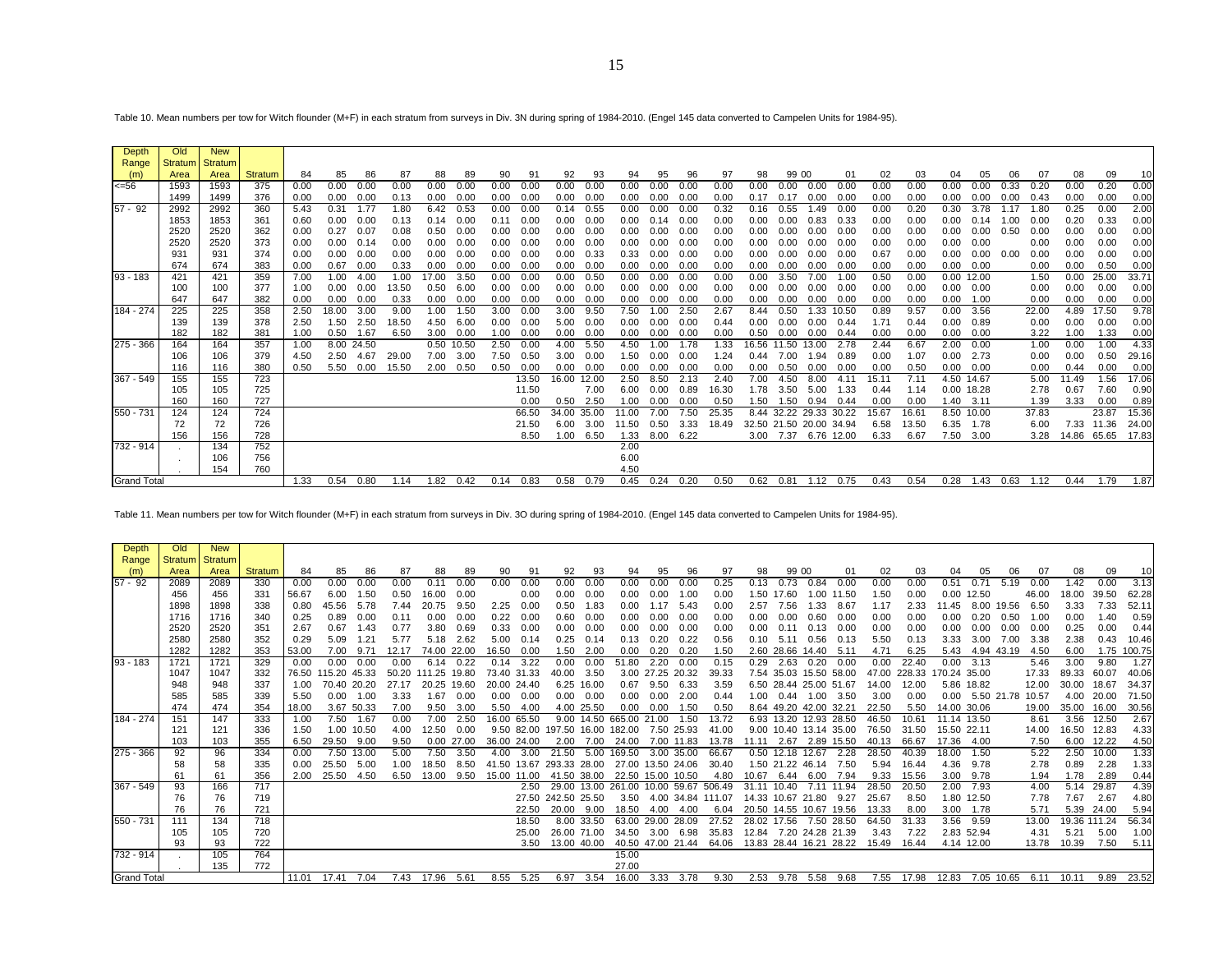| Depth              | Old            | <b>New</b>     |                |      |       |            |       |             |      |       |       |       |             |       |                   |            |       |        |            |                  |       |       |       |       |
|--------------------|----------------|----------------|----------------|------|-------|------------|-------|-------------|------|-------|-------|-------|-------------|-------|-------------------|------------|-------|--------|------------|------------------|-------|-------|-------|-------|
| Range              | <b>Stratum</b> | <b>Stratum</b> |                |      |       |            |       |             |      |       |       |       |             |       |                   |            |       |        |            |                  |       |       |       |       |
| (m)                | Area           | Area           | <b>Stratum</b> | 90   | 91    | 92         | 93    | 94          | 95   | 96    | 97    | 98    | 99          | 00    | 01                | 02         | 03    | 04     | 05         | 06               | 07    | 08    | 09    | 10    |
| $\leq$ =56         | 1593           | 1593           | 375            | 0.00 | 0.25  |            | 0.00  | 0.00        | 0.00 | 0.00  | 0.00  | 0.00  | 0.00        | 0.00  | 0.00              | 0.25       | 0.00  | 0.00   | 0.00       | 0.00             | 0.00  | 0.00  | 0.00  | 0.00  |
|                    | 1499           | 1499           | 376            | 0.00 | 0.00  | 0.00       | 0.00  | 0.00        | 0.11 | 0.00  | 0.09  | 0.00  | 0.00        | 0.00  | 0.00              | 0.29       | 0.29  | 0.00   | 0.00       | 0.00             | 0.00  | 0.00  | 0.00  | 0.00  |
| $57 - 92$          | 2992           | 2992           | 360            | 0.93 | 0.50  | 4.00       | 0.78  | 0.25        | 2.99 | 0.10  | 1.63  | 1.83  | 0.88        | 2.25  | 1.25              | 2.63       | 2.48  |        | 2.75 11.88 | 0.38             | 0.00  | 22.57 | 42.86 | 7.83  |
|                    | 1853           | 1853           | 361            | 0.13 | 1.67  | 2.75       | 0.00  | 0.17        | 0.00 | 0.00  | 0.09  | 0.00  | 1.20        | 0.20  | 0.80              | 1.00       | 0.40  | 0.00   | 0.83       | 0.20             | 4.00  | 0.33  | 0.00  | 2.20  |
|                    | 2520           | 2520           | 362            | 1.27 | 0.80  | 0.33       | 0.00  | 0.00        | 0.00 | 0.00  | 0.00  | 0.00  | 0.14        | 0.00  | 0.00              | 0.00       | 0.57  | 0.00   | 0.00       | 0.14             | 0.00  | 0.00  | 0.17  | 0.86  |
|                    | 2520           | 2520           | 373            | 0.00 | 0.00  | 0.00       | 0.00  | 0.00        | 0.00 | 0.00  | 0.00  | 0.00  | 0.00        | 0.00  | 0.00              | 0.00       | 0.00  | 0.00   | 0.00       | 0.00             | 0.00  | 0.00  | 0.00  | 0.00  |
|                    | 931            | 931            | 374            | 0.00 | 0.00  |            | 0.00  | 0.00        | 0.00 | 0.00  | 0.00  | 0.00  | 0.00        | 0.00  | 0.00              | 0.00       | 0.00  | 0.00   | 0.00       | 0.00             | 0.00  | 0.00  | 0.00  | 0.00  |
|                    | 674            | 674            | 383            | 0.00 | 0.00  |            | 0.00  | 0.00        | 0.00 | 0.00  | 0.00  | 0.00  | 0.00        | 0.00  | 0.00              | 0.00       | 0.00  | 0.00   | 0.00       | 0.00             | 0.00  | 0.50  | 0.00  | 0.00  |
| $93 - 183$         | 421            | 421            | 359            | 0.00 |       | 0.00 10.50 | 0.00  | 0.00        | 1.50 | 0.00  | 0.00  | 47.00 | 0.50        | 0.00  | 7.00              | 2.00       | 4.00  | 3.50   | 1.50       | 2.50             | 9.06  | 21.00 | 45.50 | 15.00 |
|                    | 100            | 100            | 377            | 0.00 |       | 0.00       | 0.00  | 0.50        | 0.00 | 0.00  | 0.00  | 0.00  | 0.00        | 0.00  | 0.00              | 0.00       | 0.00  | 0.00   | 0.00       | 0.00             | 0.00  | 0.00  | 34.39 | 3.22  |
|                    | 647            | 647            | 382            | 0.00 | 0.00  | 0.00       | 0.00  | 0.00        | 0.00 | 0.00  | 0.00  | 0.00  | 0.00        | 0.00  | 0.00              | 0.00       | 0.00  | 0.00   | 0.00       | 0.00             | 0.00  | 0.00  | 0.00  | 0.00  |
| $184 - 274$        | 225            | 225            | 358            | 0.00 | 1.50  | 3.50       | 1.00  | 0.00        | 7.56 | 0.00  | 1.00  | 3.00  | 1.50        | 2.22  | 4.39              | 0.00       | 9.91  | 1.00   | 8.11       | 8.14             | 1.00  | 7.44  | 6.14  | 5.61  |
|                    | 139            | 139            | 378            | 0.00 | 5.50  | 1.00       | 0.00  | 0.00        | 0.00 | 0.00  | 0.44  | 0.50  | 0.00        | 0.00  | 0.44              | 0.50       | 0.00  | 0.00   |            | 0.00 10.44       | 0.44  | 1.00  | 0.44  |       |
|                    | 182            | 182            | 381            |      | 0.00  |            | 0.00  | 0.00        | 0.00 | 0.00  | 0.30  | 0.50  | 0.00        | 0.00  | 0.44              | 0.00       | 0.00  | 0.00   | 0.00       | 0.00             | 0.00  | 0.00  | 0.44  | 0.00  |
| 275 - 366          | 164            | 164            | 357            | 0.00 | 17.00 | 1.00       | 15.00 | 6.00        | 8.00 | 0.00  | 2.67  | 0.00  |             | 5.50  | 1.44              | 0.89       | 4.50  | 1.50   |            | 4.33 10.72       | 5.14  | 11.50 | 1.29  | 3.20  |
|                    | 106            | 106            | 379            | 0.50 |       | 1.00       | 0.00  | 0.00        | 0.00 | 1.33  | 1.50  | 0.00  | 0.00        |       | 0.44 20.33        | 6.21       | 1.78  | 131.36 | 0.89       | 0.44             | 1.00  | 24.00 | 1.64  | 5.52  |
|                    | 116            | 116            | 380            |      | 0.00  |            | 0.00  | 0.00        | 0.00 | 0.00  | 0.00  | 0.50  | 0.50        | 1.50  | 0.00              | 0.00       | 0.00  | 1.00   | 1.50       | 0.00             | 0.00  | 0.00  | 0.00  | 0.00  |
| $367 - 549$        | 155            | 155            | 723            |      | 2.50  |            | 15.50 | 18.50       | 5.50 | 1.00  | 4.12  | 14.67 | 4.00        | 4.89  | 8.93              | 2.67       | 16.28 | 2.00   | 14.00      | 3.38             | 1.78  | 10.67 | 11.20 | 4.40  |
|                    | 105            | 105            | 725            |      |       | 2.50       | 48.50 | 12.00       | 3.40 | 0.00  | 16.40 | 2.00  | 7.00        | 4.89  | 1.50              | 1.00       | 2.00  |        | 1.44       | 1.02             | 2.22  | 4.00  | 6.29  |       |
|                    | 160            | 160            | 727            |      |       |            | 0.00  | 2.00        | 0.50 | 0.00  | 2.50  | 0.50  | 0.50        | 0.00  | 0.57              | 0.00       | 0.50  | 0.50   | 2.67       | 0.00             | 0.00  | 13.94 | 7.42  | 3.00  |
| 550 - 731          | 124            | 124            | 724            |      | 26.00 |            | 66.00 | 30.00 13.07 |      | 10.44 | 33.50 | 19.11 | 37.50       | 19.73 | 15.50             | 15.82      |       | 10.35  |            | 14.49 36.89      | 22.50 | 96.76 | 45.20 | 22.36 |
|                    | 72             | 72             | 726            |      |       |            | 67.50 | 11.50 12.00 |      | 10.00 | 4.00  |       | 9.33 12.67  | 4.00  |                   | 3.71 17.78 | 13.00 | 8.50   |            | 4.28 10.73 12.57 |       | 10.33 | 30.60 | 2.00  |
|                    | 156            | 156            | 728            |      |       |            |       | 12.50 9.07  |      | 6.00  | 9.90  |       | 10.00 14.50 |       | 19.43 10.40 29.50 |            | 16.33 | 7.50   |            | 3.42 9.50 16.00  |       | 19.94 | 41.60 | 40.06 |
| $732 - 914$        |                | 134            | 752            |      |       |            |       |             |      |       |       | 8.94  |             | 1.50  | 0.00              | 4.00       |       |        |            |                  | 0.50  |       |       |       |
|                    | $\blacksquare$ | 106            | 756            |      |       |            |       |             |      |       |       | 17.50 |             |       | 10.21 12.50       | 1.50       |       |        | 12.00      |                  | 12.67 |       |       |       |
|                    |                | 154            | 760            |      |       |            |       |             |      |       |       | 11.50 |             |       | 10.79 19.29 25.00 |            |       |        | 2.50       |                  | 16.00 |       | 29.17 |       |
| 915 - 1097         |                | 138            | 753            |      |       |            |       |             |      |       |       | 0.00  |             | 0.50  | 0.00              | 1.71       |       |        |            |                  | 0.00  |       |       |       |
|                    | $\blacksquare$ | 102            | 757            |      |       |            |       |             |      |       |       | 0.00  |             | 0.00  | 6.86              | 6.57       |       |        | 0.50       |                  | 0.00  |       |       |       |
|                    |                | 171            | 761            |      |       |            |       |             |      |       |       | 4.50  |             | 24.57 | 8.57              | 1.00       |       |        | 17.50      |                  | 1.00  |       | 11.79 |       |
| $1098 - 128$       |                | 180            | 754            |      |       |            |       |             |      |       |       | 0.00  |             | 0.00  | 0.00              | 0.50       |       |        |            |                  | 0.00  |       |       | 0.00  |
|                    | $\blacksquare$ | 99             | 758            |      |       |            |       |             |      |       |       | 0.00  |             | 0.00  | 0.00              | 0.57       |       |        | 0.00       |                  | 0.00  |       |       |       |
|                    |                | 212            | 762            |      |       |            |       |             |      |       |       |       |             | 0.00  | 16.57             | 0.00       |       |        | 2.00       |                  | 3.33  |       | 7.00  |       |
| 1281 - 146         |                | 385            | 755            |      |       |            |       |             |      |       |       | 0.00  |             | 0.00  | 0.00              | 0.00       |       |        |            |                  | 0.00  |       |       |       |
|                    | $\blacksquare$ | 127            | 759            |      |       |            |       |             |      |       |       | 0.00  |             | 0.00  | 0.50              | 0.00       |       |        | 0.00       |                  | 0.00  |       |       |       |
|                    |                | 261            | 763            |      |       |            |       |             |      |       |       |       |             | 2.00  | 0.50              | 2.44       |       |        | 0.00       |                  | 0.00  |       | 0.50  |       |
| <b>Grand Total</b> |                |                |                | 0.38 | 0.87  | 1.79       | 1.48  | 0.75        | 1.03 | 0.20  | 0.85  | 2.04  | 0.87        | 1.20  | 1.40              | 1.38       | 1.22  | 1.59   | 2.73       | 0.89             | 1.22  | 5.94  | 9.67  | 2.82  |

Table 12. Mean numbers per tow for Witch flounder (M+F) in each stratum from surveys in Div. 3N during fall of 1990-2010. (Engel 145 data converted to Campelen Units for 1990-94).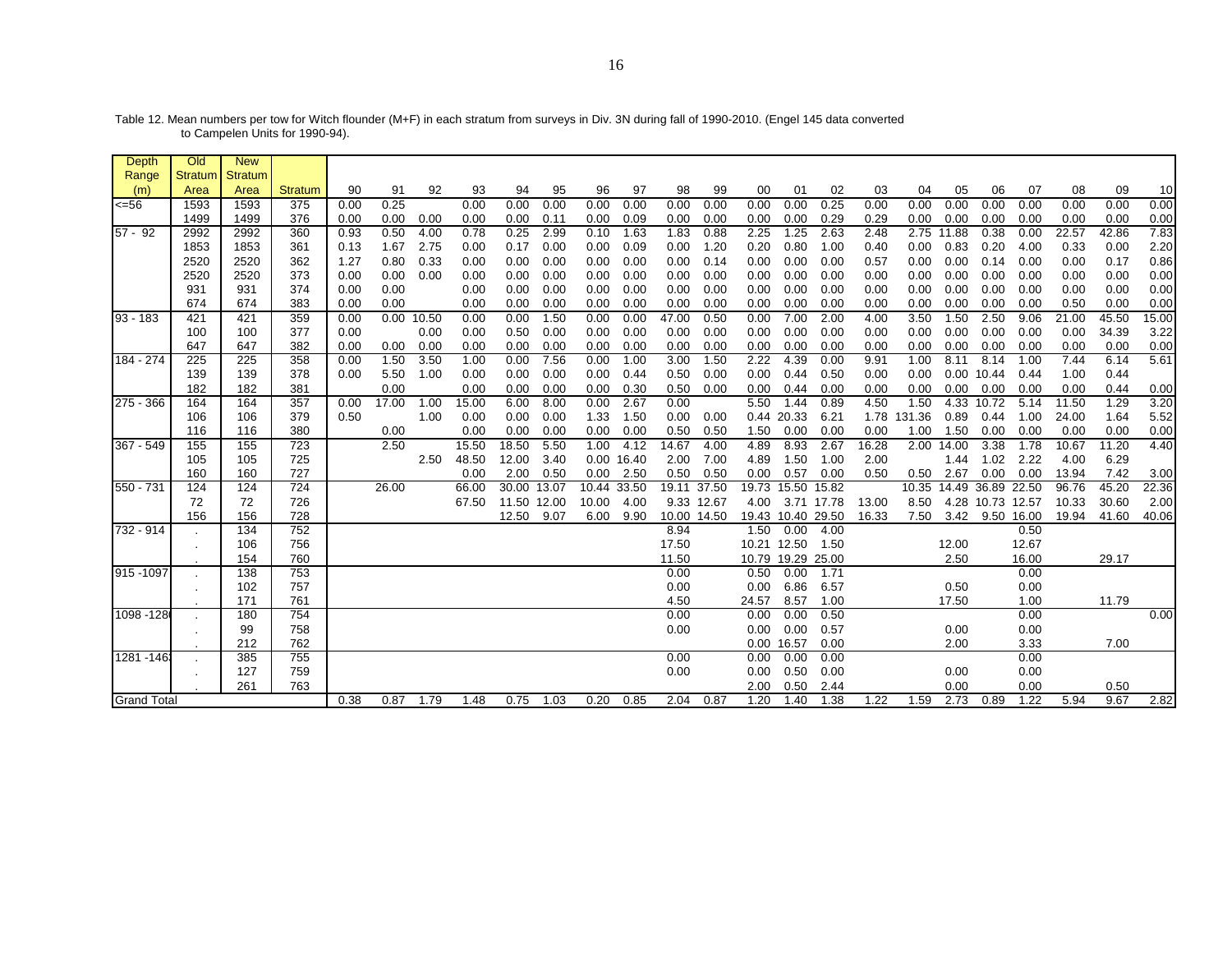| Depth                | Old            | <b>New</b> |                |       |              |             |        |             |            |                  |            |             |                   |       |                   |            |       |             |                   |                         |            |        |       |                 |
|----------------------|----------------|------------|----------------|-------|--------------|-------------|--------|-------------|------------|------------------|------------|-------------|-------------------|-------|-------------------|------------|-------|-------------|-------------------|-------------------------|------------|--------|-------|-----------------|
| Range                | <b>Stratum</b> | Stratum    |                |       |              |             |        |             |            |                  |            |             |                   |       |                   |            |       |             |                   |                         |            |        |       |                 |
| (m)                  | Area           | Area       | <b>Stratum</b> | 90    | 91           | 92          | 93     | 94          | 95         | 96               | 97         | 98          | 99                | 00    | 01                | 02         | 03    | 04          | 05                | 06                      | 07         | 08     | 09    | 10 <sup>1</sup> |
| $57 - 92$            | 2089           | 2089       | 330            | 0.46  | 0.50         | 0.25        | 0.00   | 0.00        | 1.80       | 0.00             | 0.33       | 1.17        | 1.33              | 0.67  | 2.00              | 2.05       | 2.67  | 0.43        | 1.67              | 2.50                    | 2.33       | 4.00   | 7.17  | 3.13            |
|                      | 456            | 456        | 331            | 0.67  | 8.00         | 2.00        | 0.00   | 0.00        | 6.50       | 0.00             | 0.00       |             | 9.50 76.50        |       | 8.50 17.00        | 29.50      | 16.00 |             | 0.50 17.50        | 5.50                    | 7.00       | 5.50   | 20.67 | 62.28           |
|                      | 1898           | 1898       | 338            | 12.50 | 2.40         | 5.50        | 26.40  | 18.00       | 32.40      | 2.00             | 11.00      |             | 6.60 29.00        | 2.33  | 7.60              | 8.60       | 26.40 | 44.63 18.29 |                   | 6.00                    | 4.00       | 12.33  | 22.28 | 52.11           |
|                      | 1716           | 1716       | 340            | 1.11  | 1.40         | 0.50        | 0.00   | 0.00        | 1.25       | 0.00             | 0.20       | 0.00        | 7.00              | 0.80  | 1.60              | 0.80       | 0.40  | 0.20        | 1.03              | 6.00                    | 0.20       | 4.30   | 1.36  | 0.59            |
|                      | 2520           | 2520       | 351            | 5.30  | 1.00         | 0.17        | 0.00   | 0.00        | 0.00       | 0.00             | 0.00       | 0.14        | 1.00              | 0.00  | 0.57              | 0.00       | 0.14  | 0.14        | 0.29              | 1.43                    | 0.86       | 0.67   | 0.29  | 0.44            |
|                      | 2580           | 2580       | 352            | 4.50  | 3.50         | 5.67        | 3.14   | 1.00        | 1.05       | 1.00             | 3.21       | 2.13        | 5.14              | 4.70  | 3.00              | 4.08       | 6.47  | 18.55       | 7.00              | 5.04                    | 2.29       | 6.81   | 33.57 | 10.46           |
|                      | 1282           | 1282       | 353            | 16.00 | 2.75         | 5.33        | 0.00   | 6.67        | 5.67       | 5.00             | 3.25       | 31.00 34.00 |                   | 35.00 | 16.75             | 54.00      | 19.25 |             |                   | 30.00 37.00 19.04 11.06 |            | 14.00  | 94.68 | 100.75          |
| $93 - 183$           | 1721           | 1721       | 329            | 0.56  | 0.43         | 0.00        | 0.20   | 0.00        | 2.80       | 0.00             | 2.60       | 3.60        | $\overline{0.00}$ | 0.00  | 3.40              | 8.40       | 1.60  | 2.97        |                   | 3.00 34.56              | 0.00       | 45.41  | 26.00 | 1.27            |
|                      | 1047           | 1047       | 332            | 25.17 |              | 2.75 36.67  | 14.33  |             | 6.67 36.33 | 83.00            | 8.67       | 17.67 51.33 |                   | 22.56 |                   | 9.67 30.15 | 25.95 |             |                   | 42.67 58.19 90.91 20.41 |            | 61.87  | 18.07 | 40.06           |
|                      | 948            | 948        | 337            | 18.00 |              | 3.25 18.00  | 8.00   | 40.00 11.00 |            | 5.50             | 8.67       | 12.37 28.67 |                   | 12.44 | 2.67              | 5.48       | 11.00 |             | 3.05 38.86        |                         | 5.33 15.00 | 28.94  | 11.85 | 34.37           |
|                      | 585            | 585        | 339            | 19.33 |              | 3.00 9.00   | 1.50   | 12.00 34.50 |            |                  | 0.00 13.50 | 4.43        |                   | 49.00 |                   | 7.00 47.50 | 8.50  |             |                   | 93.93 56.00 29.50 50.50 |            | 25.72  | 56.29 | 71.50           |
|                      | 474            | 474        | 354            | 29.00 |              | 0.50 10.50  | 5.50   |             |            | 6.50 7.50 137.33 | 7.50       | 12.00       | 6.00              | 38.00 |                   | 9.67 21.70 | 30.50 |             |                   | 17.64 15.00 18.50 33.67 |            | 10.17  | 68.89 | 30.56           |
| 184 - 274            | 151            | 147        | 333            | 28.00 | 2.50         | 4.00        | 3.00   | 15.00       | 9.00       |                  | 9.50       | 7.28        | 7.50              | 1.33  | 5.83              | 4.44       | 12.00 | 1.50        | 2.50              | 7.56                    | 4.00       | 5.33   | 1.33  | 2.67            |
|                      | 121            | 121        | 336            | 13.33 | 28.00 13.00  |             | 38.00  |             | 2.50 33.00 | 12.50            | 6.00       | 12.94 18.00 |                   | 8.50  | 9.00              | 3.50       | 4.50  |             | 3.00 18.00        |                         | 9.00 25.33 | 31.11  |       | 4.33            |
|                      | 103            | 103        | 355            |       | 103.00 21.00 |             | 30.00  | 6.00        | 4.44       | 54.20            | 2.00       | 12.00 29.00 |                   | 6.00  | 1.50              | 2.00       | 1.50  | 6.50        | 2.44              | 1.89                    | 3.56       | 17.33  | 6.67  | 4.50            |
| $275 - 366$          | 92             | 96         | 334            | 6.00  | 5.50         | 0.00        | 1.67   | 4.50        | 4.43       |                  | 2.50       | 1.50        | 4.43              | 1.33  | 2.72              | 2.67       | 4.00  | 4.89        | 9.22              | 0.00                    | 0.50       | 0.00   | 1.83  | 1.33            |
|                      | 58             | 58         | 335            | 46.50 |              | 12.50 14.00 | 8.50   | 6.50        | 8.00       | 8.00             | 0.50       | 5.00        | 6.00              | 4.61  | 1.00              | 4.89       | 1.50  | 2.22        | 0.89              | 3.00                    | 2.22       | 2.22   | 0.00  | 1.33            |
|                      | 61             | 61         | 356            |       | 3.00         | 1.00        | 149.50 | 30.00       | 4.78       | 13.50            | 1.50       | 4.00        | 8.89              | 6.50  | 2.28              | 2.00       | 4.00  | 3.71        | 5.33              | 0.00                    | 0.89       | 0.00   | 4.40  | 0.44            |
| 367 - 549            | 93             | 166        | 717            | 9.50  |              |             | 0.00   | 7.50        | 54.95      |                  | 2.00       | 36.50       | 94.83             | 0.00  | 4.00              | 8.89       | 15.39 | 5.14        | 0.44              | 4.06                    | 1.78       | 53.14  | 15.78 | 4.39            |
|                      | 76             | 76         | 719            | 20.00 | 4.00         |             | 26.50  | 1.00        | 5.00       | 58.50 17.50      |            | 17.00       | 9.50              |       | 7.15 17.50        | 3.56       | 9.14  | 9.14        | 7.50              | 9.07                    | 1.33       | 3.94   | 16.00 | 4.80            |
|                      | 76             | 76         | 721            |       | 4.50         |             | 42.50  | 17.50       | 9.80       | 12.50            | 1.60       | 12.00 29.71 |                   | 9.33  | 1.00              | 8.00       | 7.72  |             | 1.02 12.89        |                         | 0.89 26.10 | 6.50   | 1.77  | 5.94            |
| 550 - 731            | 111            | 134        | 718            |       |              |             | 7.00   | 28.00 10.72 |            |                  | 29.00      | 33.50 31.50 |                   |       | 21.50 26.50 77.67 |            | 80.44 | 31.20 56.40 |                   |                         | 26.00      | 109.20 | 52.00 | 56.34           |
|                      | 105            | 105        | 720            |       |              |             | 23.50  | 0.00        | 7.28       | 21.89            |            |             | 2.00 14.00        |       | 2.67 52.76 20.62  |            | 20.89 | 14.29 23.24 |                   | 0.44                    | 0.40       | 9.78   | 0.50  | 1.00            |
|                      | 93             | 93         | 722            |       | 2.00         |             | 19.00  | 4.50        | 5.00       | 10.50            | 4.00       | 8.06        | 9.50              | 5.50  | 7.33              | 2.67       | 3.89  |             | 7.06 15.56        | 4.00                    | 4.79       | 9.11   | 6.98  | 5.11            |
| 732 - 914            |                | 105        | 764            |       |              |             |        |             |            |                  |            | 24.71       |                   |       | 5.00 10.00 15.00  |            |       |             | 2.00              |                         | 5.00       |        | 24.57 |                 |
|                      | $\cdot$        | 99         | 768            |       |              |             |        |             |            |                  |            | 15.94       |                   |       | 1.78 12.00 27.43  |            |       |             | 2.50              |                         | 0.44       |        | 2.50  |                 |
|                      |                | 135        | 772            |       |              |             |        |             |            |                  |            | 81.50       |                   | 36.00 |                   | 20.63      | 10.22 |             | 21.00             |                         | 6.00       |        | 8.72  |                 |
| 915-1097             |                | 124        | 765            |       |              |             |        |             |            |                  |            | 9.67        |                   |       | 1.83 7.00 16.93   |            |       |             | 4.50              |                         | 3.78       |        | 9.22  |                 |
|                      | $\cdot$        | 138        | 769            |       |              |             |        |             |            |                  |            | 9.50        |                   |       | 2.00 12.50 20.00  |            |       |             | 7.50              |                         | 7.00       |        | 11.50 |                 |
|                      |                | 128        | 773            |       |              |             |        |             |            |                  |            | 2.00        |                   |       | 7.71 19.67 40.20  |            | 5.35  |             | 3.50              |                         | 4.50       |        | 2.10  |                 |
| 1098 - 128           |                | 144        | 766            |       |              |             |        |             |            |                  |            |             |                   | 5.71  | 0.57              | 7.39       |       |             | 15.50             |                         | 8.00       |        | 9.50  |                 |
|                      | $\cdot$        | 128        | 770            |       |              |             |        |             |            |                  |            |             |                   |       | 2.07 10.50 26.14  |            |       |             | 5.00              |                         | 7.50       |        | 1.00  |                 |
|                      |                | 135        | 774            |       |              |             |        |             |            |                  |            |             |                   |       | 1.50 13.00        | 6.43       | 13.14 |             | 16.00             |                         | 1.89       |        | 0.00  |                 |
| 1281 - 146           |                | 158        | 767            |       |              |             |        |             |            |                  |            |             |                   | 3.00  | 0.00              | 0.00       |       |             | 0.00              |                         | 0.44       |        | 0.57  |                 |
|                      | $\cdot$        | 175        | 771            |       |              |             |        |             |            |                  |            |             |                   | 0.00  | 5.50              | 0.00       |       |             | 2.50              |                         | 0.00       |        | 0.00  |                 |
|                      |                | 155        | 775            |       |              |             |        |             |            |                  |            |             |                   | 0.00  | 0.00              | 0.00       | 10.00 |             | 5.00              |                         | 1.33       |        | 4.50  |                 |
| <b>I</b> Grand Total |                |            |                | 8.56  | 2.87         | 5.89        | 6.11   | 6.05        | 9.37       | 10.39            | 4.14       |             | 7.56 15.63        | 8.25  | 5.63              | 12.09      | 9.99  |             | 16.11 14.16 14.15 |                         | 6.74       | 16.26  | 21.96 | 23.52           |

Table 13. Mean numbers per tow for Witch flounder (M+F) in each stratum from surveys in Div. 3O during fall of 1990-2010. (Engel 145 data converted to Campelen Units for 1990-94).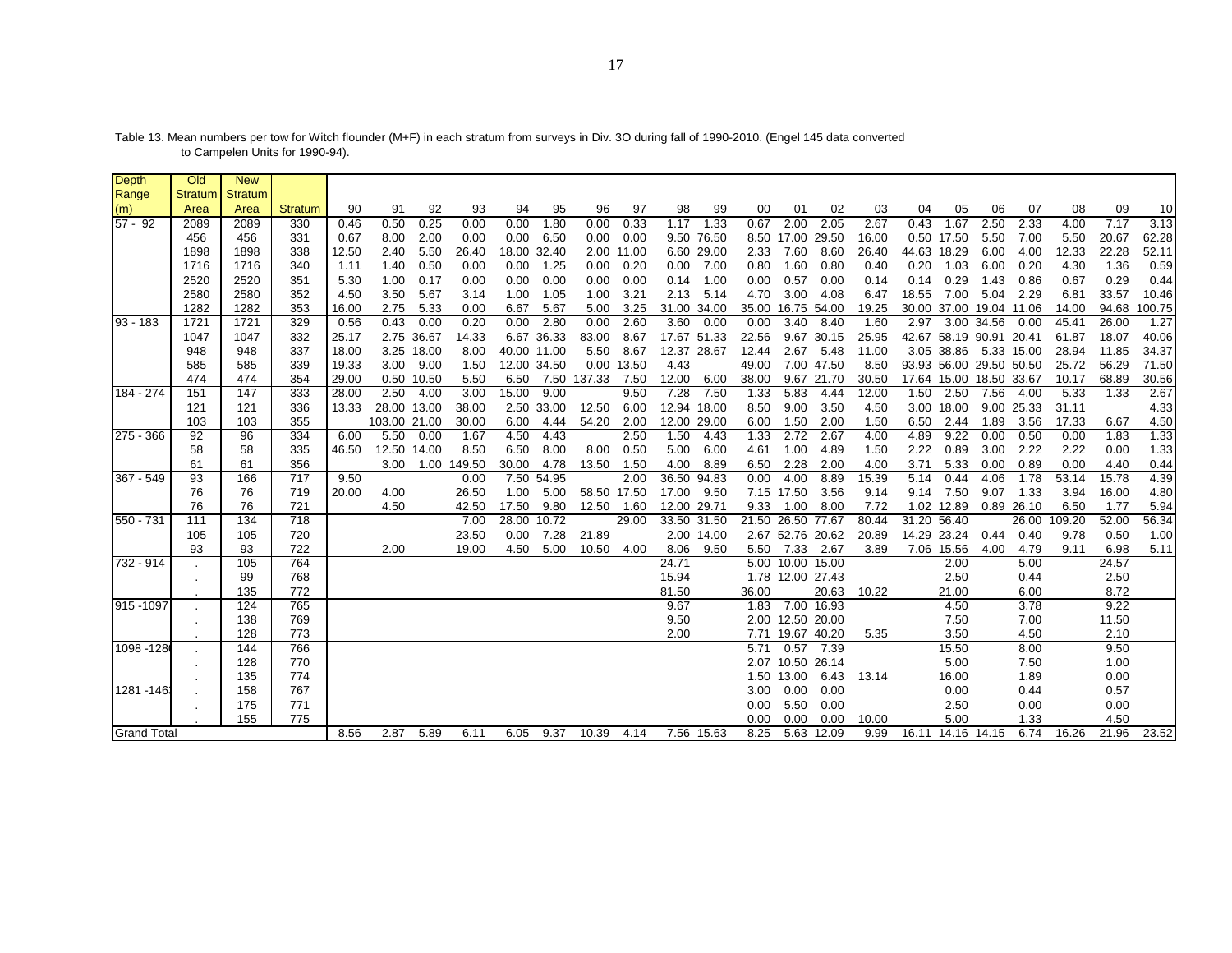Table 14. Mean weights (kg) per tow for Witch flounder (M+F) in each stratum from surveys in Div. 3N during spring of 1984-2010. (Engel 145 data converted to Campelen Units for 1984-95).

| <b>Depth</b>       | <b>UID</b> | <b>New</b>      |         |      |           |      |       |      |      |      |       |             |      |      |                      |      |      |             |               |      |                     |      |      |      |      |      |       |      |      |                 |
|--------------------|------------|-----------------|---------|------|-----------|------|-------|------|------|------|-------|-------------|------|------|----------------------|------|------|-------------|---------------|------|---------------------|------|------|------|------|------|-------|------|------|-----------------|
| Range              |            | Stratum Stratum |         |      |           |      |       |      |      |      |       |             |      |      |                      |      |      |             |               |      |                     |      |      |      |      |      |       |      |      |                 |
| (m)                | Area       | Area            | Stratum | 84   | 85        | 86   | 87    | 88   | 89   | 90   | 91    | 92          | 93   | 94   | 95                   | 96   | 97   | 98          | 99 00         |      | 01                  | 02   | 03   | 04   | 05   | 06   | 07    | 08   | 09   | 10              |
| $\leq$ = 56        | 1593       | 1593            | 375     | 0.00 | 0.00      | 0.00 | 0.00  | 0.00 | 0.00 | 0.00 | 0.00  | 0.00        | 0.00 | 0.00 | 0.00                 | 0.00 | 0.00 | 0.00        | 0.00          | 0.00 | 0.00                | 0.00 | 0.00 | 0.00 | 0.00 | 0.19 | 0.16  |      | 0.10 | 0.00            |
|                    | 1499       | 1499            | 376     | 0.00 | 0.00      | 0.00 | 0.09  | 0.00 | 0.00 | 0.00 | 0.00  | 0.00        | 0.00 | 0.00 | 0.00                 | 0.00 | 0.00 | 0.04        | 0.09          | 0.00 | 0.00                | 0.00 | 0.00 | 0.00 | 0.00 | 0.00 | 0.43  | 0.00 | 0.00 | 0.00            |
| $57 - 92$          | 2992       | 2992            | 360     | 4.17 | 0.22      | 1.53 | 1.12  | 3.69 | 0.43 | 0.00 | 0.00  | 0.07        | 0.40 | 0.00 | 0.00                 | 0.00 | 0.28 | 0.08        | 0.29          | 0.65 | 0.00                | 0.00 | 0.05 | 0.24 | 2.39 | 0.64 | 1.32  | 0.21 | 0.00 | 0.96            |
|                    | 1853       | 1853            | 361     | 0.47 | 0.00      | . വെ | በ 15  | 0.20 | 0.00 | 0.08 | 0.00  | 0.00        | 0.00 | 0.00 | 0.15                 | 0.00 | 0.00 | 0.00        | 0.00          | 0.95 |                     | 0.00 | 0.00 | 0.00 | 0.14 | 0.55 | 0.00  | 0.07 | 0.28 | 0.00            |
|                    | 2520       | 2520            | 362     | 0.00 | 0.24      | 0.07 | 0.05  | 0.42 | 0.00 | 0.00 | 0.00  | 0.00        | 0.00 | 0.00 | 0.00                 | 0.00 | 0.00 | 0.00        | 0.00          | 0.00 | 0.00                | 0.00 | 0.00 | 0.00 | 0.00 | 0.38 | 0.00  | 0.00 | 0.00 | 0.00            |
|                    | 2520       | 2520            | 373     | 0.00 | 0.00      | 0.12 | n nr  | 0.00 | 0.00 | 0.00 | 0.00  | 0.00        | 0.00 | 0.00 | 0.00                 | 0.00 | 0.00 | 0.00        | 0.00          | 0.00 | 0.00                | 0.00 | 0.00 | 0.00 | 0.00 |      | 0.00  | 0.00 | 0.00 | 0.00            |
|                    | 931        | 931             | 374     | 0.00 | 0.00      | 0.00 | 0.00  | 0.00 | 0.00 | 0.00 | 0.00  | 0.00        | 0.14 | 0.27 | 0.00                 | 0.00 | 0.00 | 0.00        | 0.00          | 0.00 | 0.00                | 0.23 | 0.00 | 0.00 | 0.00 | 0.00 | 0.00  | 0.00 | 0.00 | 0.00            |
|                    | 674        | 674             | 383     | 0.00 | 0.62      | 0.00 | 0.40  | 0.00 | 0.00 | 0.00 | 0.00  | 0.00        | 0.00 | 0.00 | 0.00                 | 0.00 | 0.00 | 0.00        | 0.00          | 0.00 | 0.00                | 0.00 | 0.00 | 0.00 | 0.00 |      | 0.00  | 0.00 | 0.00 | 0.00            |
| $93 - 183$         | 421        | 421             | 359     | 3.99 | 0.81      | 1.71 | 0.75  | 5.28 | 2.09 | 0.00 | 0.00  | 0.00        | 0.33 | 0.00 | 0.00                 | 0.00 | 0.00 | 0.00        | 1.15          | 2.58 | 1.00                | 0.23 | 0.00 | 0.00 | 5.78 |      | 0.90  | 0.00 |      | 10.23 12.42     |
|                    | 100        | 100             | 377     | 0.58 | 0.00      | 0.00 | 5.25  | 0.21 | 2.31 | 0.00 | 0.00  | 0.00        | 0.00 | 0.00 | 0.00                 | 0.00 | 0.00 | 0.00        | 0.00          | 0.00 | 0.00                | 0.00 | 0.00 | 0.00 | 0.00 |      | 0.00  | 0.00 | 0.00 | 0.00            |
|                    | 647        | 647             | 382     | 0.00 | 0.00      | 0.00 | 0.14  | 0.00 | 0.00 | 0.00 | 0.00  | 0.00        | 0.00 | 0.00 | 0.00                 | 0.00 | 0.00 | 0.00        | 0.00          | 0.00 | 0.00                | 0.00 | 0.00 | 0.00 | 0.45 |      | 0.00  | 0.00 | 0.00 | 0.00            |
| 184 - 274          | 225        | 225             | 358     | 1.29 | 9.94      | 1.37 | 4.42  | 0.64 | 0.95 | .86  | 0.00  | 1.44        | 4.26 | 3.42 | 0.24                 | 1.65 | 1.58 | 4.33        | $0.2^{\circ}$ | 0.29 | 4.98                | 0.47 | 5.43 | 0.00 | 1.36 |      | 10.23 | 2.20 | 7.67 | 5.03            |
|                    | 139        | 139             | 378     | 1.17 | 1.00      | 1.69 | 8.10  | 1.64 | 2.19 | 0.00 | 0.00  | 1.51        | 0.00 | 0.00 | 0.00                 | 0.00 | 0.18 | 0.00        | 0.00          | 0.00 | 0.24                | 0.41 | 0.07 | 0.00 | 0.00 |      | 0.00  | 0.00 | 0.00 | 0.00            |
|                    | 182        | 182             | 381     | 0.82 | 0.28      | 1.27 | 4.04  | 2.77 | 0.00 | .14  | 0.00  | 0.00        | 0.00 | 0.00 | 0.00                 | 0.00 | 0.00 | 0.01        | 0.00          | 0.00 | 0.27                | 0.00 | 0.00 | 0.00 | 0.00 |      | 2.10  | 0.50 | 0.71 | 0.00            |
| 275 - 366          | 164        | 164             | 357     | 0.35 | 3.85      | 6.83 |       | 0.18 | 2.65 | 0.91 | 0.00  | 1.36        | 2.16 | 3.61 | 0.89                 | 1.58 | 0.53 | 7.04        | 0.95          | 3.33 | 0.77                | .14  | 2.87 | 1.85 | 0.00 |      | 0.85  | 0.00 | 0.19 | 1.36            |
|                    | 106        | 106             | 379     | 2.48 | 0.83      | 1.60 | 11.84 | 3.00 | 1.38 | 2.38 | 0.21  | 1.27        | 0.00 | 0.29 | 0.00                 | 0.00 | 0.60 | 0.15        | 1.75          | 0.25 | 0.26                | 0.00 | 0.28 | 0.00 | 0.40 |      | 0.00  | 0.00 | 0.45 | 0.85            |
|                    | 116        | 116             | 380     | 0.40 | 3.34      | 0.00 | 8.38  | 1.52 | 0.43 | 0.24 | 0.00  | 0.00        | 0.00 | 0.00 | 0.00                 | 0.00 | 0.00 | 0.00        | 0.35          | 0.00 | 0.00                | 0.00 | 0.20 | 0.00 | 0.00 |      | 0.00  | 0.33 | 0.00 | 0.00            |
| 367 - 549          | 155        | 155             | 723     |      |           |      |       |      |      |      | 4.21  | 4.80        | 3.71 | 1.68 | 2.41                 | 0.77 | 1.16 | 2.48        | 1.53          | 1.70 | L.08                | 6.08 | 2.80 | 1.58 | 5.04 |      | 2.34  | 3.87 | 0.62 | 6.43            |
|                    | 105        | 105             | 725     |      |           |      |       |      |      |      | 4.26  |             | 2.78 | 3.08 | 0.00                 | 0.37 | 1.91 | 0.31        | .40           | 2.20 | 0.56                | 0.20 | 0.51 | 0.00 | 7.15 |      | 1.01  | 0.23 | 2.51 | 0.27            |
|                    | 160        | 160             | 727     |      |           |      |       |      |      |      | 0.00  | 0.24        | 1.73 | 0.76 | 0.00                 | 0.00 | 0.15 | 0.42        | 0.60          | 0.56 | 0.14                | 0.00 | 0.00 | 1.04 | 1.84 |      | 0.49  | 1.23 | 0.00 | 0.64            |
| 550 - 731          | 124        | 124             | 724     |      |           |      |       |      |      |      | 19.18 | 10.63 12.81 |      | 3.02 | 2.11                 | 1.73 | 9.22 | 3.11        | 6.17          | 6.22 | 7.47                | 5.62 | 5.91 | 3.18 | 3.80 |      | 12.15 |      | 8.55 | 4.78            |
|                    | 72         | 72              | 726     |      |           |      |       |      |      |      | 8.21  | 2.52        | 2.24 | 2.81 | 0.35                 | 1.20 | 4.25 | 9.65        | 5.93          | 6.58 | 8.46                | .78  | 5.07 | 2.15 | 0.82 |      | 1.90  | 2.49 |      | 4.14 10.59      |
|                    | 156        | 156             | 728     |      |           |      |       |      |      |      | 4.31  | 0.88        | 3.84 | 1.02 | 7.07                 | 0.97 |      | 0.70        | 1.51          | 2.08 | 4.56                | 2.01 | 2.49 | 3.51 | 1.95 |      | 1.57  |      |      | 8.17 34.83 7.64 |
| 732 - 914          |            | 134             | 752     |      |           |      |       |      |      |      |       |             |      | 1.47 |                      |      |      |             |               |      |                     |      |      |      |      |      |       |      |      |                 |
|                    | $\cdot$    | 106             | 756     |      |           |      |       |      |      |      |       |             |      | 2.29 |                      |      |      |             |               |      |                     |      |      |      |      |      |       |      |      |                 |
|                    |            | 154             | 760     |      |           |      |       |      |      |      |       |             |      | 1.22 |                      |      |      |             |               |      |                     |      |      |      |      |      |       |      |      |                 |
| <b>Grand Total</b> |            |                 |         |      | 0.96 0.33 | 0.47 | 0.62  | 0.97 | 0.21 | 0.07 | 0.27  | 0.20        | 0.36 |      | $0.21$ $0.13$ $0.07$ |      |      | $0.19$ 0.24 | 0.22          |      | 0.43 0.26 0.16 0.23 |      |      | 0.14 | 0.75 | 0.37 | 0.60  | 0.21 |      | 0.81 0.76       |

# Table 15. Mean weights (kg) per tow for Witch flounder (M+F) in each stratum from surveys in Div. 3O during spring of 1984-2010. (Engel 145 data converted to Campelen Units for 1984-95).

| Depth              | Old     | <b>New</b>     |         |       |                        |               |      |                                     |                        |       |               |        |            |        |       |            |        |      |       |            |       |             |       |       |            |      |       |                        |            |               |
|--------------------|---------|----------------|---------|-------|------------------------|---------------|------|-------------------------------------|------------------------|-------|---------------|--------|------------|--------|-------|------------|--------|------|-------|------------|-------|-------------|-------|-------|------------|------|-------|------------------------|------------|---------------|
| Range              | Stratum | <b>Stratum</b> |         |       |                        |               |      |                                     |                        |       |               |        |            |        |       |            |        |      |       |            |       |             |       |       |            |      |       |                        |            |               |
| (m)                | Area    | Area           | Stratum | 84    | 85                     | 86            | 87   |                                     | 89                     | 90    | 91            | 92     | 93         | 94     |       | 96         | 97     | 98   | 99 00 |            |       | 02          | 03    |       | 05         |      |       |                        | 09         | 10            |
| $57 - 92$          | 2089    | 2089           | 330     | 0.00  | 0.00                   | 0.00          | 0.00 | 0.08                                | 0.00                   | 0.00  | 0.00          | 0.00   | 0.00       | 0.00   | 0.00  | 0.00       | 0.00   | 0.07 | .42   | 0.39       | 0.00  | 0.00        | 0.00  | 0.41  | 0.45       | .98  | 0.00  | 0.97                   | 0.00       | 0.00          |
|                    | 456     | 456            | 331     | 30.49 | 4.82                   | 0.58          | 0.29 | 7.09                                | 0.00                   |       | 0.00          | 0.00   | 0.00       | 0.00   | 0.00  | 1.18       | 0.00   | 0.58 | 8.56  | 0.45       | 5.98  | 1.63        | 0.00  | 0.00  | 4.65       |      | 20.74 |                        | 6.77 17.93 | 0.26          |
|                    | 1898    | 1898           | 338     | 0.51  | 29.90                  | 4.24          | 4.53 |                                     | 7.00                   | 1.66  | 0.00          | 0.42   | 1.13       | 0.00   | 0.88  | 3.33       | 0.00   | 1.37 | 2.99  | 0.70       | 5.19  |             | 1.23  | 4.49  | 2.48       | 6.41 | 3.89  | 1.73                   | 3.79       | 2.94          |
|                    | 1716    | 1716           | 340     | 0.17  | 0.62                   | . വ           | 0.09 | 0.00                                | 0.00                   | 0.07  | 0.00          | 0.62   | 0.00       | 0.00   | 0.00  | 0.00       | 0.00   | 0.00 | 0.00  | 0.35       | 0.00  | n nn        | 0.00  | n nn  | 0.11       | 0.38 | 0.00  | 0.00                   | 0.77       | 0.00          |
|                    | 2520    | 2520           | 351     | 1.99  | 0.61                   | 1.11          | 0.64 | 2.82                                | 0.63                   | 0.31  | 0.00          | 0.00   | 0.00       | 0.00   | 0.00  | 0.00       | 0.00   | 0.00 | 0.06  | 0.06       | 0.00  | 0.00        | 0.00  | 0.00  | 0.00       | 0.00 | 0.00  | 0.19                   | 0.00       | 0.00          |
|                    | 2580    | 2580           | 352     | 0.23  | 2.68                   | 0.63          | 3.59 | 3.75                                | 1.87                   | 4.02  | 0.11          | 0.30   | 0.17       | 0.11   | 0.18  | 0.17       | 0.28   |      | 3.37  | 0.37       | 0.15  | 1.95        | 0.08  | 1.77  | 1.55       | 3.38 | 2.07  | 1.56                   | 0.29       | 1.58          |
|                    | 1282    | 1282           | 353     | 25.63 | 6.36                   | 6.05          |      | 9.12 40.87                          | 14.10                  | 9.28  | 0.00          | 1.38   | 1.19       | 0.00   | 0.24  | 0.13       | 0.01   | 1.54 | 12.53 | 7.37       | 2.66  | 3.90        | 2.66  | 3.24  | 2.44 19.22 |      | 3.27  | 3.00                   | 0.98       | 1.70          |
| $93 - 183$         | 1721    | 1721           | 329     | 0.00  | 0.00                   | 0.00          | 0.00 | 3.33                                | 0.20                   | 0.11  | 2.09          | 0.00   | 0.00       | 21.42  | 0.82  | 0.00       | 0.05   | 0.21 | 1.01  | 0.11       | 0.00  | 0.00        | 9.33  | 0.00  | 0.62       |      | 2.36  | 0.91                   | 4.15       | 2.36          |
|                    | 1047    | 1047           | 332     |       |                        |               |      | 26.24 59.64 17.26 23.38 47.42 10.31 |                        | 31.93 | 16.84         | 15.15  | 2.49       | 0.41   | 12.44 | 8.20       | 1.63   | 3.19 | 6.81  | 2.83 21.00 |       | 17.07       | 71.07 | 55.16 | 7.46       |      |       | 4.45 22.13 13.92 11.59 |            |               |
|                    | 948     | 948            | 337     |       | 0.39 31.66 10.85 11.55 |               |      |                                     | 8.13 11.83 12.48 12.12 |       |               | 4.45   | 5.18       | 0.38   | 5.01  | 2.53       | 1.25   | 2.46 | 6.74  | 7.18       | 13.98 | 5.77        | 5.48  | 1.79  | 5.02       |      | 2.55  | 9.28                   |            | 4.32 4.83     |
|                    | 585     | 585            | 339     | 4.17  | 0.00                   | 0.20          | 2.78 | 1.69                                | 0.00                   | 0.00  | 0.00          | 0.00   | 0.00       | 0.00   | 0.00  | 0.02       | 0.00   | 0.01 | 0.01  | 0.01       | 0.06  | 0.02        | 0.00  | 0.00  | 2.35       |      | 0.05  | 0.47                   | 3.53       | 0.03          |
|                    | 474     | 474            | 354     | 7.60  | 1.61                   | 18.88         | 3.58 | 5.30                                | 0.73                   | 3.68  | $2.2^{\circ}$ |        | 2.28 12.90 | 0.00   | 0.00  | 0.55       | 0.01   | 3.46 | 16.28 | 12.68      | 14.02 | 8.48        | 2.50  | 7.60  | 9.81       |      |       | 6.03 17.60             | 6.60       | 2.25          |
| 184 - 274          | 151     | 147            | 333     | 0.50  | 2.30                   | 0.48          | 0.00 | 3.23                                | 0.75                   | 6.20  | 23.96         | 3.83   | 3.83       | 256.95 | 8.00  | 0.33       | 5.38   | 1.22 | .32   | 1.47       | 6.03  | 18.55       | 3.12  | 1.80  | 1.95       |      | 1.36  | 0.47                   | .58        | 0.97          |
|                    | 121     | 121            | 336     | 0.75  | 0.43                   | 2.60          | .48  |                                     | 0.00                   | 3.16  | 29.55         | 82.55  | 6.00       | 63.53  | 3.73  | 10.83      | 17.58  | 1.38 | 2.82  | 1.65       |       | 9.78 35.90  | 12.65 | 3.65  | 3.07       |      | 2.62  | 3.65                   | 0.96       | 0.94          |
|                    | 103     | 103            | 355     |       | 3.19 12.77             | 2.69          | 5.05 | 0.00                                | 6.82                   | 8.89  | 9.58          | 1.14   | 2.38       | 9.12   | 3.03  | 6.09       | 3.40   | 3.56 | .27   | 1.01       | 6.18  | 13.63 23.99 |       | 8.25  | 0.87       |      | 1.93  | 2.42                   |            | 4.72 3.12     |
| $275 - 366$        | 92      | 96             | 334     | 0.00  | 3.32                   | $3.3^{\circ}$ | .44  |                                     | 1.80                   | 2.07  | .59           | 8.51   | 1.58       | 65.16  |       | 1.17 11.36 | 27.44  | 0.33 | 0.54  | 0.83       | 0.16  | 10.87       | 10.07 | 2.20  | 0.20       |      | 0.83  | 0.35                   | 1.06       | 0.49          |
|                    | 58      | 58             | 335     | 0.00  | 12.26                  | 2.27          | 0.30 | 6.40                                | 2.72                   | 11.50 | 5.27          | 138.78 | 8.20       | 12.91  | 5.44  | 9.78       | 13.71  | 0.22 | 7.81  | 16.03      | 0.95  | 1.01        | 6.64  | 1.25  | 1.33       |      | 0.31  | 0.12                   |            | 0.52 0.34     |
|                    | 61      | 61             | 356     | 0.59  | 9.84                   | 2.09          | 2.78 | 2.13                                | 3.51                   | 6.56  | 4.61          | 15.34  | 9.23       | 9.00   | 7.34  |            | .28    | 3.44 | 2.75  | .68        |       | 4.58        | 5.84  | 1.58  | 2.14       |      | 0.40  | 0.69                   | 0.69       | 0.57          |
| $367 - 549$        | 93      | 166            | 717     |       |                        |               |      |                                     |                        |       | 0.83          | 9.41   | 2.77       | 04.0   |       | 2.32 20.37 | 190.65 | 1.91 | 0.82  | 0.76       | .80   | 8.80        | 6.23  | 0.24  | 0.73       |      | 0.43  | 0.53                   | 2.40       | 0.54          |
|                    | 76      | 76             | 719     |       |                        |               |      |                                     |                        |       | 14.16         | 97.97  | 4.65       | 1.31   | 1.74  | 13.13      | 57.44  | 1.44 | .49   | 2.39       | 1.16  | 9.12        | 3.70  | 0.26  | 1.33       |      | 1.44  | 1.07                   | 0.53       | 0.65          |
|                    | 76      | 76             | 721     |       |                        |               |      |                                     |                        |       | 7.24          | 4.64   | 2.93       | 6.91   | 1.76  | 1.55       | 1.80   | 3.65 | 3.50  | 2.64       | 8.17  | 3.60        | 2.47  | 0.85  | 0.40       |      | 0.98  | 1.01                   |            | 2.35 1.03     |
| 550 - 731          | 111     | 134            | 718     |       |                        |               |      |                                     |                        |       | 2.27          | 1.89   | 6.80       | 11.97  | 4.34  | 3.88       | 1.99   | 1.79 | 2.08  | 0.82       | 3.10  | 3.00        | 2.34  | 0.69  | 0.70       |      | 1.10  | 2.34                   | 8.50       | 1.17          |
|                    | 105     | 105            | 720     |       |                        |               |      |                                     |                        |       | 15.00         |        | 9.28 12.60 | 6.56   | 1.03  | 1.48       | 10.41  | 2.19 | 1.42  | 2.79       | 2.60  | 0.51        | 1.57  | 0.65  | 4.81       |      | 0.63  | 0.62                   |            | $0.60$ $0.63$ |
|                    | 93      | 93             | 722     |       |                        |               |      |                                     |                        |       | 1.42          |        | 3.86 11.72 | 16.93  | 16.11 | 6.94       | 6.78   | 2.42 | 5.54  | 3.69       | 9.42  | 4.84        | 4.97  | 0.94  | 2.13       |      | 0.86  | 1.62                   |            | 1.36 1.16     |
| 732 - 914          |         | 105            | 764     |       |                        |               |      |                                     |                        |       |               |        |            | 4.17   |       |            |        |      |       |            |       |             |       |       |            |      |       |                        |            |               |
|                    |         | 135            | 772     |       |                        |               |      |                                     |                        |       |               |        |            | 4.07   |       |            |        |      |       |            |       |             |       |       |            |      |       |                        |            |               |
| <b>Grand Total</b> |         |                |         | 4.92  | 9.67                   | 3.30          | 3.98 | 9.11                                | 3.45                   | 4.41  | 2.53          | 3.05   | 1.33       | 6.10   | 1.47  | 1.53       | 2.62   | 0.83 | 3.30  | 1.74       | 3.44  | 2.81        | 6.00  | 4.50  | 1.98       | 4.44 | 2.25  | 3.26                   |            | 2.82 1.89     |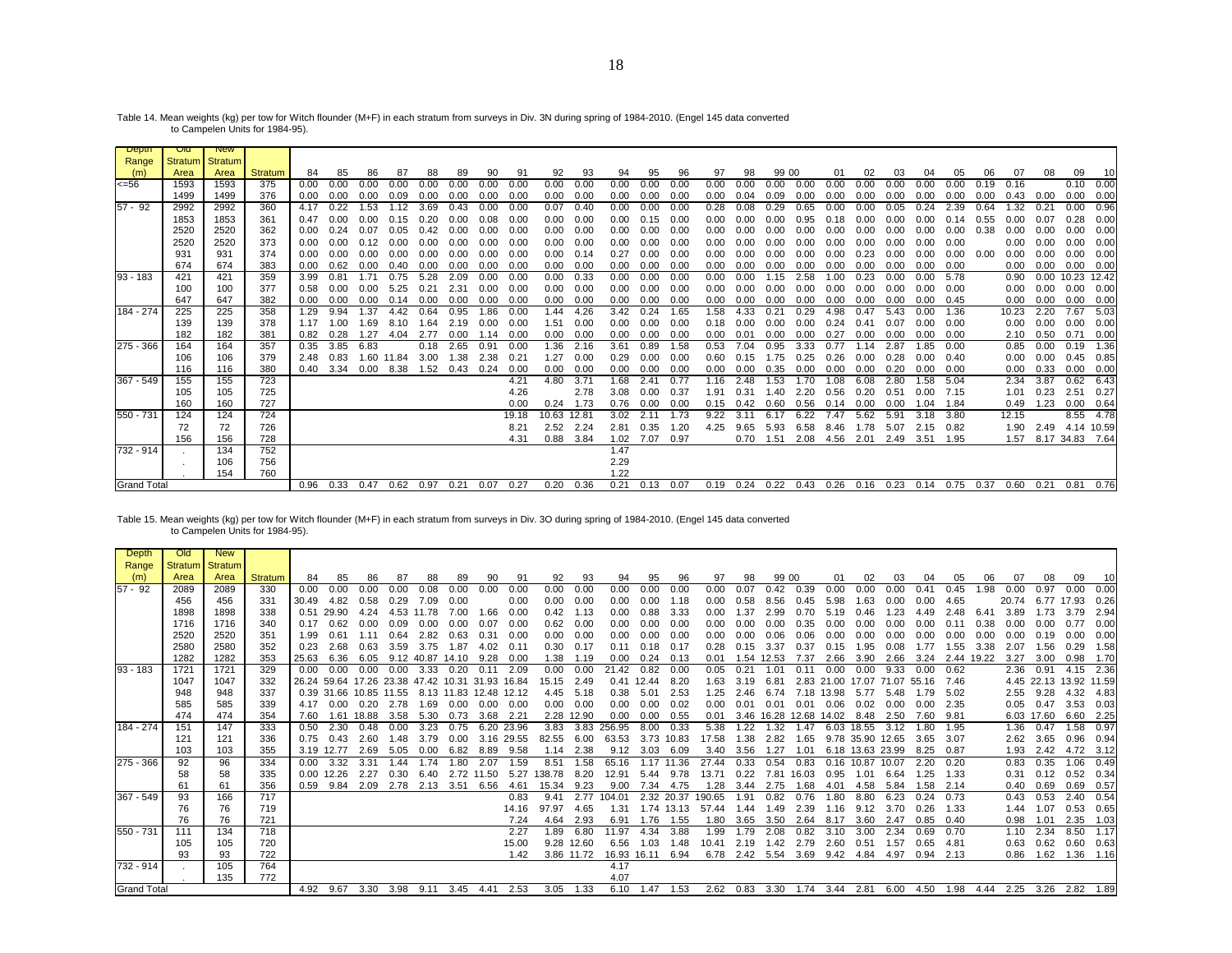| Depth              | O <sub>Id</sub> | <b>New</b>     |         |      |            |      |       |       |      |      |       |       |       |      |                   |            |      |            |      |       |      |       |                   |      |
|--------------------|-----------------|----------------|---------|------|------------|------|-------|-------|------|------|-------|-------|-------|------|-------------------|------------|------|------------|------|-------|------|-------|-------------------|------|
| Range              | <b>Stratum</b>  | <b>Stratum</b> |         |      |            |      |       |       |      |      |       |       |       |      |                   |            |      |            |      |       |      |       |                   |      |
| (m)                | Area            | Area           | Stratum | 90   | 91         | 92   | 93    | 94    | 95   | 96   | 97    | 98    | 99    | 00   | 01                | 02         | 03   | 04         | 05   | 06    | 07   | 08    | 09                | 10   |
| $= 56$             | 1593            | 1593           | 375     | 0.00 | 0.33       |      | 0.00  | 0.00  | 0.00 | 0.00 | 0.00  | 0.00  | 0.00  | 0.00 | 0.00              | 0.16       | 0.00 | 0.00       | 0.00 | 0.00  | 0.00 | 0.00  | 0.00              | 0.00 |
|                    | 1499            | 1499           | 376     | 0.00 | 0.00       | 0.00 | 0.00  | 0.00  | 0.07 | 0.00 | 0.11  | 0.00  | 0.00  | 0.00 | 0.00              | 0.19       | 0.13 | 0.00       | 0.00 | 0.00  | 0.00 | 0.00  | 0.33              | 0.00 |
| $57 - 92$          | 2992            | 2992           | 360     | 0.64 | 0.42       | 3.15 | 0.42  | 0.18  | 2.16 | 0.06 | 1.04  | 1.05  | 0.43  | 1.30 | 0.79              | 1.26       | 1.42 | 2.03       | 5.74 | 0.24  | 0.00 | 11.63 | 25.11             | 3.95 |
|                    | 1853            | 1853           | 361     | 0.11 | 1.83       | 1.82 | 0.00  | 0.13  | 0.00 | 0.00 | 0.06  | 0.00  | 1.05  | 0.11 | 0.67              | 0.58       | 0.39 | 0.00       | 0.66 | 0.15  | 2.29 | 0.10  | 0.00              | 1.61 |
|                    | 2520            | 2520           | 362     | 1.15 | 0.64       | 0.25 | 0.00  | 0.00  | 0.00 | 0.00 | 0.00  | 0.00  | 0.09  | 0.00 | 0.00              | 0.00       | 0.39 | 0.00       | 0.00 | 0.11  | 0.00 | 0.00  | 0.13              | 0.55 |
|                    | 2520            | 2520           | 373     | 0.00 | 0.00       | 0.00 | 0.00  | 0.00  | 0.00 | 0.00 | 0.00  | 0.00  | 0.00  | 0.00 | 0.00              | 0.00       | 0.00 | 0.00       | 0.00 | 0.00  | 0.00 | 0.00  | 0.00              | 0.00 |
|                    | 931             | 931            | 374     | 0.00 | 0.00       |      | 0.00  | 0.00  | 0.00 | 0.00 | 0.00  | 0.00  | 0.00  | 0.00 | 0.00              | 0.00       | 0.00 | 0.00       | 0.00 | 0.00  | 0.00 | 0.00  | 0.00              | 0.00 |
|                    | 674             | 674            | 383     | 0.00 | 0.00       |      | 0.00  | 0.00  | 0.00 | 0.00 | 0.00  | 0.00  | 0.00  | 0.00 | 0.00              | 0.00       | 0.00 | 0.00       | 0.00 | 0.00  | 0.00 | 0.28  | 0.00              | 0.00 |
| $93 - 183$         | 421             | 421            | 359     | 0.00 | 0.00       | 4.81 | 0.00  | 0.00  | 0.39 | 0.00 | 0.00  | 20.95 | 0.01  | 0.00 | 2.10              | 0.73       | 1.90 | 2.40       | 0.75 | 2.60  | 3.31 | 7.63  | 18.65             | 4.97 |
|                    | 100             | 100            | 377     | 0.00 |            | 0.00 | 0.00  | 0.56  | 0.00 | 0.00 | 0.00  | 0.00  | 0.00  | 0.00 | 0.00              | 0.00       | 0.00 | 0.00       | 0.00 | 0.00  | 0.00 | 0.00  | 2.86              | 2.29 |
|                    | 647             | 647            | 382     | 0.00 | 0.00       | 0.00 | 0.00  | 0.00  | 0.00 | 0.00 | 0.00  | 0.00  | 0.00  | 0.00 | 0.00              | 0.00       | 0.00 | 0.00       | 0.00 | 0.00  | 0.00 | 0.00  | 0.00              | 0.00 |
| 184 - 274          | 225             | 225            | 358     | 0.00 | 0.65       | 2.14 | 0.76  | 0.00  | 2.40 | 0.00 | 0.36  | 0.98  | 0.63  | 1.29 | 1.45              | 0.00       | 4.69 | 0.73       | 3.44 | 4.64  | 0.90 | 4.54  | 2.78              | 2.68 |
|                    | 139             | 139            | 378     | 0.00 | 2.17       | 0.81 | 0.00  | 0.00  | 0.00 | 0.00 | 0.05  | 0.01  | 0.00  | 0.00 | 0.14              | 0.27       | 0.00 | 0.00       | 0.00 | 4.85  | 0.20 |       | 0.38 22.00        |      |
|                    | 182             | 182            | 381     |      | 0.00       |      | 0.00  | 0.00  | 0.00 | 0.00 | 0.04  | 0.01  | 0.00  | 0.00 | 0.27              | 0.00       | 0.00 | 0.00       | 0.00 | 0.00  | 0.00 | 0.00  | 0.14              | 0.00 |
| $275 - 366$        | 164             | 164            | 357     |      | 0.00 10.39 | 0.42 | 8.27  | 1.91  | 3.76 | 0.00 | 1.18  | 0.00  |       | 2.33 | 0.82              | 0.91       | 1.80 | 1.20       | 1.64 | 4.55  | 2.60 | 3.98  | 0.77              | 1.75 |
|                    | 106             | 106            | 379     | 0.27 |            | 0.25 | 0.00  | 0.00  | 0.00 | 0.04 | 0.45  | 0.00  | 0.00  | 0.13 | 7.59              | 2.24       |      | 0.58 59.46 | 0.00 | 0.20  | 0.01 | 10.70 | 0.88              | 2.01 |
|                    | 116             | 116            | 380     |      | 0.00       |      | 0.00  | 0.00  | 0.00 | 0.00 | 0.00  | 0.05  | 0.14  | 0.30 | 0.00              | 0.00       | 0.00 | 0.55       | 0.68 | 0.00  | 0.00 | 0.00  | 0.00              | 0.00 |
| $367 - 549$        | 155             | 155            | 723     |      | 1.93       |      | 7.65  | 8.44  | 2.69 | 0.73 | 1.31  | 3.48  | 1.25  | 1.33 | 3.09              | 0.77       | 5.77 | 0.95       | 4.58 | 1.80  | 0.78 | 4.60  | 4.34              | 1.29 |
|                    | 105             | 105            | 725     |      |            | 1.01 | 26.05 | 3.20  | 1.31 | 0.00 | 9.32  | 0.68  | 2.28  | 1.29 | 0.48              | 0.38       | 0.68 |            | 0.51 | 0.52  | 0.78 | 1.48  | 2.75              |      |
|                    | 160             | 160            | 727     |      |            |      | 0.00  | 1.71  | 0.01 | 0.00 | 1.30  | 0.30  | 0.20  | 0.00 | 0.46              | 0.00       | 0.02 | 0.33       | 0.97 | 0.00  | 0.00 | 6.51  | 3.71              | 0.96 |
| $550 - 731$        | 124             | 124            | 724     |      | 10.11      |      | 24.29 | 10.57 | 6.09 | 3.54 | 11.58 | 4.21  | 10.60 | 5.08 | $\overline{4.13}$ | 5.28       |      | 4.09       | 5.54 | 12.09 | 7.45 | 26.69 | 11.97             | 6.85 |
|                    | 72              | 72             | 726     |      |            |      | 31.26 | 5.47  | 4.80 | 4.03 | 2.08  | 3.80  | 3.39  | 1.59 | 2.18              | 5.96       | 5.20 | 3.20       | 1.92 | 4.93  | 4.50 |       | 4.24 10.63        | 0.63 |
|                    | 156             | 156            | 728     |      |            |      |       | 7.11  | 1.62 | 1.00 | 3.53  | 3.65  | 4.95  | 7.11 |                   | 4.80 13.33 | 8.31 | 4.34       | 0.90 | 5.70  | 8.91 |       | 12.56 18.84 20.20 |      |
| $732 - 914$        |                 | 134            | 752     |      |            |      |       |       |      |      |       | 6.54  |       | 1.23 | 0.00              | 0.03       |      |            |      |       | 0.30 |       |                   |      |
|                    | $\blacksquare$  | 106            | 756     |      |            |      |       |       |      |      |       | 8.53  |       | 3.47 | 5.67              | 0.60       |      |            | 5.60 |       | 4.60 |       |                   |      |
|                    |                 | 154            | 760     |      |            |      |       |       |      |      |       | 4.18  |       | 1.93 | 3.67              | 8.18       |      |            | 0.83 |       | 5.20 |       | 10.44             |      |
| 915 - 1097         |                 | 138            | 753     |      |            |      |       |       |      |      |       | 0.00  |       | 0.01 | 0.00              | 0.17       |      |            |      |       | 0.00 |       |                   |      |
|                    | $\cdot$         | 102            | 757     |      |            |      |       |       |      |      |       | 0.00  |       | 0.00 | 2.66              | 0.48       |      |            | 0.01 |       | 0.00 |       |                   |      |
|                    |                 | 171            | 761     |      |            |      |       |       |      |      |       | 1.94  |       | 6.23 | 1.80              | 0.41       |      |            | 5.00 |       | 0.30 |       | 4.33              |      |
| $1098 - 128$       |                 | 180            | 754     |      |            |      |       |       |      |      |       | 0.00  |       | 0.00 | 0.00              | 0.01       |      |            |      |       | 0.00 |       |                   | 0.00 |
|                    |                 | 99             | 758     |      |            |      |       |       |      |      |       | 0.00  |       | 0.00 | 0.00              | 0.01       |      |            | 0.00 |       | 0.00 |       |                   |      |
|                    |                 | 212            | 762     |      |            |      |       |       |      |      |       |       |       | 0.00 | 3.74              | 0.00       |      |            | 0.50 |       | 0.97 |       | 1.38              |      |
| 1281 - 146         |                 | 385            | 755     |      |            |      |       |       |      |      |       | 0.00  |       | 0.00 | 0.00              | 0.00       |      |            |      |       | 0.00 |       |                   |      |
|                    | $\sim$          | 127            | 759     |      |            |      |       |       |      |      |       | 0.00  |       | 0.00 | 0.10              | 0.00       |      |            | 0.00 |       | 0.00 |       |                   |      |
|                    |                 | 261            | 763     |      |            |      |       |       |      |      |       |       |       | 0.53 | 0.15              | 0.28       |      |            | 0.00 |       | 0.00 |       | 0.09              |      |
| <b>Grand Total</b> |                 |                |         | 0.31 | 0.63       | 1.22 | 0.69  | 0.34  | 0.56 | 0.07 | 0.41  | 0.89  | 0.37  | 0.46 | 0.53              | 0.56       | 0.64 | 0.89       | 1.25 | 0.46  | 0.55 | 2.79  | 5.17 1.38         |      |

Table 16. Mean weights (kg) per tow for Witch flounder (M+F) in each stratum from surveys in Div. 3N during fall of 1990-2010. (Engel 145 data converted to Campelen Units for 1990-94).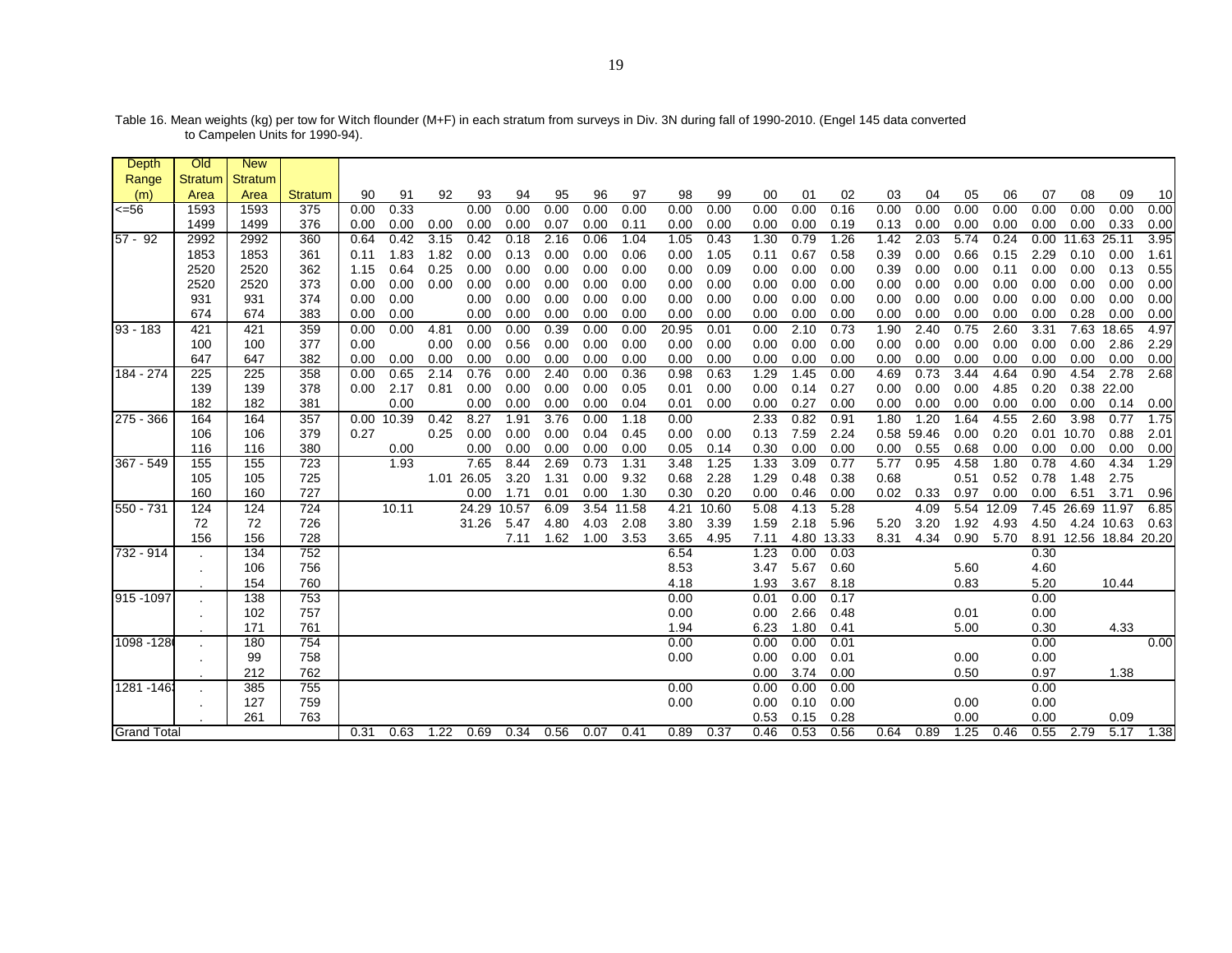| <b>Depth</b>       | Old            | <b>New</b>     |                |       |       |            |                  |            |            |            |      |      |       |       |      |            |       |             |                  |       |                                          |            |            |       |
|--------------------|----------------|----------------|----------------|-------|-------|------------|------------------|------------|------------|------------|------|------|-------|-------|------|------------|-------|-------------|------------------|-------|------------------------------------------|------------|------------|-------|
| Range              | <b>Stratum</b> | <b>Stratum</b> |                |       |       |            |                  |            |            |            |      |      |       |       |      |            |       |             |                  |       |                                          |            |            |       |
| (m)                | Area           | Area           | <b>Stratum</b> | 90    | 91    | 92         | 93               | 94         | 95         | 96         | 97   | 98   | 99    | 00    | 01   | 02         | 03    | 04          | 05               | 06    | 07                                       | 08         | 09         | 10    |
| $57 - 92$          | 2089           | 2089           | 330            | 0.43  | 0.23  | 0.28       | 0.00             | 0.00       | 0.86       | 0.00       | 0.25 | 0.58 | 0.73  | 0.17  | 0.99 | 1.19       | 1.53  | 0.26        | 1.09             | 1.33  | 1.26                                     | 1.77       | 3.78       | 1.20  |
|                    | 456            | 456            | 331            | 0.35  | 5.02  | 2.14       | 0.00             | 0.00       | 1.73       | 0.00       | 0.00 | 4.08 | 15.08 | 3.88  | 7.46 | 12.35      | 4.88  | 0.23        | 6.28             | 1.73  | 2.30                                     | 1.82       | 8.99       | 19.43 |
|                    | 1898           | 1898           | 338            | 8.53  | 1.68  | 3.21       | 15.19            |            | 8.40 17.94 | 1.93       | 5.09 | 1.85 | 10.48 | 1.44  | 3.61 | 3.74       |       | 10.21 14.94 | 7.40             | 2.32  | 2.08                                     | 5.39       | 7.86       | 21.00 |
|                    | 1716           | 1716           | 340            | 0.73  | 1.19  | 0.27       | 0.00             | 0.00       | 0.86       | 0.00       | 0.09 | 0.00 | 1.76  | 0.44  | 0.73 | 0.52       | 0.24  | 0.12        | 0.49             | 2.77  | 0.01                                     | 2.09       | 0.49       | 0.34  |
|                    | 2520           | 2520           | 351            | 4.87  | 0.82  | 0.21       | 0.00             | 0.00       | 0.00       | 0.00       | 0.00 | 0.11 | 0.59  | 0.00  | 0.50 | 0.00       | 0.07  | 0.10        | 0.16             | 1.06  | 0.46                                     | 0.48       | 0.08       | 0.22  |
|                    | 2580           | 2580           | 352            | 3.99  | 2.52  | 3.81       | 2.66             | 0.64       | 1.07       | 0.77       | 1.62 | 1.06 | 4.20  | 2.59  | 1.21 | 2.22       | 2.72  | 9.51        | 4.69             | 3.13  | 1.57                                     |            | 3.97 16.67 | 6.50  |
|                    | 1282           | 1282           | 353            | 13.64 | 1.94  | 2.70       | 0.00             | 4.15       | 3.05       | 4.48       | 0.95 | 6.04 | 16.99 | 13.49 | 7.71 | 8.45       |       |             | 6.83 15.07 21.04 | 9.00  | 6.35                                     |            | 8.12 45.57 | 46.69 |
| $93 - 183$         | 1721           | 1721           | 329            | 0.42  | 0.36  | 0.00       | 0.07             | 0.00       | 1.76       | 0.00       | 0.73 | 1.29 | 0.00  | 0.00  | 1.19 | 3.09       | 0.41  | 2.05        | 1.06             | 12.56 | 0.00                                     | 18.94      | 8.35       | 0.72  |
|                    | 1047           | 1047           | 332            | 14.59 |       | 1.08 11.97 | 5.65             | 2.23       | 7.74       | 31.73      | 1.32 | 1.70 | 11.55 | 3.77  | 2.38 | 8.02       |       |             | 5.60 10.50 14.31 | 26.99 |                                          | 4.92 17.03 | 3.47       | 9.67  |
|                    | 948            | 948            | 337            | 10.22 | 1.45  | 7.32       |                  | 4.32 16.35 | 3.23       | 3.78       | 2.47 | 3.67 | 7.50  | 2.64  | 0.51 | 1.62       | 2.70  | 0.88        | 13.20            | 1.46  |                                          | 4.42 12.21 | 2.70       | 7.59  |
|                    | 585            | 585            | 339            | 14.07 | 2.78  | 8.10       | 1.48             |            | 9.22 23.75 | 0.00       | 5.98 | 3.25 |       | 4.27  |      | 4.20 23.95 |       |             |                  |       | 5.68 46.66 23.04 13.30 13.18 14.26 29.88 |            |            | 33.47 |
|                    | 474            | 474            | 354            | 19.81 | 0.36  | 4.85       | 1.16             | 3.22       |            | 2.94 71.28 | 3.30 | 3.08 | 1.58  | 11.75 | 3.95 | 7.21       | 14.83 | 6.72        | 4.85             | 7.75  | 10.64                                    |            | 4.69 20.24 | 8.34  |
| 184 - 274          | 151            | 147            | 333            | 10.65 | 0.52  | 1.07       | 1.46             | 4.43       | 1.24       |            | 0.19 | 0.29 | 1.65  | 0.18  | 0.99 | 0.84       | 2.38  | 0.01        | 0.17             | 1.17  | 0.15                                     | 0.10       | 0.25       | 0.32  |
|                    | 121            | 121            | 336            | 4.92  | 9.10  |            | 4.57 17.93       | 0.78       | 2.08       | 1.93       | 1.13 | 1.14 | 4.03  | 1.88  | 2.20 | 1.36       | 0.58  | 0.33        | 2.10             | 0.15  | 3.16                                     | 8.54       |            | 1.34  |
|                    | 103            | 103            | 355            |       | 35.07 | 6.59       | 8.44             | 1.76       |            | 1.16 24.22 | 0.45 | 0.99 | 7.75  | 2.48  | 0.35 | 0.45       | 0.46  | 1.50        | 0.18             | 0.39  | 1.20                                     | 5.10       | 1.61       | 1.42  |
| 275 - 366          | 92             | 96             | 334            | 1.93  | 1.26  | 0.00       | 0.75             | 1.34       | 0.28       |            | 0.41 | 0.11 | 0.52  | 0.40  | 1.03 | 0.67       | 0.60  | 0.01        | 1.24             | 0.00  | 0.03                                     | 0.00       | 0.76       | 0.18  |
|                    | 58             | 58             | 335            | 24.31 | 3.09  | 3.20       | 3.76             | 2.23       | 0.10       | 2.89       | 0.01 | 0.17 | 2.92  | 1.00  | 0.37 | 1.07       | 0.09  | 0.67        | 0.36             | 0.35  | 0.10                                     | 0.72       | 0.00       | 0.02  |
|                    | 61             | 61             | 356            |       | 1.35  |            | 0.81 51.23 11.66 |            | 0.84       | 7.14       | 0.38 | 0.50 | 3.80  | 2.67  | 0.88 | 0.36       | 0.70  | 0.21        | 0.89             | 0.00  | 0.01                                     | 0.00       | 1.14       | 0.07  |
| $367 - 549$        | 93             | 166            | 717            | 2.31  |       |            | 0.00             | 2.50       | 2.87       |            | 0.53 | 1.83 | 11.37 | 0.00  | 0.58 | 0.50       | 2.38  | 0.40        | 0.11             | 0.61  | 0.40                                     | 4.45       | 1.76       | 0.59  |
|                    | 76             | 76             | 719            | 10.53 | 0.23  |            | 6.24             | 0.58       |            | 0.13 21.58 | 1.78 | 0.85 | 0.93  | 1.29  | 2.80 | 0.56       | 1.46  | 0.32        | 0.55             | 0.92  | 0.35                                     | 0.79       | 1.52       | 0.40  |
|                    | 76             | 76             | 721            |       | 1.69  |            | 16.19            | 6.39       | 2.02       | 5.15       | 0.54 | 1.32 | 6.43  | 1.59  | 0.20 | 1.35       | 1.62  | 0.23        | 1.42             | 0.28  | 2.83                                     | 1.05       | 0.09       | 0.67  |
| $550 - 731$        | 111            | 134            | 718            |       |       |            | 1.45             | 4.43       | 0.52       |            | 3.70 | 2.55 | 2.90  | 1.83  | 2.73 | 2.94       | 8.71  | 2.63        | 7.06             |       | 3.69                                     | 8.78       | 4.36       | 5.98  |
|                    | 105            | 105            | 720            |       |       |            | 5.02             | 0.00       | 0.91       | 4.68       |      | 0.12 | 1.15  | 0.24  | 5.72 | 1.78       | 2.16  | 0.70        | 2.67             | 0.04  | 0.09                                     | 0.82       | 0.08       | 0.26  |
|                    | 93             | 93             | 722            |       | 0.69  |            | 6.30             | 1.62       | 1.13       | 3.03       | 0.91 | 0.91 | 2.05  | 0.66  | 1.16 | 0.38       | 0.58  | 1.07        | 2.24             | 0.62  | 0.69                                     | 1.32       | 1.16       | 0.87  |
| $732 - 914$        |                | 105            | 764            |       |       |            |                  |            |            |            |      | 5.21 |       | 0.80  | 1.43 | 2.50       |       |             | 0.26             |       | 0.79                                     |            | 2.81       |       |
|                    |                | 99             | 768            |       |       |            |                  |            |            |            |      | 1.34 |       | 0.49  | 1.35 | 2.80       |       |             | 0.27             |       | 0.06                                     |            | 0.38       |       |
|                    |                | 135            | 772            |       |       |            |                  |            |            |            |      | 9.29 |       | 3.33  |      | 2.65       | 1.54  |             | 2.68             |       | 1.19                                     |            | 1.41       |       |
| $915 - 1097$       |                | 124            | 765            |       |       |            |                  |            |            |            |      | 1.40 |       | 0.21  | 1.18 | 3.25       |       |             | 0.59             |       | 0.65                                     |            | 1.48       |       |
|                    | $\cdot$        | 138            | 769            |       |       |            |                  |            |            |            |      | 0.92 |       | 0.26  | 1.45 | 3.13       |       |             | 1.08             |       | 0.83                                     |            | 1.39       |       |
|                    |                | 128            | 773            |       |       |            |                  |            |            |            |      | 0.23 |       | 0.73  | 1.80 | 5.08       | 0.71  |             | 0.45             |       | 0.55                                     |            | 0.27       |       |
| $1098 - 128$       |                | 144            | 766            |       |       |            |                  |            |            |            |      |      |       | 1.21  | 0.13 | 1.85       |       |             | 2.90             |       | 1.23                                     |            | 1.48       |       |
|                    | $\cdot$        | 128            | 770            |       |       |            |                  |            |            |            |      |      |       | 0.23  | 1.29 | 3.79       |       |             | 0.73             |       | 0.90                                     |            | 0.13       |       |
|                    |                | 135            | 774            |       |       |            |                  |            |            |            |      |      |       | 0.22  | 1.65 | 0.83       | 1.46  |             | 2.33             |       | 0.21                                     |            | 0.00       |       |
| 1281 - 146         |                | 158            | 767            |       |       |            |                  |            |            |            |      |      |       | 0.68  | 0.00 | 0.00       |       |             | 0.00             |       | 0.13                                     |            | 0.11       |       |
|                    | $\blacksquare$ | 175            | 771            |       |       |            |                  |            |            |            |      |      |       | 0.00  | 0.73 | 0.00       |       |             | 0.41             |       | 0.00                                     |            | 0.00       |       |
|                    |                | 155            | 775            |       |       |            |                  |            |            |            |      |      |       | 0.00  | 0.00 | 0.00       | 1.29  |             | 0.98             |       | 0.13                                     |            | 0.60       |       |
| <b>Grand Total</b> |                |                |                | 5.96  | 1.62  | 2.80       | 3.08             | 2.76       | 4.10       | 4.89       | 1.46 | 1.64 | 5.04  | 2.30  | 2.03 | 3.47       | 3.35  | 6.47        |                  |       | 5.37 5.333 2.248                         | 6.29       | 8.96       | 9.30  |

Table 17. Mean weights (kg) per tow for Witch flounder (M+F) in each stratum from surveys in Div. 3O during fall of 1990-2010. (Engel 145 data converted to Campelen Units for 1990-94).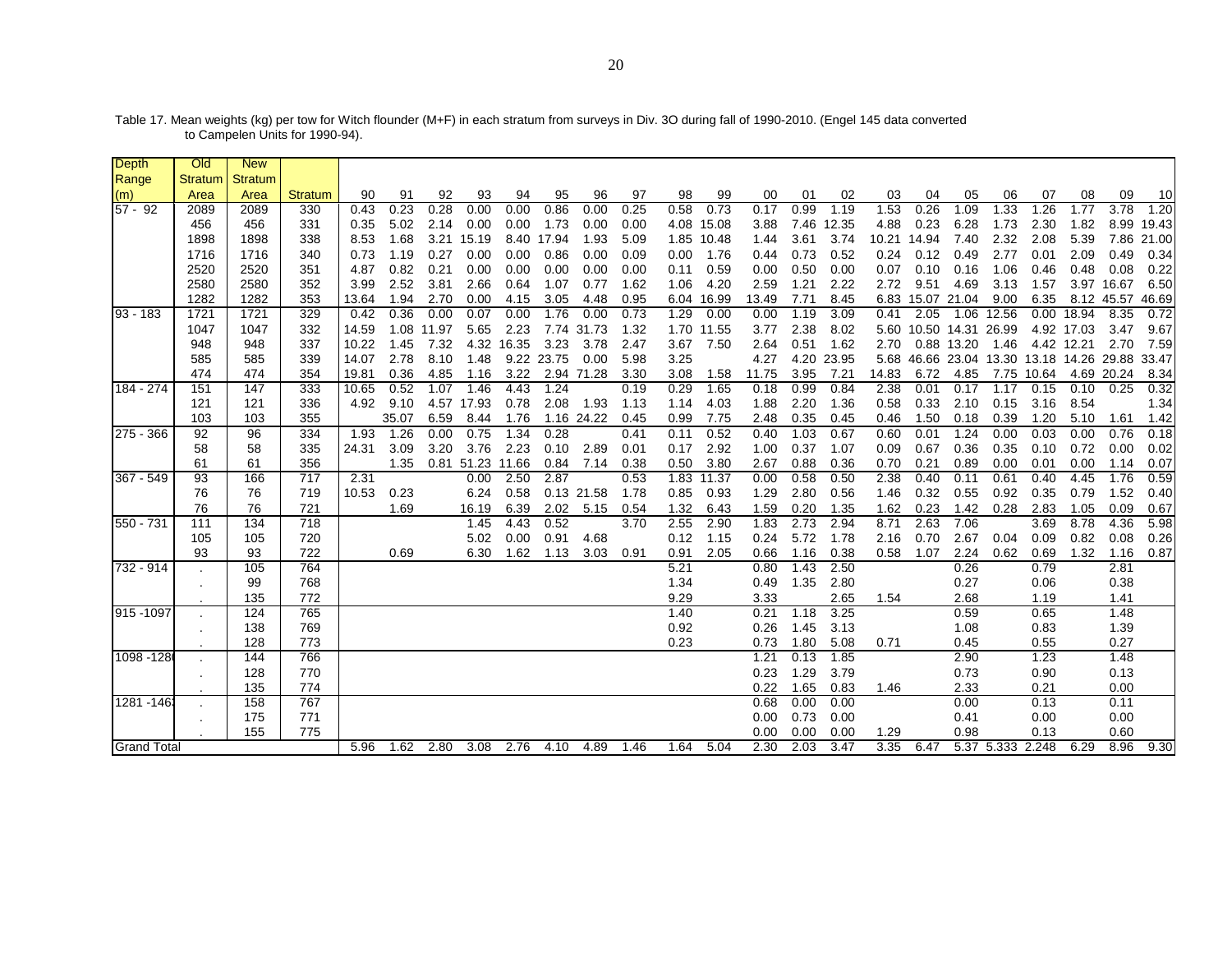

Figure 1. Commercial catches of witch flounder in Div. 3NO from 1960-2010 and TACs from 1974-2011. \*Note: Although a TAC of 3000 tons was agreed by the Fisheries Commission for 1994, it was also agreed that no direct fishing on witch flounder in Div. 3NO take place during 1994 due to the poor state of the stock. Estimated catch in 2003 is the mean of a range of catch from several sources.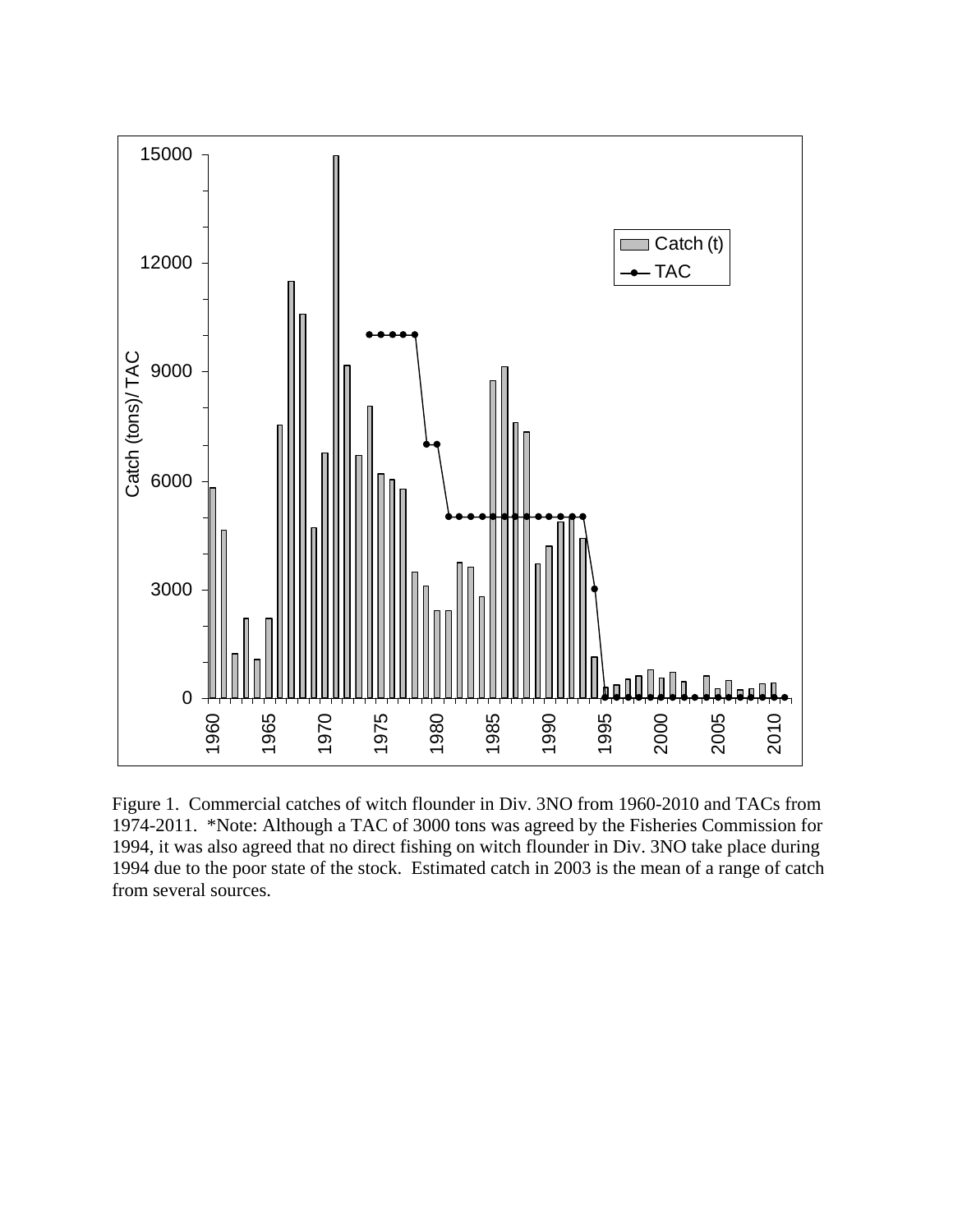

Figure 2. Biomass (tons), abundance (000s), and mean numbers and weights (kg) per tow for witch flounder from Canadian Spring surveys in Div. 3N and 3O during 1984-2010. Open symbols (with no CI) are points where 95% CI's extend below zero.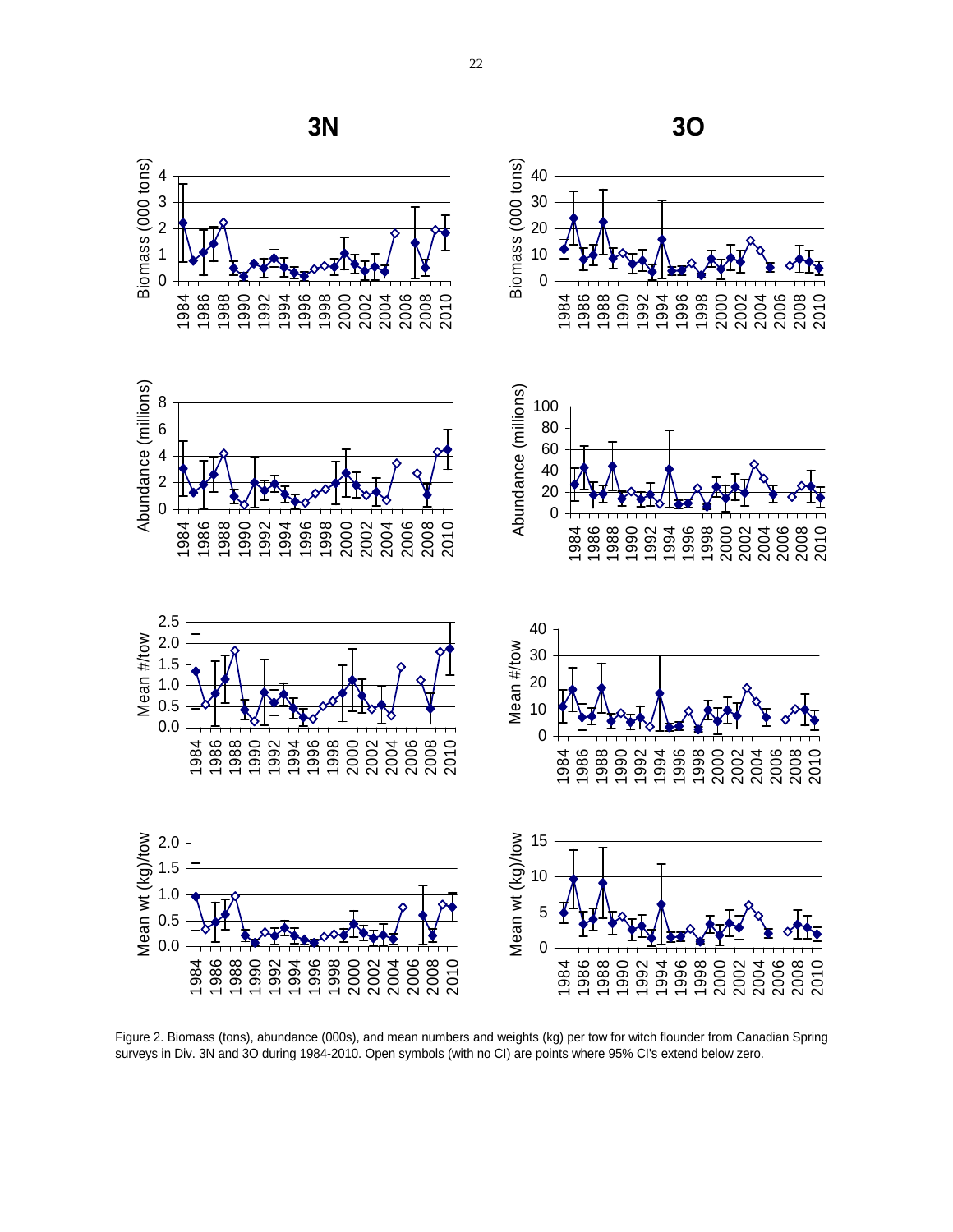

Figure 3. Biomass (tons), abundance (000s), and mean numbers and weights (kg) per tow for witch flounder from Canadian fall surveys in Div. 3N and 3O during 1990-2010. Open symbols (with no CI) are points where 95% CI's extend below zero.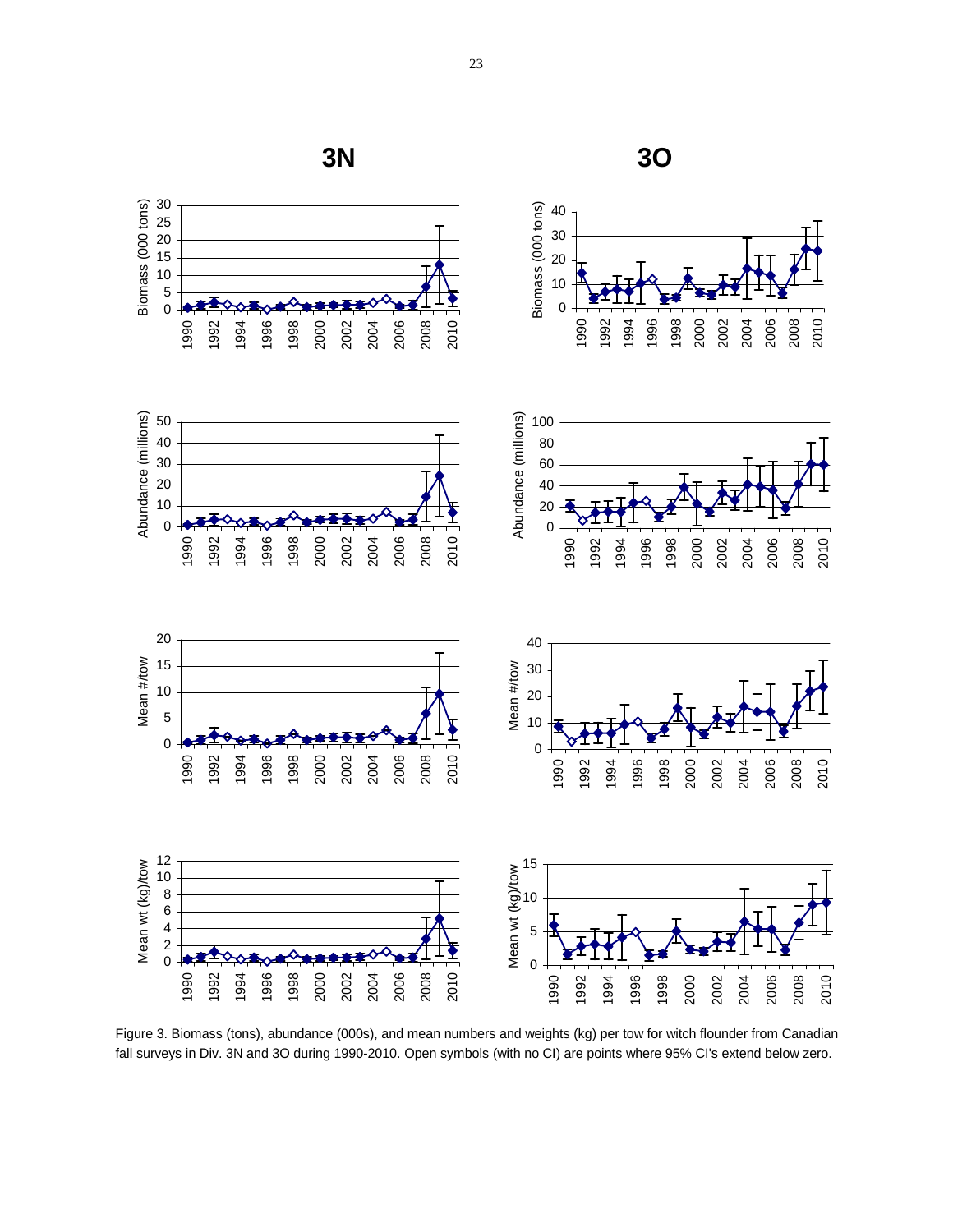

Figure 4. Biomass (tons), abundance (000s), and mean numbers and weights (kg) per tow for witch flounder in Divs. 3NO combined. Open symbols (with no CI) are points where 95% CI's extend below zero.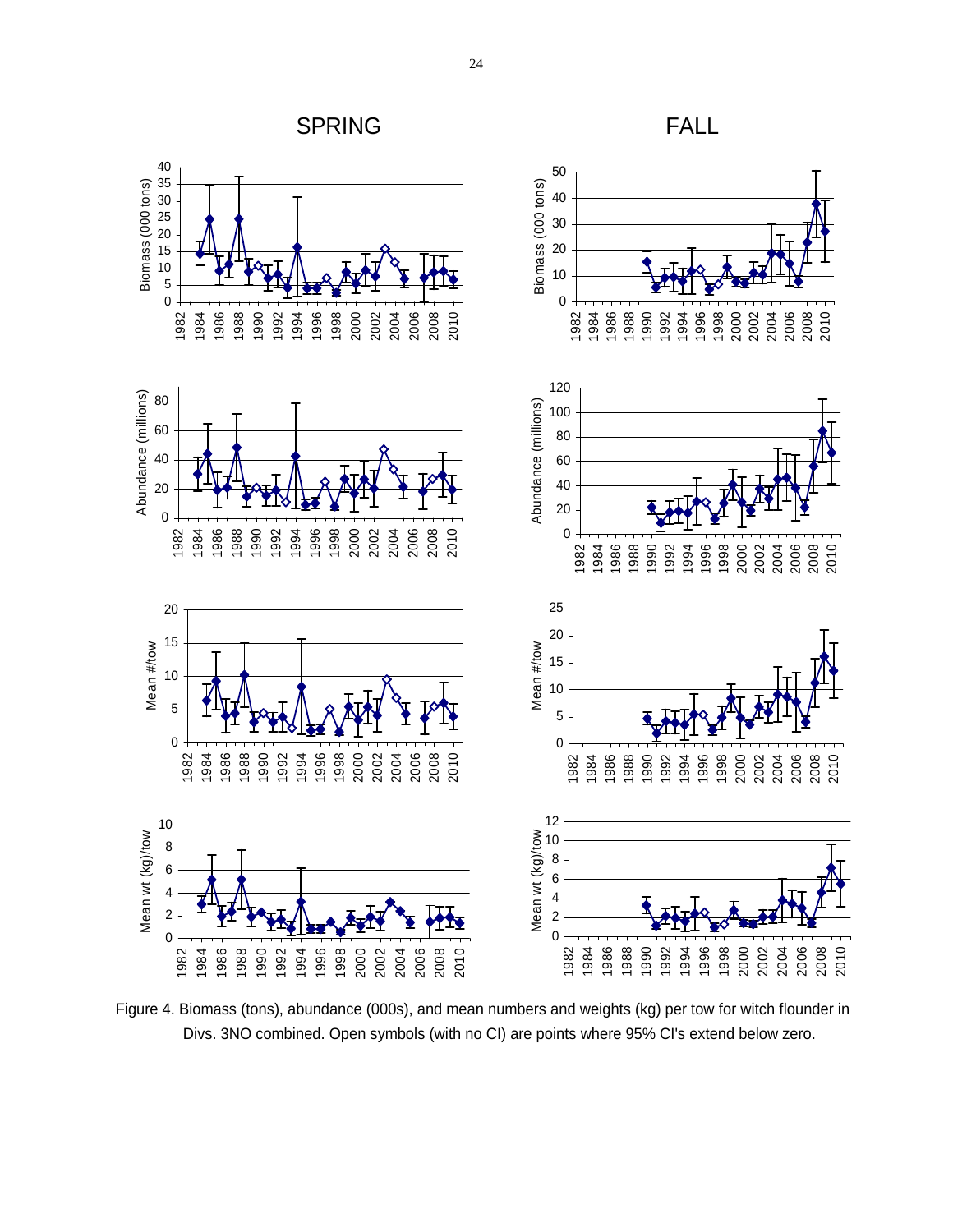

Figure 5. Catch divided by biomass estimates from the Canadian spring survey for 3NO witch flounder 1984-2010.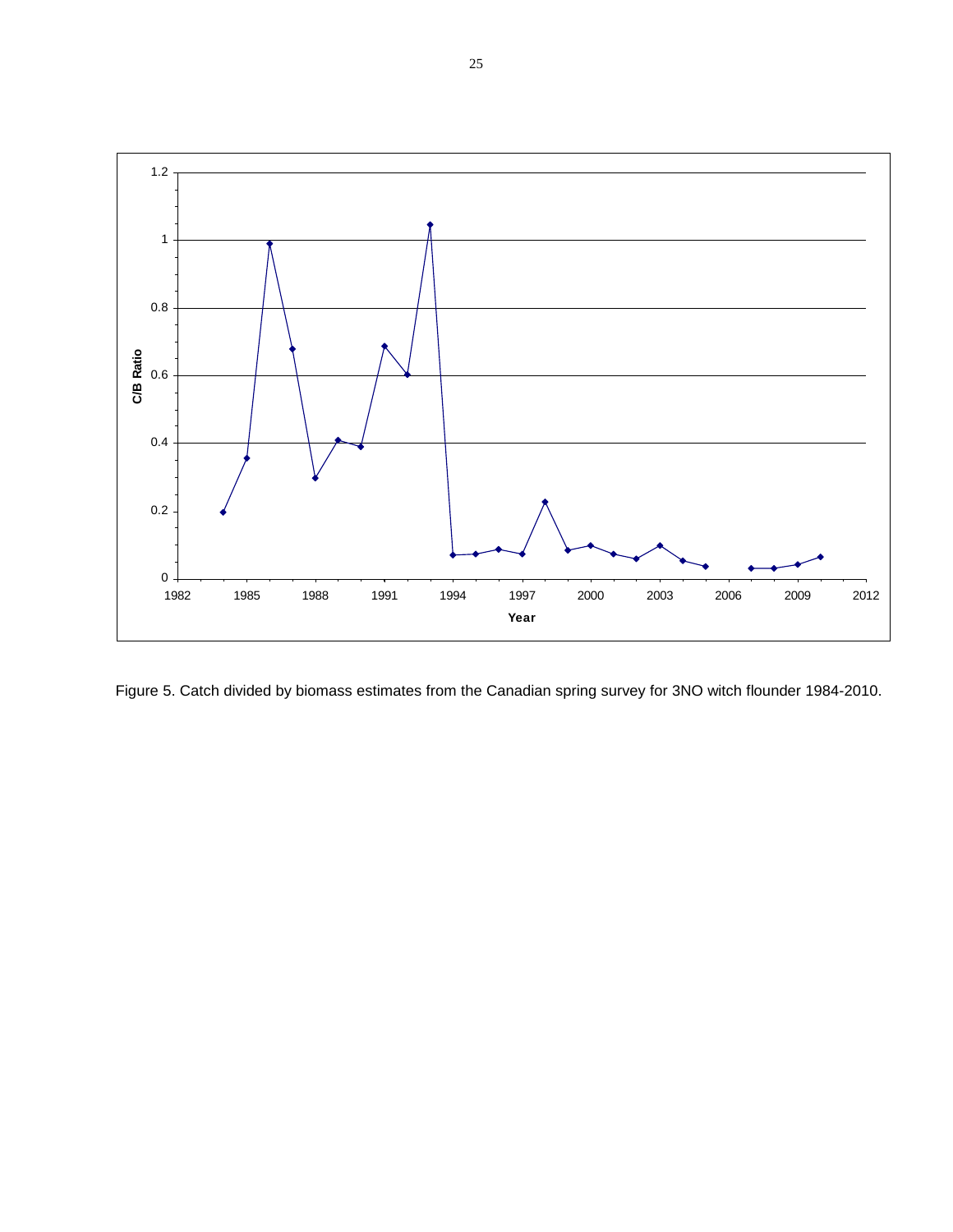

Figure 6. Length frequency distributions of witch flounder from Canadian spring and fall surveys using the Campelen 1800 shrimp trawl.<br>Estimates represent abundance at length (cm) of the surveyed area. All distributions ar